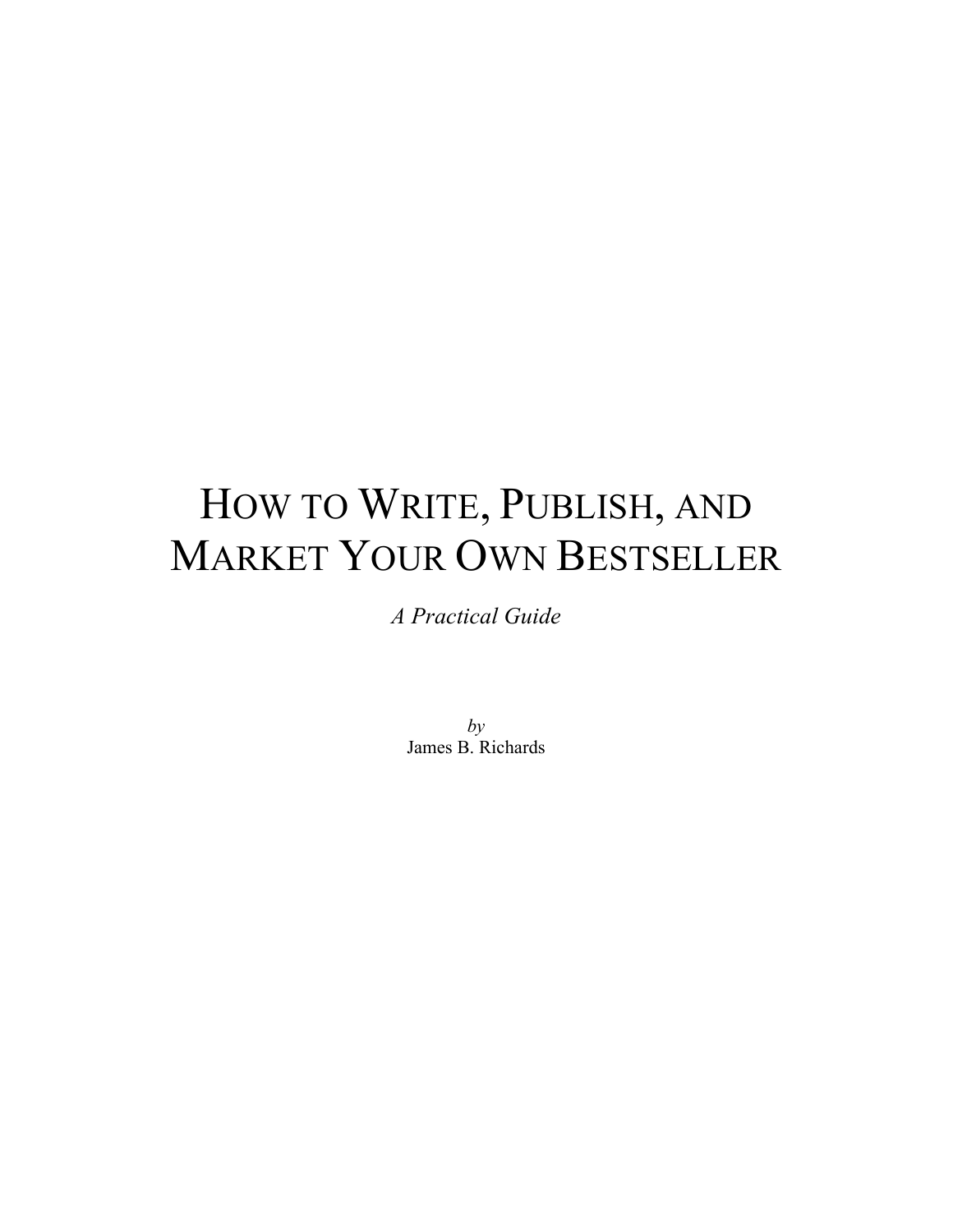#### **HOW TO WRITE, PUBLISH, AND MARKET YOUR OWN BESTSELLER A Practical Guide**

ISBN: 978-0-924748-96-7 UPC: 88571300066-6

Printed in the United States of America © 2008 by Dr. James B. Richards

Milestones International Publishers www.milestonesintl.com

Cover design by Clint Byars

No part of this book may be reproduced or transmitted in any form or by any means, electronic or mechanical, including photocopying, recording, or by any information storage and retrieval system, without permission in writing from the publisher.

1 2 3 4 5 6 7 8 9 10 11 / 09 08 07 06 05 04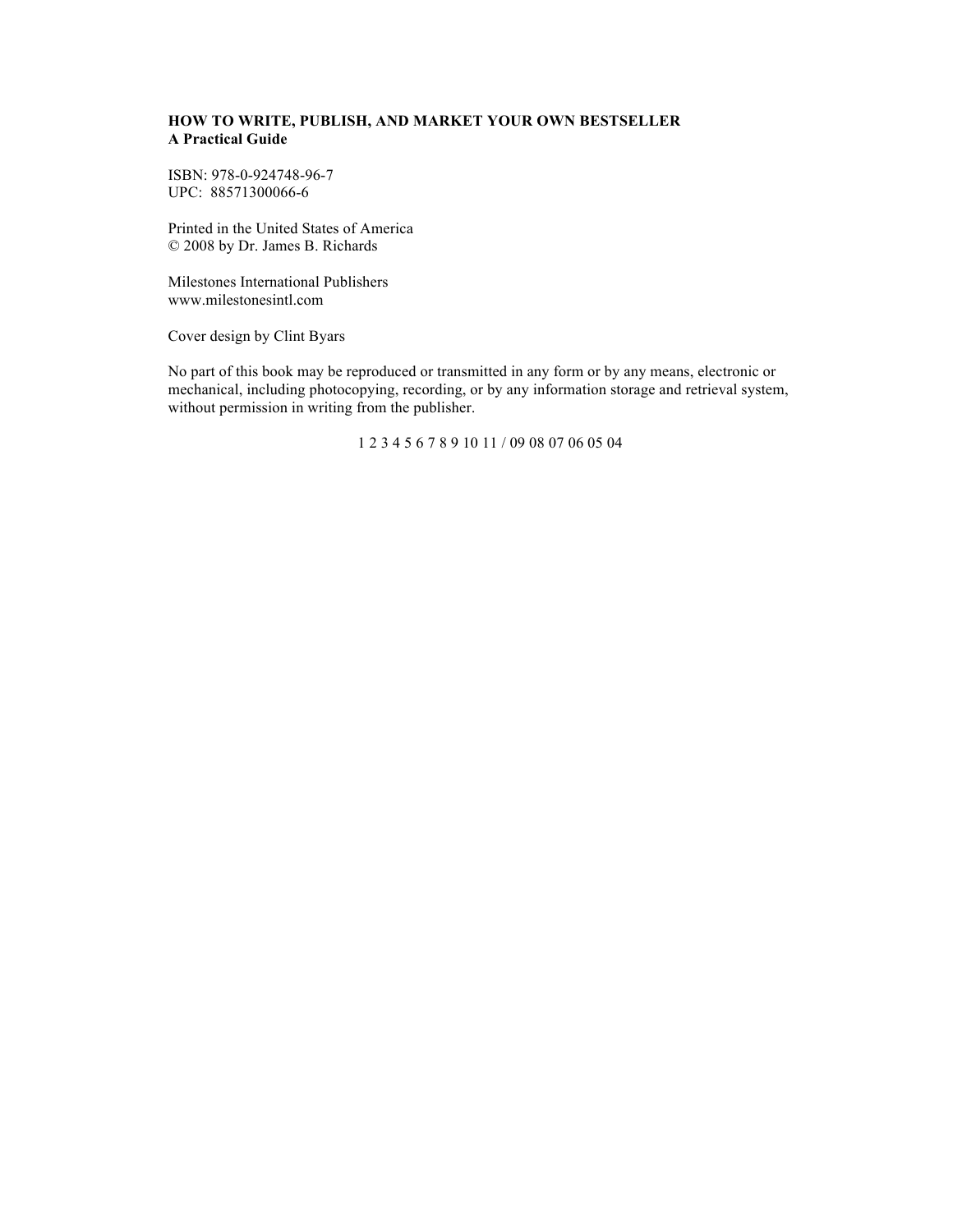PART ONE: GETTING STARTED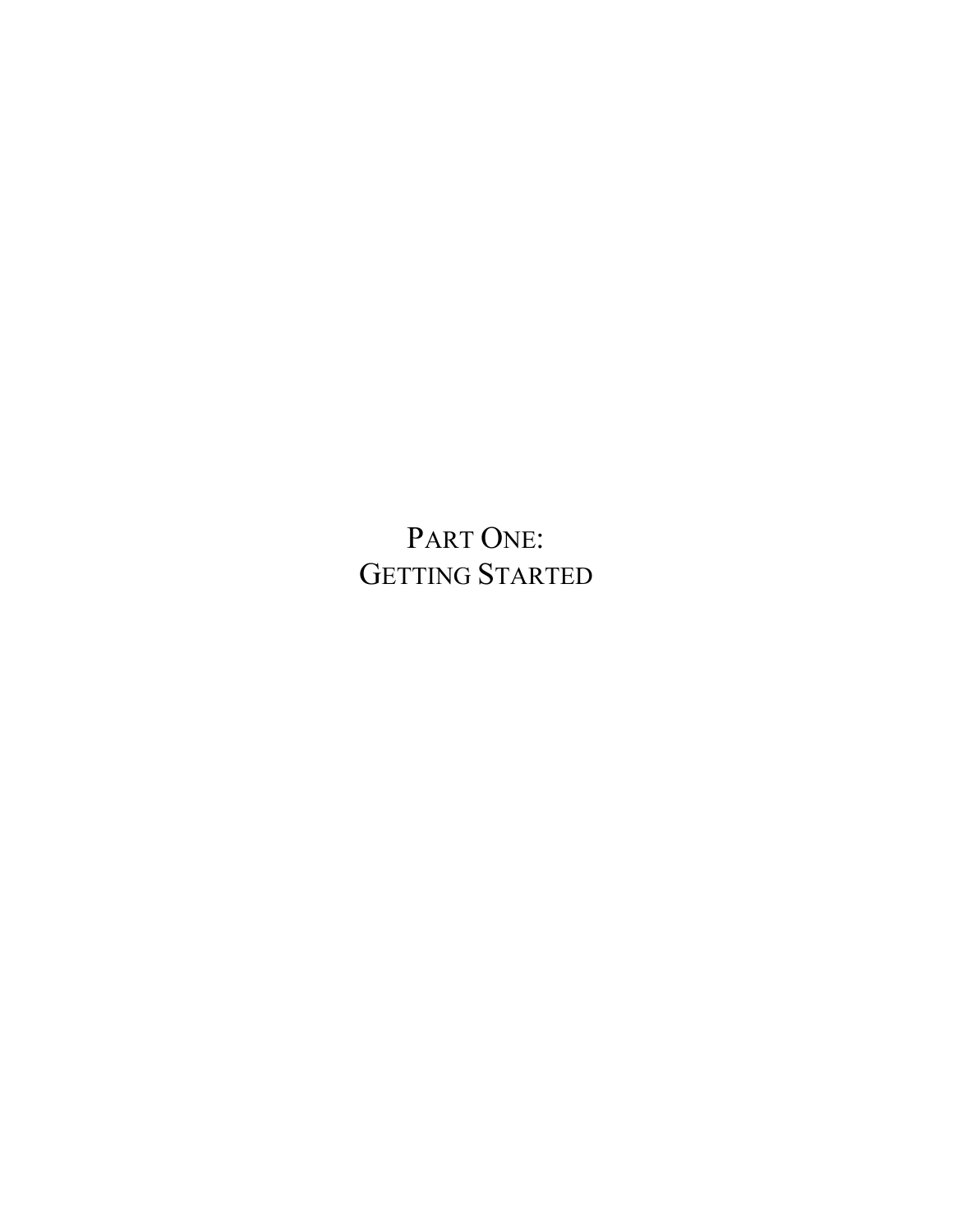To publish a book without an understanding of the marketplace would be tantamount to taking a safari across the continent of Africa without a map or any knowledge of what is required to stay alive. It is for this very reason that most authors do not realize their goals and dreams. If you are an author, your ultimate goal is to publish your work, have people read it, and sustain yourself financially. That doesn't happen solely on the basis of great writing skills. It happens when great writing skills are combined with meaningful knowledge of the marketplace.

At the very outset, you must establish the goal of your book. You want people to read it! Nothing else you do, no matter how great, how efficient, how cost effective or how brilliant, will mean anything if the book is not read. At every step of the project the qualifying question cannot be "How much will I save?" or "Do I like the colors on the cover?" The question must be, "Will this cause someone to pick the book up and read it?" To answer that question, you must understand the market and marketing. You must be willing to lay aside your personal preferences, ego, and ignorance and obtain the right information in order to make qualified decisions. And you must always remember that no matter how great your message, if people do not pick up your book and read it, all of your effort is wasted!

Every area of the marketplace is changing. There was a time when there were few options in the field of writing and publishing. Today, however, the options are vast. Those who gain knowledge of the market and act accordingly can now influence millions of people in an arena that was once reserved for the elite.

Those who succeed and prosper in any market are the ones who anticipate changes and adapt to new opportunities. Publishing is no different. It's a new day, with new opportunities and new pitfalls. But you have in your hands the very tool you need to succeed in today's market.

In the past, a writer fell into one of two categories. If you were already famous, had a large natural market, and distribution was guaranteed, you could possibly obtain an advance on royalties and have no out-of-pocket expenses. If, however, you were unknown with no guarantee of distribution, you paid for everything. The publishing company would oversee the artwork, editing, and advertising, but there was a catch! In the end, you were left with the burden of purchasing enough of your own books to insure the publisher would never lose a penny. While this is more than fair when a publisher does a good job, it can be disastrous in the hands of the wrong publisher!

At times, publishers have worked from a philosophy that says, "We will do your book, put minimal effort into advertising, and if it takes off, we will get behind it." Of course, *to get behind it* meant, "We will sell to those who ask." Usually, if you wanted any major advertising done, the cost came out of your own pocket. You had to have the money and the guts to gamble on your own project and trust the publisher to spend your money wisely. Thankfully, there are publishers who produce. To the dismay of thousands of authors, there are publishers who do not understand the emerging marketplace, and even their most sincere efforts will produce minimal results. When authors discuss this approach, they call it the "throw mud on the wall and see what sticks" method.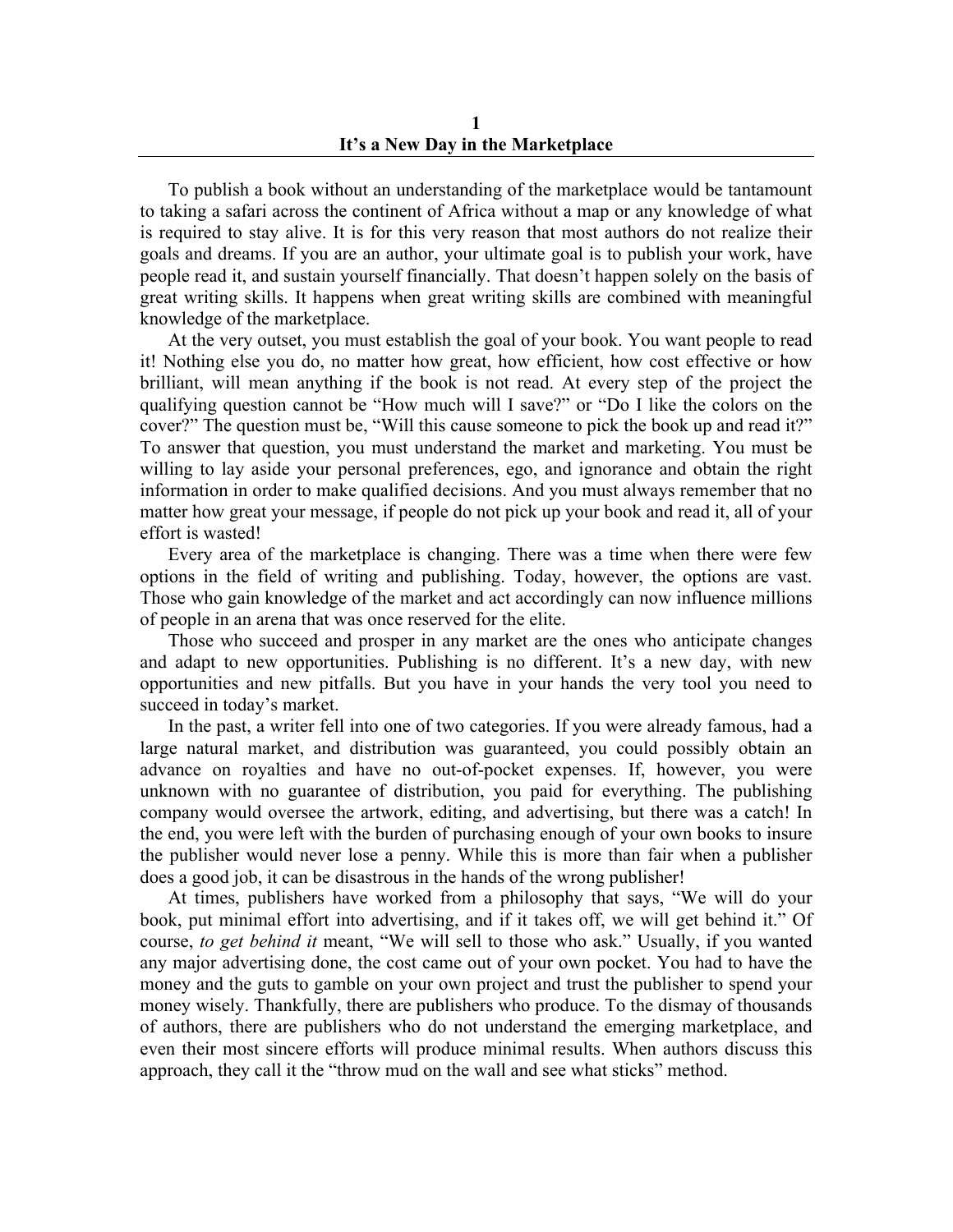Authors write for the passion of their message. But you must understand that publishing is a "for profit" business. Publishers have employees, overhead, and expenses that must be paid. Few authors understand these financial risks. Failure to see the publisher's risks and facilitate a win-win scenario is a shortcoming that usually costs, and seldom pays.

The young idealistic author thinks he or she can receive a cash advance on their project, or at least have their book published with no out-of-pocket expense. Seldom do publishers feel so strongly about a message that they gamble their own money. If you do not have a market that guarantees the sale of your book, it would be very bad business for a publisher to "front" your project. If you expect this, you will be deeply disappointed and embittered. This does not make the publisher the enemy. It is simply knowledge you must have in order to choose the most effective publisher for your project. As you will learn, publishing doesn't stop when the books role off the press. In fact, the real work has only begun. Getting the book into the hands of the reader is the real science!

In the world of standard publishing, like most corporate scenarios, there is always a winner, and usually a loser. In the past, the loser was never the publisher. In this scenario, antagonism tends to emerge between the publisher and the author. The mentality of "in order for me to win, you must lose" prevails. When this happens, both parties usually lose. Wrong expectations feed the idealism of the author, fueling the enmity between the author and publisher. With the information in this book, you will not have any surprises as you move your project toward publication. You can make intelligent choices about how to publish and market your book. You will have knowledge and options. You will be able to avoid the most common areas of conflict. And should you work with a publisher, you will have the keys you need to bring about a harmonious, prosperous relationship.

There is, of course, another way to approach publishing. The author assumes all the responsibility for printing, layout, artwork, cover design, and the myriad of unexpected details and expenses involved in publishing a book. While the hopeful author is seduced by the dollars he hopes to save, he seldom recognizes that complete self-publishing is likened unto performing surgery on oneself. It is almost never a good idea!

Millions of books have been printed but never read. Garages and closets all across America are filled with books that were printed only to have the dream fade faster than the cheap ink on inferior paper inside the ugly cover. All the dollars hoped to be saved were lost. But even more tragically, the message was lost. That one inspired idea someone was so passionate about that he or she was willing to put it into print is sitting in a garage not being read. The high cost of a dashed dream is much, much greater than any amount sought to be saved through self-publishing.

Publishing is a science. Simply getting a book printed is far from having it truly published. There are all manner of variables that determine if anyone will even pick up your book. Then, there are numerous factors that determine whether it will be read after it is purchased. If the goal is to simply print a book, anyone can do it! But if the goal is to inspire people to purchase, read, and be moved by your message, you need publishing… not just printing.

You can make intelligent, informed choices to fulfill your publishing dreams. You hold in your hands the map to guide you through your writing, publishing, and marketing journey. The world is waiting for your message. Now it's time for you to make it happen!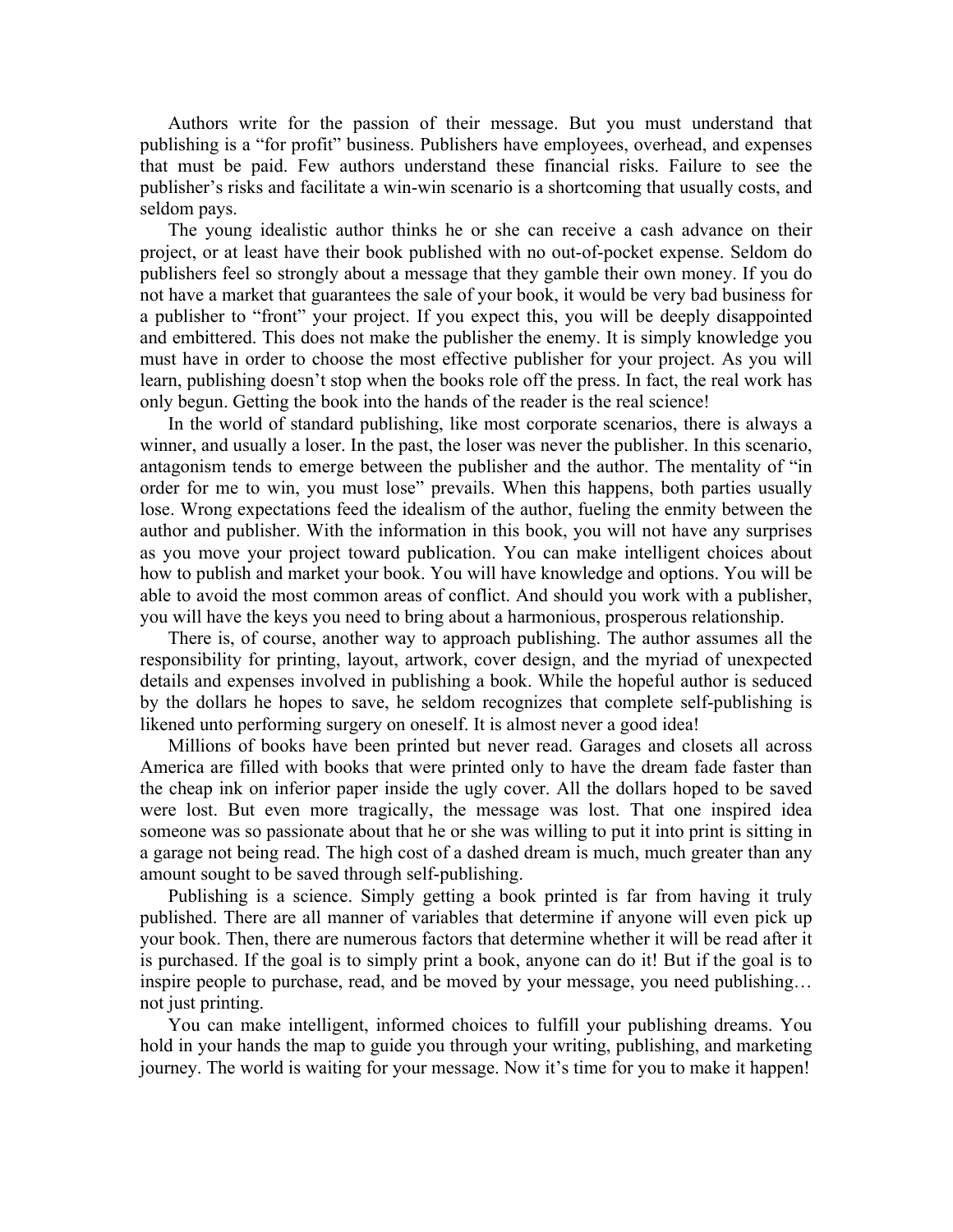#### 2 **The Ultimate Goal**

Every year, numerous people seek my advice about writing and publishing. The most difficult thing about giving advice is buried in the fact that the new author really doesn't know what questions to ask. In fact, many who have already been published still don't really know what questions to ask. Therefore, they rarely realize the value of what is being communicated. If they knew what questions to ask, what issues were really important, they would get more of the results they desire from their publisher. This book is designed to help you know what to ask!

Good publishers love to work with people who understand the process. It is a joy to a publisher to find a well-informed author with whom they can partner for the accomplishment of their shared goals. Sadly, the gap between what authors expect and what publishers offer can be enormous. This does not mean the publisher is dishonest. It means the new author simply doesn't understand what is being offered, what to ask for, or what to expect. Much of the tension between author and publisher boils down to ignorance. The majority of disappointments experienced by authors are rooted in false expectations.

Full service, reputable publishers love authors who can partner with them, understand the business, and contribute to the overall process. All the things I suggest in this book can be easily incorporated into your publishing contract/agreement if you simply ask. Reputable publishers are not seeking to withhold anything from you. They simply need to know what you want!

Don't allow yourself to become overwhelmed by this chapter. The subject matter I will be covering has blindsided many authors because of their general lack of information and knowledge of the ever-changing arena of publishing, marketing, and distribution. All of this new information can make the emotional resistance to writing and publishing formidable. Be assured, however, that by the end of this book, you will know what to do and how to do it!

As simple as it sounds, to ask the appropriate questions one must recognize the difference between a written book, a printed book, a published book, a marketed book, a sold book, and a read book. Each of these is a phase in a process, but none of them are the ultimate goal.

The ultimate goal is to write, print, publish, and market a book that is purchased, read, and inspires the reader. This book is designed to help you reach that goal and enjoy the influence that comes with it.

The skills that are needed at each stage of the process are very specific. It is the job of the publisher to have contact with the appropriate people who will accomplish each of these phases in the most effective way possible. Should you decide to self-publish, it becomes your job to make each of the publishing phases happen in a way that leads you toward your ultimate goal. Failure at any of these points will not keep your book from being published, but it could keep your book from being purchased and read!

To write your book, you will need to capture your ideas. Your skill as a writer will determine what assistance you need. You can actually be a very poor writer and still have your ideas written and presented in an amazingly enjoyable, readable manner. Your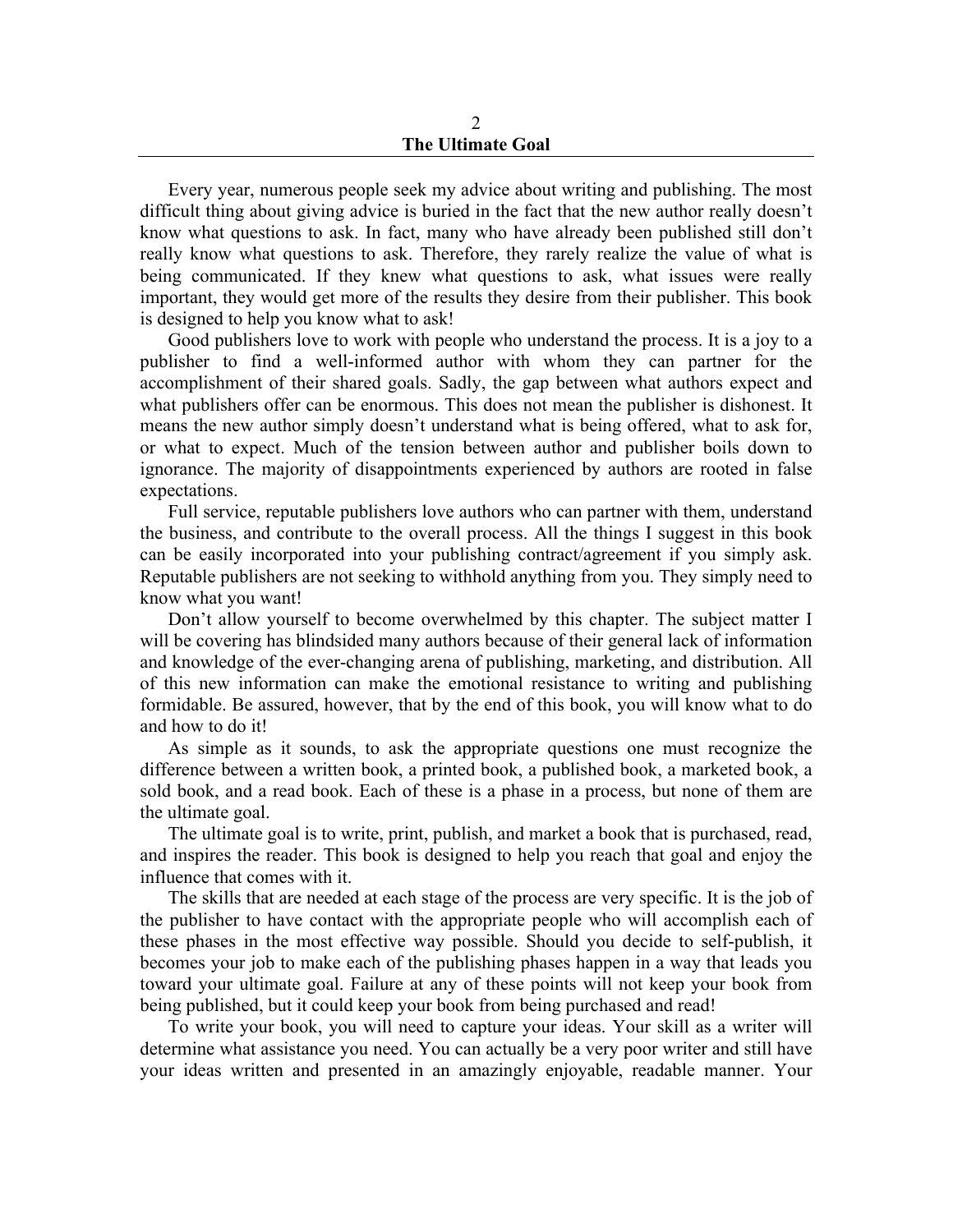inspiration does not have to die because of your lack of skill. All you have to do is capture your thoughts.

Many authors use a ghostwriter, someone else who does the actual writing of their book. Through a series of interviews and some rough notes, many ghostwriters have turned raw ideas into masterpieces. But ghostwriters can also work to simply spice up the work of an average author.

When it comes to printing, the printer is not necessarily the person who should tell you what to do. They know how to print, but they may not know about the marketplace. Making decisions on the size of the book, how many pages it should be, and even the dimensions of the book are a science. At different times, certain sized books tend to sell better than others. The type of font, the cover stock, the weight and type of paper are all part of the puzzle of effective marketing, which is key to the ultimate goal. If the font in your book is not the best choice, people will discontinue reading it even after they purchase it! Simple font choice is just one decision that is essential to your goal.

I once had a self-published book that was doing very well in sales, which attracted the attention of an international publisher. They "picked up" the book and reprinted it. In an effort to save money, a smaller font was chosen, decreasing the size of the book. Although the material was the same, the sales declined dramatically. Reputable publishers want to make your project a success. They don't make money unless you make money. Bad publishers just want to get your book printed!

Then there is cover design. No matter how good the content, the cover and title are what determine if your book leaves the bookstore shelf. A bookstore is like a grocery store. There are thousands of items on the shelf, all begging for your attention. The choice of cover and title are the last bits of marketing strategy. In a store with thousands of books on shelves with dozens of creative covers, your cover must be so powerful that it captures the reader's attention in a quick glance! Statistics show that you only have a five-second window in which to grasp the attention of a potential buyer. The second glance is paramount in compelling the buyer to purchase.

In a linear concept, marketing and distribution comes next. Linear thinking is one that sees each phase as an independent action, one having little to do with the other. This is a place where even the most experienced publisher may get confused. Publishers tend to know how to market and distribute books to retailers. Naïve writers think their ship has come in when they hear that a particular bookstore chain is placing an order for a large quantity of their books. On the contrary, this could be the beginning of a problem  $-$  a serious problem!

Just because a particular retailer carries your book doesn't mean it is going home with a reader. And if your book doesn't go home with a reader, it will be sent back to the publisher, which means he gets what the industry calls a "charge back." That means the money the retailer paid for the book, including the royalty paid to you, must be returned.

To reach your ultimate goal, there must be what we call "end user marketing." The end user is the person who takes the book home and reads it. Doing everything right but failing at this point means you won't reach the ultimate goal. Your perfectly written book with the dazzling cover may sit on the shelf of the most powerful retail chain in the world and never be read.

This book will tell you what you need to know to accomplish all of these goals. Additionally, it will give you the freedom to choose professional publishing or self-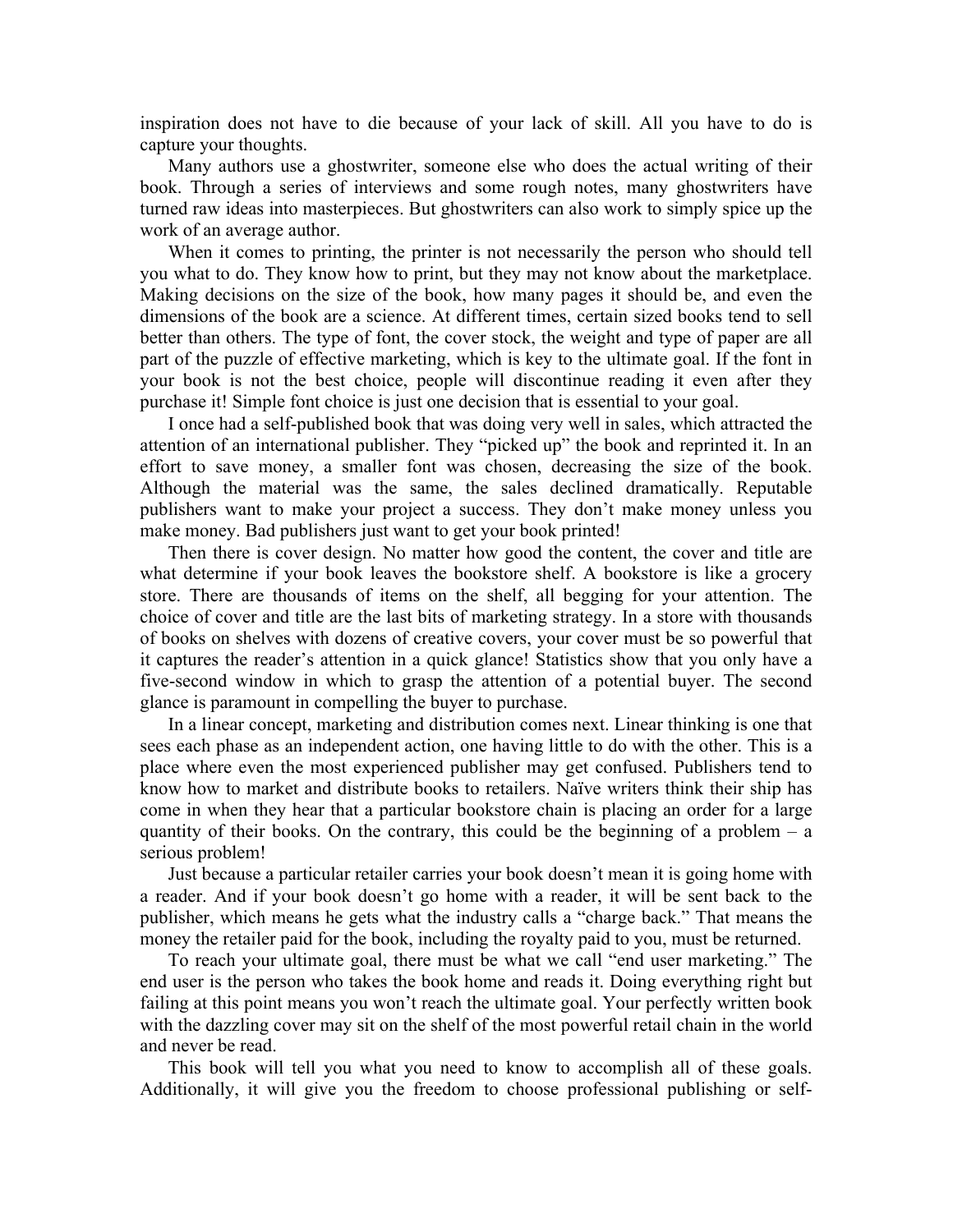publishing. Should you choose to work with a publisher, you will know the right questions to ask in order to evaluate their services. You will also be in a position to negotiate a far better contract. But maybe, most importantly, you will be in a position to collaborate with your publisher for a much more successful project with fewer conflicts.

Again, don't be overwhelmed. The goal of this book is to assist you in getting your inspiration to completion and have it read by as many people as possible. With every page, you're getting closer to your goal!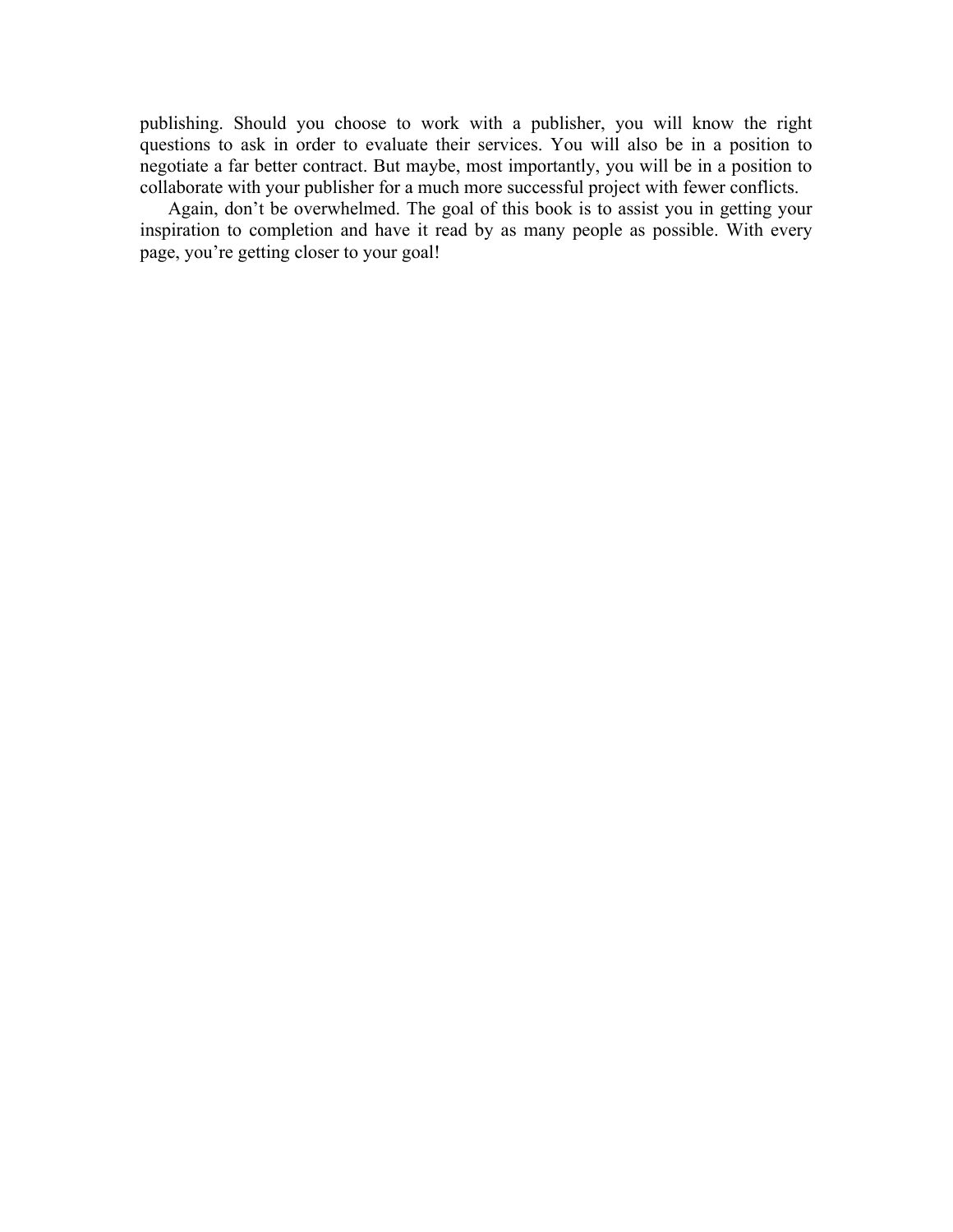There was a time when writing and publishing seemed to be privileges bestowed only on the elite. In that limited era, many great life messages were lost. The market was onesided. There was little diversity of opinion and the perspective was sometimes onedimensional.

Throughout my years, I have heard life lessons told by the obscure, the poor, and the silent majority that could have helped millions. But they had no money, no writing skills, and no natural market. There was no profit in their message, and so it was lost to the world.

Today we live in a world where it is possible for anyone to make his or her voice heard. Anyone can get their message to the masses if they know how. What would have cost hundreds of thousands of dollars just a few years ago can now be done for pennies on the dollar. There has never been a better day to publish your book!

So what is the ultimate qualifying factor for who should write a book? Anyone who has a message can write a book! What is your life message? What is the life lesson you have learned that you are passionate to share? What is your idea that might make a great novel? The one question to ask yourself is this: "Is my passion for the message great enough for me to take the time to write it down?" If so, you are a writer… but only if you actually start writing!

Neither notoriety nor fame are prerequisites for writing a book. The fact that you have something to say, something you are so passionate about that you are willing to discipline yourself to write, is your credential. Don't question yourself! Don't worry about anything except writing! Writers are people who write!

Some of the most incredible, life-changing books have been written by obscure people who wrote one book and were never heard of again. Had they not persevered to put their knowledge into print, generations would have lost the one great insight they brought to the world. One act of discipline turned a life story into a legacy. One developed idea became a novel. One expression of passion forever changed the world of the writer, and the readers.

One of the greatest success stories of our time is the woman who wrote the *Harry Potter* series of children's books. The first novel was written by a single mom looking for ways to generate income. Until *Harry Potter* was published, J.K. Rowling was completely unknown. The discipline to write her first novel stemmed from a seventeenyear project that eventually made her wealthy and famous beyond her imagination. Her story should be an enormous inspiration to every aspiring writer. Your inspiration could be just as great, just as incredible, but you have to write!

Don't second-guess your qualifications. Simply ask yourself one question: "Am I passionate enough about what I have to say to do the work required to write my book?" Especially in the beginning stages, don't burden yourself with the wrong questions. Don't worry about how it will be published. Don't be concerned about the money. Only concern yourself with the message. The answers to all questions will come when you need to know them. Until then, they are simply bits of useless information that may intimidate more than inspire. You do not need the answer to any question until it is time to take that step!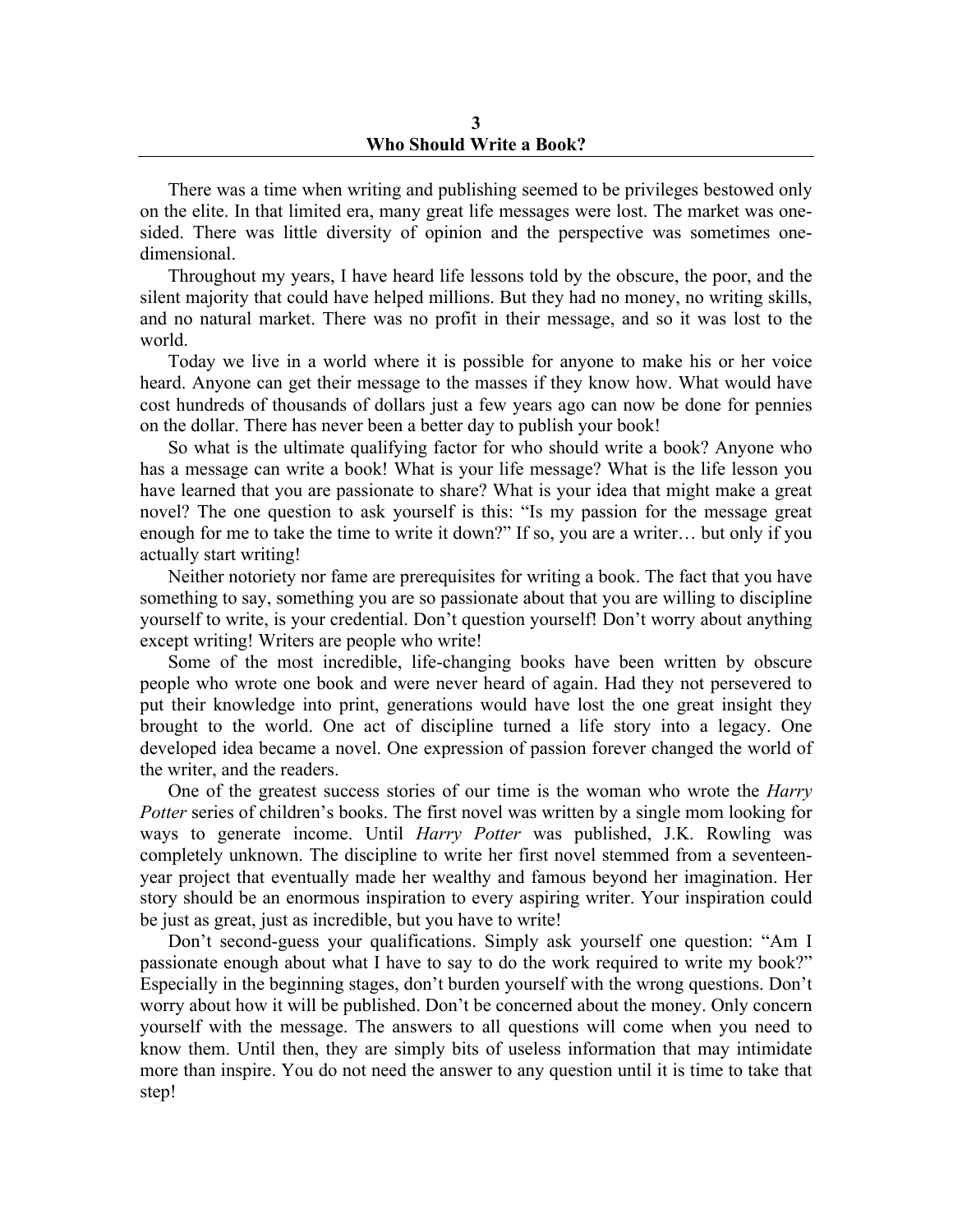To concern yourself with all those useless questions – and they are useless until you are ready to take the corresponding step – will only serve to squelch your creativity and clutter your mind. Today, you do not need money. You need thoughts, and those come as you think and write. The more you write, the more creativity will flow!

Don't even ask yourself what you are going to write unless your question is, "What will I write today?" You will learn in a subsequent chapter that creativity flows easily enough if you do not create negative pressure by asking the wrong questions at the wrong time. Or, perhaps I should say, by asking the right questions at the wrong time!

Before I had written and published my first book, I had the opportunity to talk with a successful author. I shared my passion to write.

He responded by asking, very poignantly, "What are you writing at this moment?" "Nothing yet" I replied, "But I'm going to..."

Before I could finish the sentence he interrupted. "No, you're not!"

"Not what?" I asked.

"You're not going to write anything!" he quipped. "If you're a writer, you're writing. If you're not writing, you're not a writer!"

His remarks embarrassed and infuriated me! In fact, they infuriated me so much that I went home and began writing! That was in 1977, and I haven't stopped since. If you are a writer, a person who has a message, a story, or an idea about which you are so passionate that you are committed to putting it in writing, then *start writing!* When you write, you are a writer!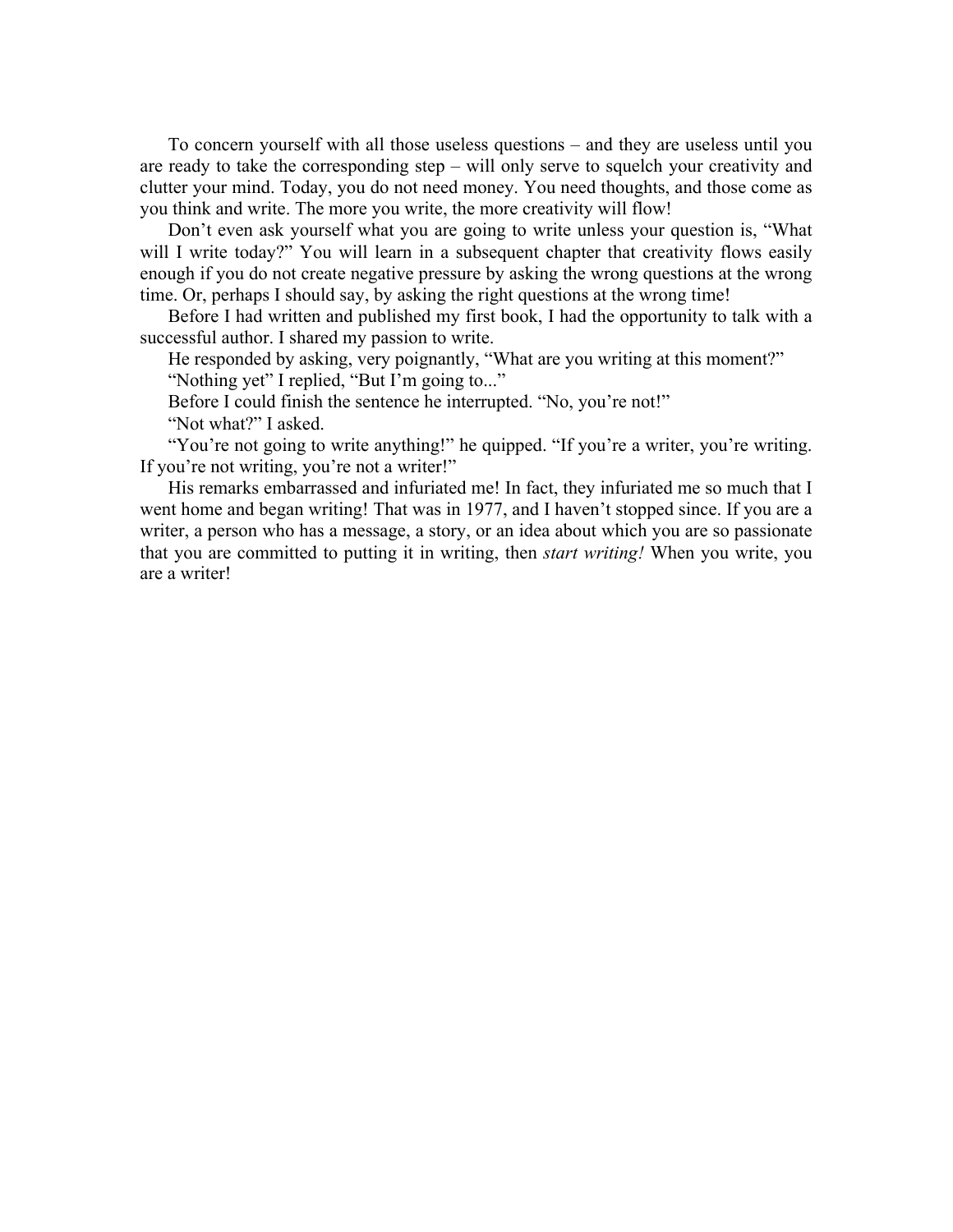No two people are the same. Therefore, everyone will process differently. By process, I mean thought processes, learning processes, writing processes, and every other area that requires a systematic approach. Whether you know it or not, you have a system, a way of doing things. Learning to work with your natural system is usually best for the creative process. You will only write creatively in the process that works for you!

Don't ever let anyone tell you, "This is how you should do it." You're the only one who can know how you should do something. In fact, the very word "should" indicates obligation. Never do what you *should*; do what works for you! Do what is effective.

What other writers have to offer are ideas, suggestions, and models. You can observe someone's approach and see if it might work for you. You can take bits and pieces of a lot of different approaches and develop your own. But the key is to discover your process and begin. Most of your process will come through trial and error, so be ready to adapt and adjust continually. But in the end, the process must be your own!

This book is not designed to tell you what you should do. It is designed to give you options that work. It is written to stimulate your own creative processes. It is a toolbox, but you decide which tools you want to use.

Everyone who writes does it differently. Choosing your writing style is all about creativity. You must determine what facilitates the greatest degree of personal creativity for you and work from that perspective. If you try something and it does not work, keep trying different approaches until you find something that does.

Some people create a very precise outline of the entire book before they begin to write. Others write one chapter at a time. Some jot down random thoughts until they are ready to start. There are as many different ways to write a book as there are people who want to write. The most essential key is, "Get started!"

There is an old Chinese proverb that says, "When the student is ready, the teacher appears." The material falling into your hands at this very moment may indicate you have gotten serious enough to begin. Beginning is the first and most important step in finishing. As Lao Tzu, a Chinese philosopher, so aptly stated, "A journey of a thousand miles starts with a single step." Starting is that single step!

Let's revisit my story about the writer who pushed me into my first step toward becoming author. I want to expand the conversation a little more. I want you to put yourself in my position and imagine that it's you having this conversation with me.

When I was pondering the idea of writing my first book, I was fortunate to meet a young, successful writer. He was very prolific and had already achieved a very impressive level of success. As I previously mentioned, I told him I was "going" to write a book. His reply startled me, "No, you're not!"

"Yes, I intend to write a book."

Again, he came back with, "No, you're not!"

At this point, I was beginning to get more than slightly annoyed. He could hear it in my voice as I emphatically stated, "Yes, I am! I'm going to write a book!"

"Jim," he said as he looked me squarely in the eyes, "everybody's *going* to write a book that they never start. Either get started or admit that you're not really serious."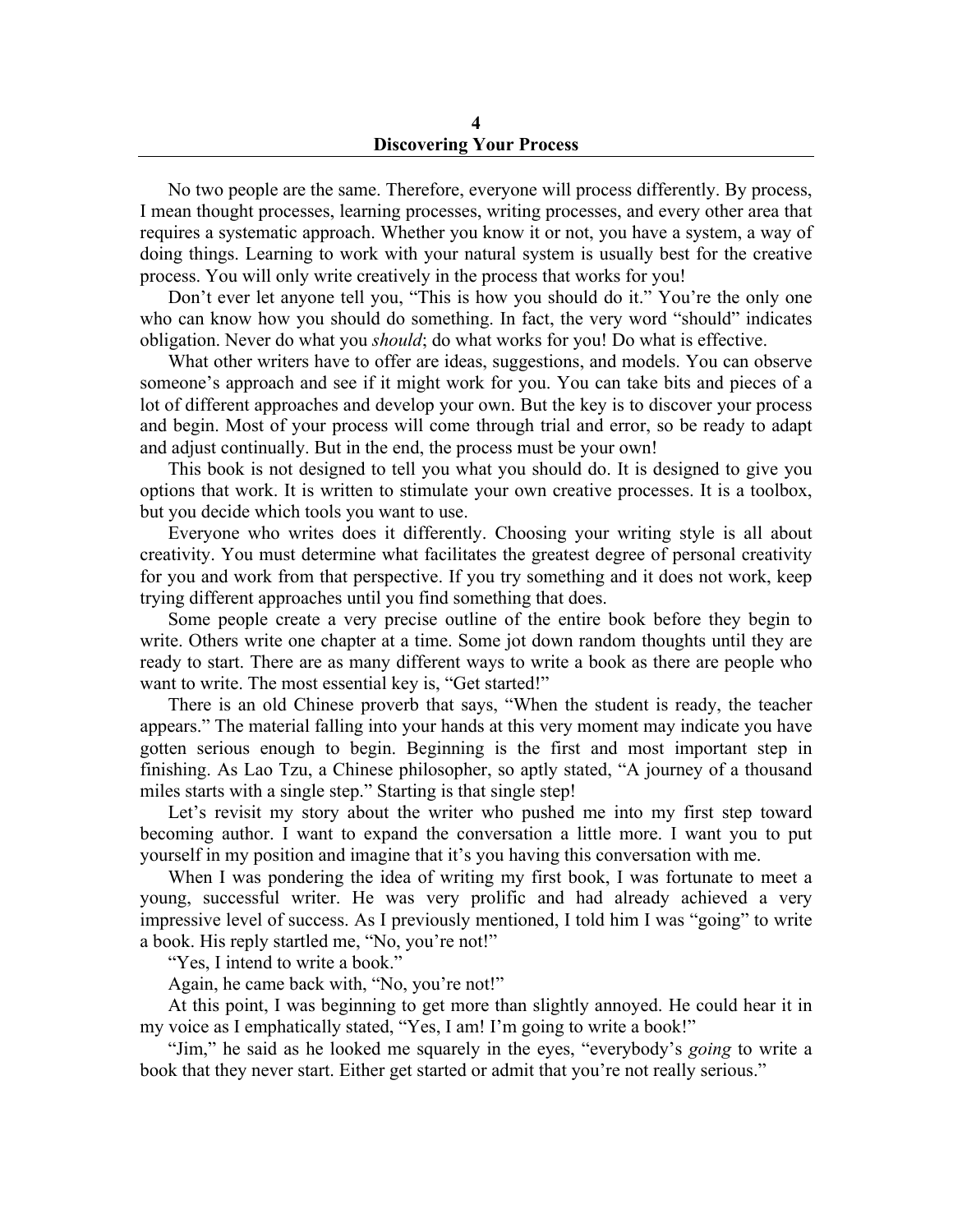I caught the essence of what he was saying. His direct words had hit the target. From there, I started writing my first booklet. Today I have published seventeen books, several booklets, fourteen workbooks, hundreds of magazine articles, several mini-booklets, hit the bestseller list, and have about thirty more books that are written in rough drafts. All of that has happened because I had someone "jar me" enough to actually start writing.

I assume you bought this book because you are starting today. This is your first serious step toward completion. Or maybe you have been writing already, but just haven't found your "pace." This is a good step. As you read the pages of this book, you will formulate a plan. Ideas will begin to emerge from your own heart and mind. As they do, write them down. Follow my first law of writing, "Always be ready to write." This means that when an idea comes to you, write or record as much of it as you can at that moment. Never let a good idea escape.

Creative ideas emerge like diamonds in a magic bag. They mysteriously appear. There is no explanation for their timing. They are a gift from God. The bag, however, has a small hole. If we don't check the bag regularly, a diamond will be created and fall through the hole without us ever realizing the magnitude of the treasure we've lost.

Our mind is that bag. Incredible ideas emerge in our mind through the day and night. But, like that bag, we are so preoccupied with the affairs of daily living that we don't even notice when they appear or when they fall through the hole. Take the first step in creative thinking and acknowledge that you are a creative thinker. Take the second step. Always have a notebook, PDA, or recorder with you to save your ideas.

When an idea comes, don't evaluate it. Just record it. Anything you think would be a good chapter title, paragraph, or any thought that relates to a topic of interest, record it. Don't question whether you will ever really use it. To do so shifts your thoughts from the creative part of your brain to the analytical part. In a split-second, that idea will slip from your brain into an irretrievable area of lost memories. Treat ideas as precious. They are your writing future.

Keep pen and paper beside your bed. If you awaken in the night with a thought, write it down. If you have a dream that inspires an idea, write it out immediately. Dreams can slip from your conscious thought within minutes of awakening. When you are in conversation and you have a thought, stop at that moment and write it down. I have never had anyone get offended because his or her conversation stimulated an idea that I thought was so good I had to write it down immediately.

As quickly as you can get to a computer, record your ideas into files. An idea is only as good as your ability to retrieve it at will. As someone once said, "The most faded ink is clearer than the brightest memory." In other words, scrap paper in a drawer is unlikely to ever turn into a manuscript. Categorize your thoughts into files by topic. When you begin writing, you'll have a plethora of creative, original ideas to choose from.

Many times, I have the essence of each chapter for a new book recorded in files before I even start writing. With this method, I have found that writing the book is little more than organizing and expanding thoughts that I have already written down, organized, and held onto for years.

Your approach may be to start with a title and write an outline. You may start writing random chapters that you eventually realize fit into one concept. You may write seemingly scattered thoughts. You may have a concept that you develop from thoughts that occurred to you over a period of time. You may have a subject and do research. But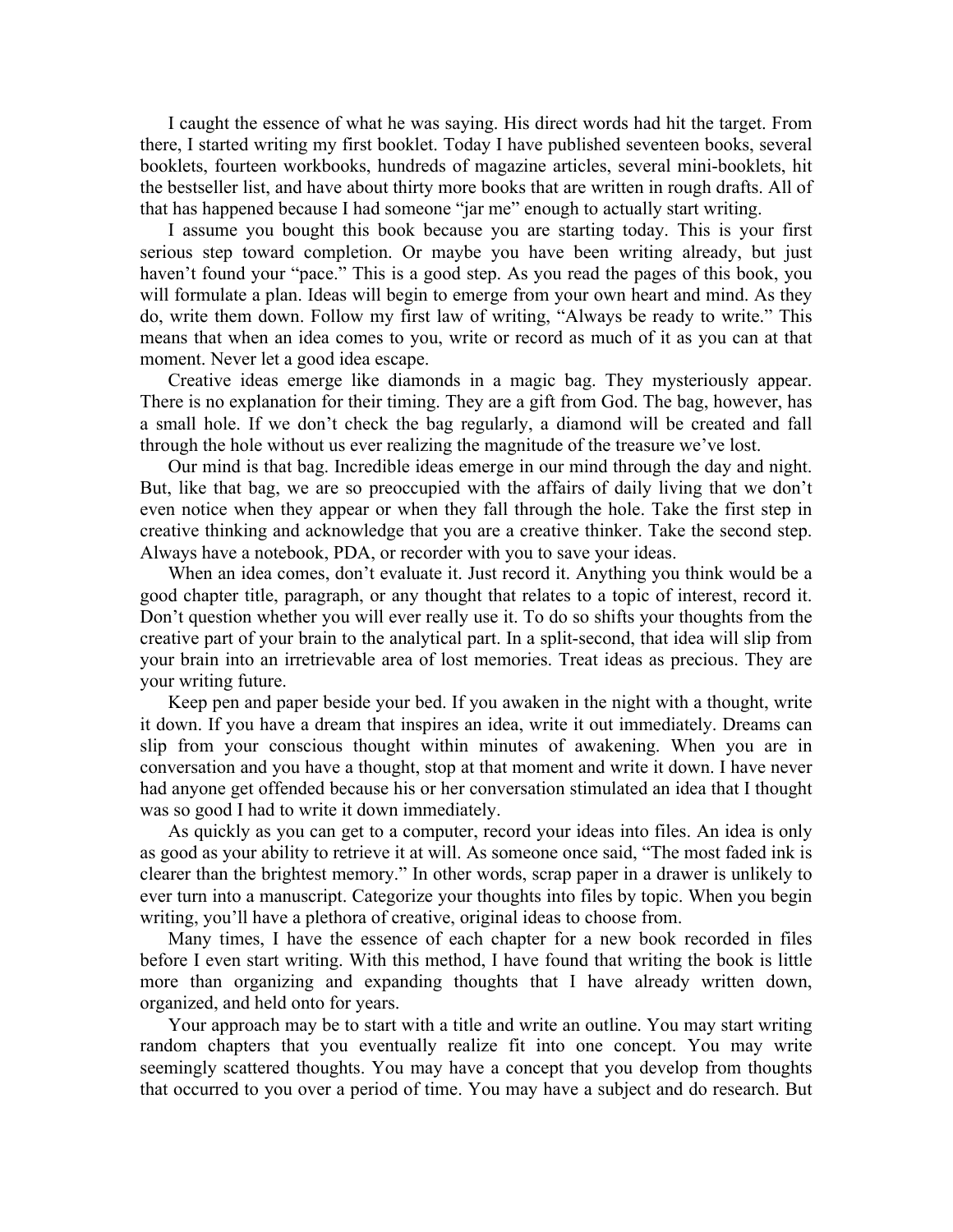you must choose the course that inspires you and facilitates your greatest creative process.

Don't try to figure out your process before you begin. Just begin! Your process will discover you. It will occur organically as you take action. You're not a writer when you are published; you are a writer when you write. The moment you start writing and see yourself as a writer, your creativity will begin to increase. In time, you will have a process that works for you, feeds your creativity, and gives you a lifetime of creative writing!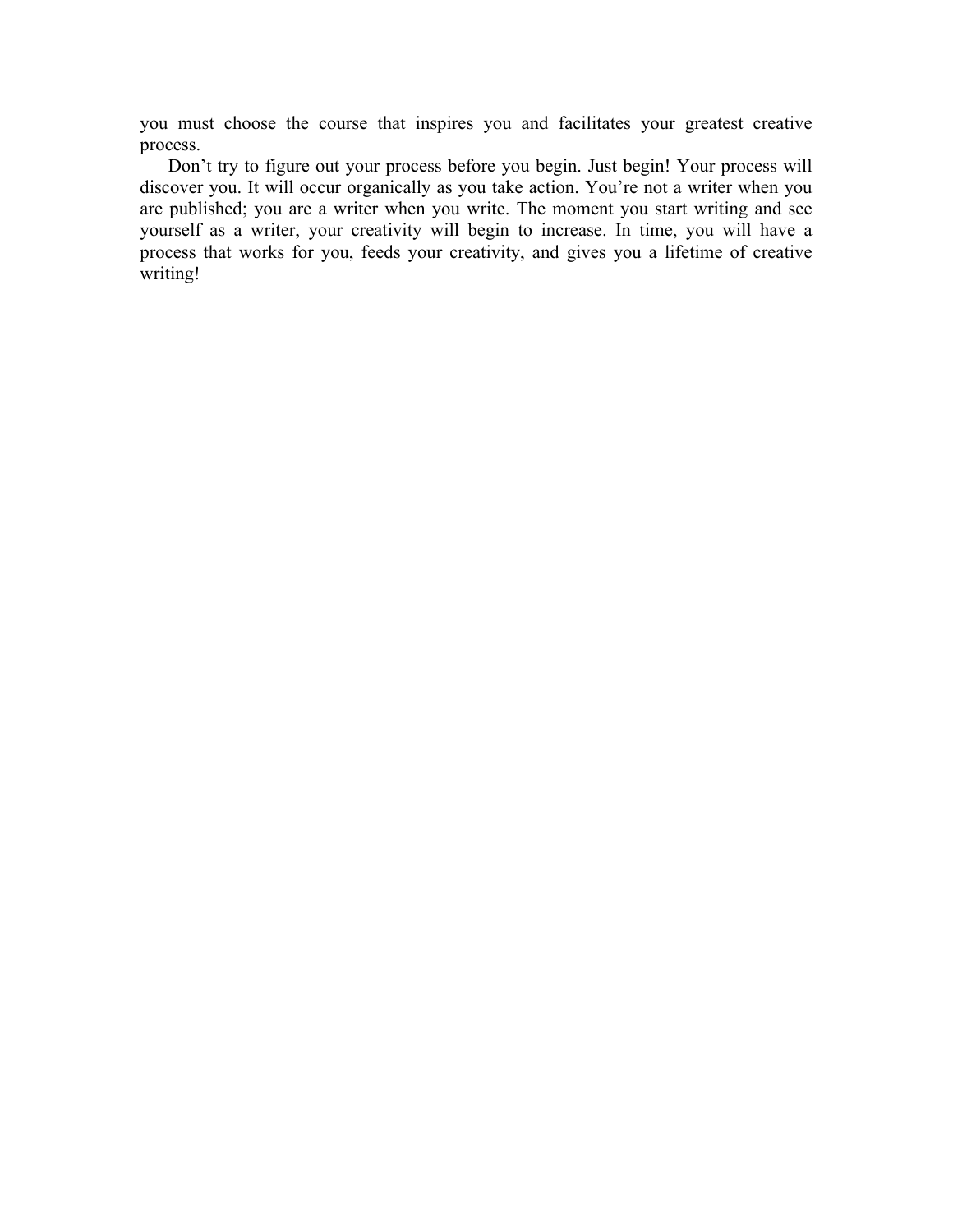For most people, starting is the hardest part. But remember, once you overcome inertia, it gets easier and easier. The more you write, the more you want to write. The more ideas you commit to paper, the more ideas will come to you. Every time you have a negative or fearful thought about writing, just relax and say, "Ideas will come." Don't create any negative barrier or embrace any destructive thoughts.

New writers usually make the beginning process too hard. The starting point is as simple as a single idea in the form of a sentence or phrase. Or, you may just have a title. Anything that makes it possible for you to grasp the general idea is enough to get you going. The key is to write what you have. Write, don't just think! When you commit anything to the page, you are writing. That's what makes you a writer, which is the first step to becoming an author. Don't qualify it. Don't analyze it. Just write it! Even if it ends up being something you never use, the act of writing starts the creative process.

It is so important that you learn to work with and cultivate inspiration. Inspiration can appear in an instant, be crystal clear, and be lost in a breath, if not acted upon. Nothing limits inspiration like questions for which you have no obvious answers. Asking yourself any question is like turning the wheel of the car. It takes your mind in a different direction. When questions emerge, don't try to answer them. Stick to the creative flow. Anything that moves your mind from the point of inspiration will cost you the idea that has leapt from your heart! The mind only needs one moment of inspiration. It will then yield pages of thought. If you feel the question is important, write it down so you will remember it and come back to it at an appropriate time, but not when you are writing.

Writing is often like a brainstorming session. In the creative stages, all you are doing is gathering thoughts and ideas. There should be no critique placed on those thoughts or ideas. They should simply be cataloged for future review and analysis. When the flow of creativity stops, the ideas can be organized, analyzed, and qualified for use. But never create and refine an idea in the same session! The moment you start asking yourself questions that have to do with refining and qualifying, your mind shifts into a different mode. You are no longer creating, you are now refining. In that one instant, the flow of creative ideas stops.

Some people prefer to write by hand, others prefer to type. Choose the method that works best for you by starting with either a blank sheet of paper or a blank computer screen. Take a few minutes to think about the subject you have chosen, and then write every random thought that comes to your mind about that subject. You are now having a private brainstorming session.

You may want to question numerous people about your subject. What comes to mind when they hear a certain sentence? For example, if your chosen subject was the political process, you could ask fifty people, "What comes to mind when you hear the phrase, the political process?" Once you have interviewed fifty people, you will now have questions, concerns, and opinions of others about your subject. After gathering information from fifty people, you will have a wealth of information to consider. This is one of many tactics that can help ignite the creative flow!

Have you ever wondered how some of the great songwriters come up with so many creative ideas? Sometimes they go into the studio, turn on a recorder, and just "jam."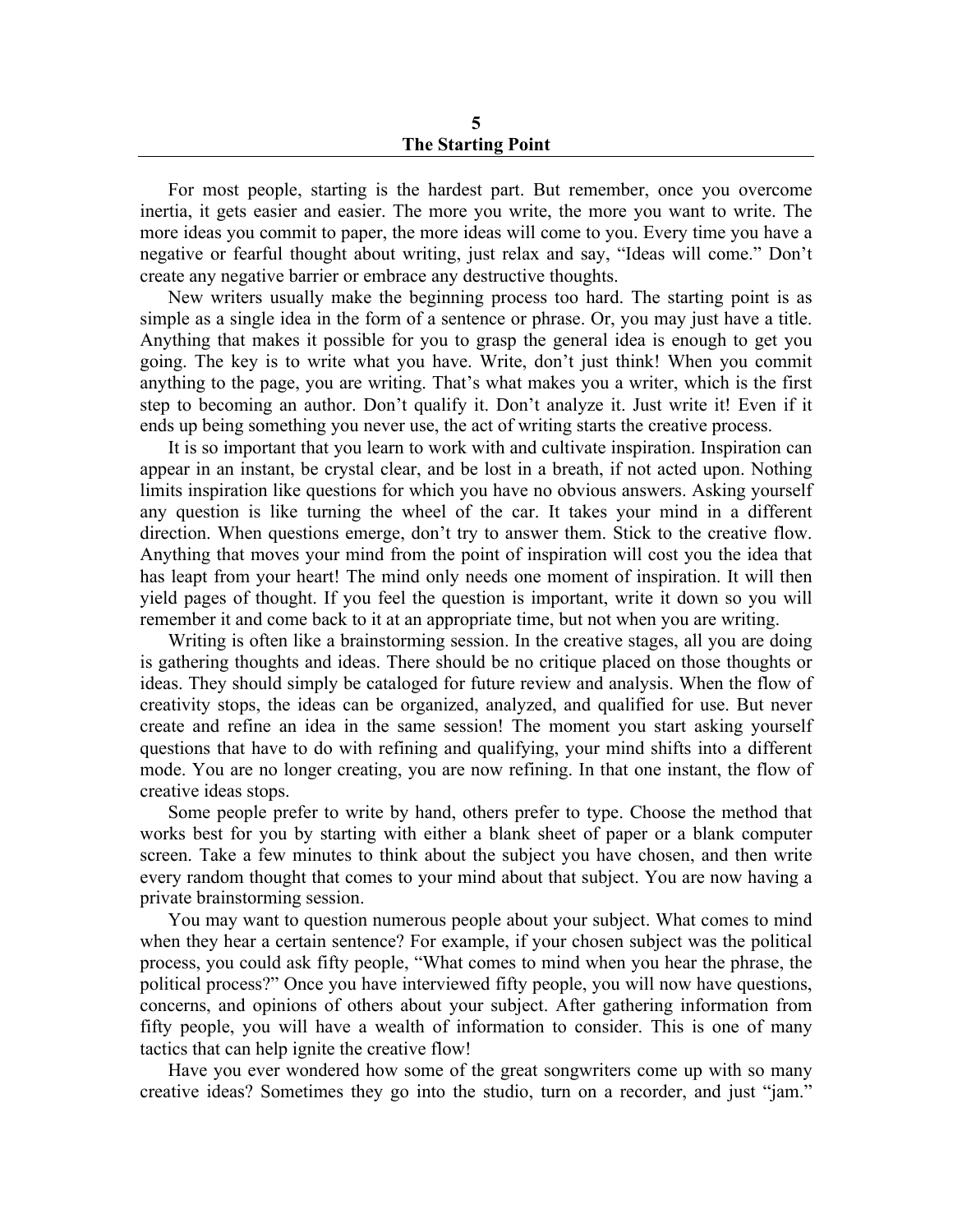Jamming is when a musician, or group of musicians, plays music strictly by inspiration. It is totally unplanned. They simply play non-stop. They don't worry about mistakes. They just play! Then they go back and listen to the ideas that emerged during the jam session. Now they are in the discovery mode. They discover what can be developed into a hit song. Had they stopped to analyze every idea that surfaced during the jam session, they would rarely have ever created that elusive hit song. Without questioning, just write your ideas as they come.

Skip Scarborough, a very successful songwriter, told me a story about working on a song. As he "jammed," Anita Baker was walking down the hall and heard one line from his song. She asked if she could use it. Of course, Skip agreed. She took that one line, wrote a completely different song around it, and it became a huge hit, in which he shared the royalties and recognition! Sometimes we may reject all but one line, but that one line can be the nugget that gives rise to massive success!

At the beginning, all you are doing is *starting*. You're not trying to write your book. You are simply initiating the flow of ideas. You are discovering the seeds that will grow into ideas, which will develop into chapters, which will one day become a book, which will ultimately touch a life!

No matter what your goal, no matter what your process, the most important step is starting! Start today and never stop.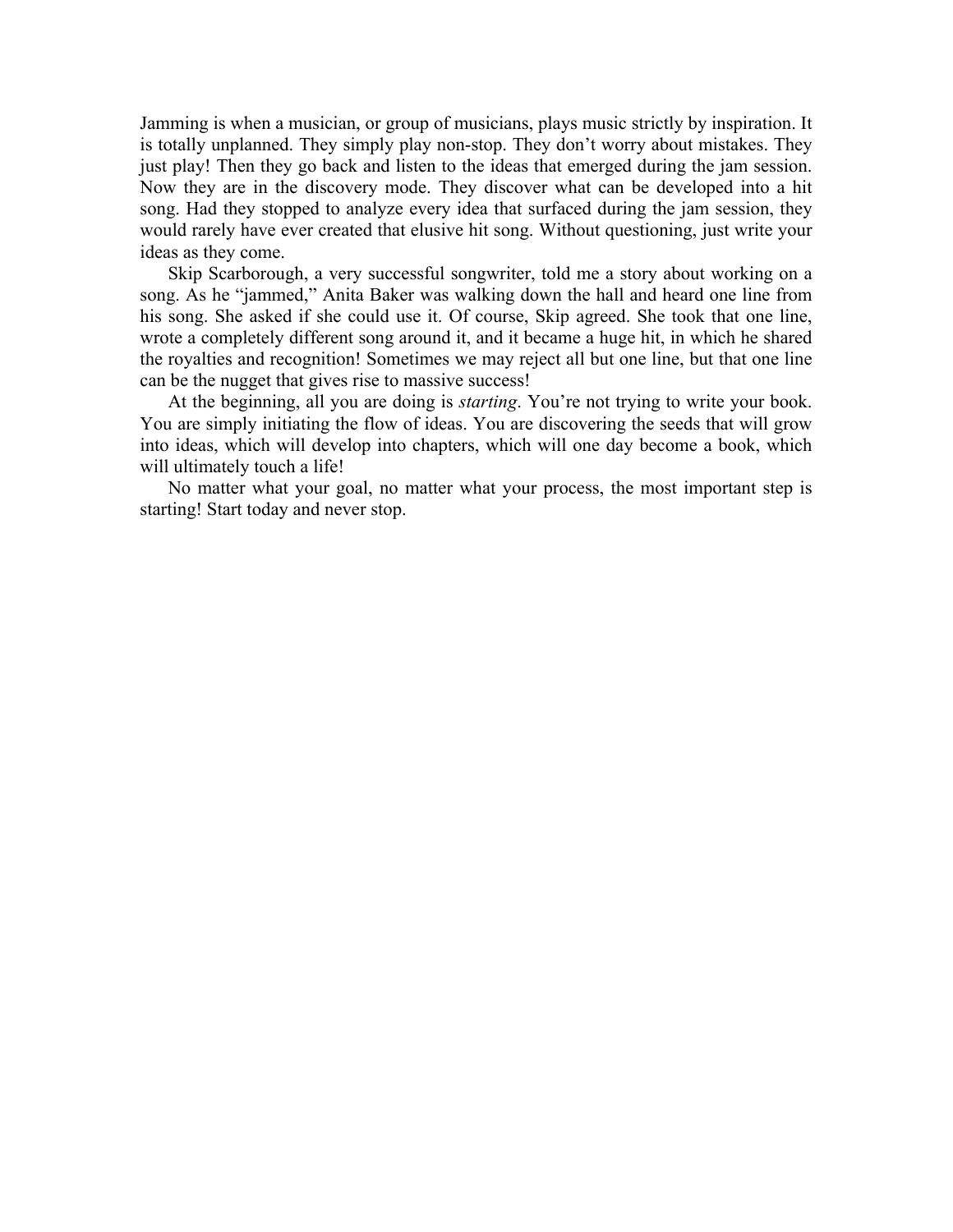#### **6 Why Should I Write?**

Everyone writes for his or her own reason. One reason isn't nobler than another. Just know that it is all right to have your own reasons. Your reasons are, in fact, the only reasons that will motivate you. The moment you take on someone else's "ought to" your motivation will disappear.

Many wonderful books have been the outgrowth of personal journaling. Many people journal as a way to process their thoughts and achieve mental clarity. But it is amazing how many of these people do not feel they have the ability to write. Journaling is writing. It is not publishing, but it is writing. With the help of an experienced publisher, every page of your journal may have the potential to be expanded into a book.

I was watching an interview with a very popular recording artist who had just released a hit album. When asked how such deeply personal songs came about, she said she took her journal and collaborated with another songwriter. There could be ten bestsellers in the pages of your journal right now!

Everyone has the same problems, faces the same issues, and deals with the same world you face. They may be asking the same questions you are asking and answering in your personal diary. Your thoughts could be the light that leads someone from the darkness to a new life. The craziness of your life could be the inspiration for a screenplay! The irony of your day could be the spark that ignites a hilarious novel. A question you ask yourself about the evening news could be the next *New York Times* bestseller. Everyone is asking the same questions. Writers verbalize for others what they are silently thinking and asking!

Your reason for writing may be no more than the need to bring clarity to your thoughts. That's reason enough. But someone who looks at those thoughts from a more objective point of view may see the pages of a great bestseller. Many hit songs are written in collaboration with a personal journal and a songwriter. Likewise, many great novels emerge from a person expanding their personal journey into a literary work.

Some people write as a way to leave a legacy to their children or to the world. We all learn life lessons along the way that hold the keys for others to have a better quality of life. Someone may need our perspective to see his or her way to a better future. The same chains that held us in the past could be the very strongholds that cause hopelessness in someone else. That means our answers have the ability to inspire hope! We only pass through this world once. We have the power to choose the mark we will leave. Your words in a book could be your legacy to a better world for millions.

Publishing a book significantly raises your credibility factor on several planes. Written words seem to carry more weight than spoken ones. When people see your words in a book, they value them more. The fact that they spent money for your book changes their receptivity to the very words you may have spoken dozens of times. To them, it is now much more influential just because it has been written and published.

While lecturing at a college in the Philippines, the president confided, "We have to monitor all the books we place in our library." He went on to say, "The students think every word in a book is true. They believe it couldn't be written and published if it were not true."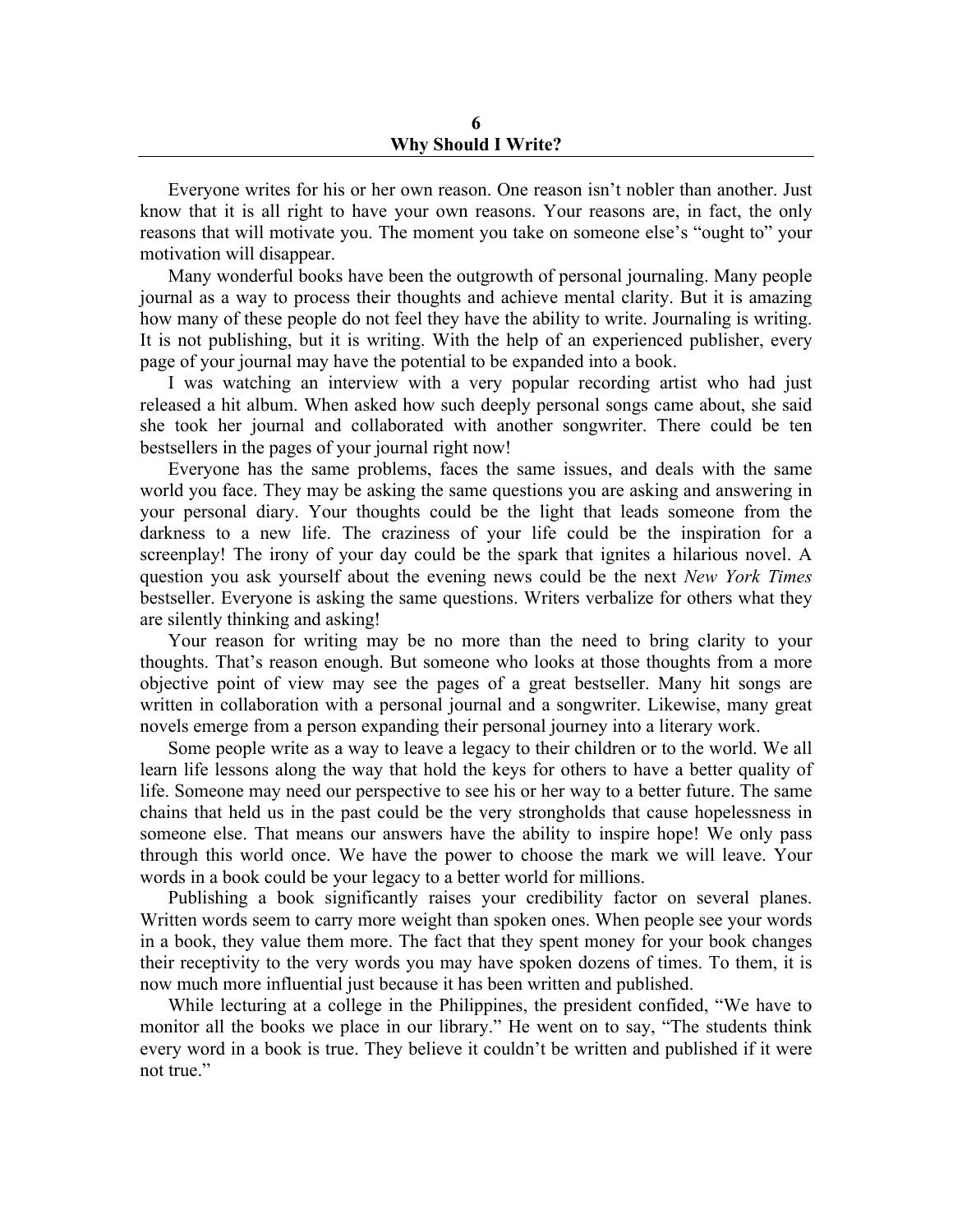As a speaker, publishing changed my credibility and immediately increased my influence. From the very first book, people began to treat me differently. They wanted to put me in better hotels, give me larger honorariums, and listen just a little closer to what I had to say. All this because I was published!

When a new employee is handed a book written by the president of the company, you better believe the level of personal responsibility goes up. This employee knows he is working for a professional. The moment a pastor places his published work in the hands of a visitor, that pastor is likely to make the most powerful impact possible. The same is true for the teacher, the lecturer, and for anyone who is seeking to communicate his or her ideas. Publishing increases credibility and influence.

The person who feels they have a unique message should always publish their work. There are frightening statistics that report the incredibly low amount of content that people remember after sitting through a lecture. Some studies indicate that we can only hold on to an inspiration for about twelve hours if we do not take specific steps to internalize and process the idea. A unique message followed by a book will solidify the message and move people to action.

A written message has an altogether greater level of acceptability than a spoken message. Our verbal communication is littered with a formidable number of communication detractors. Once while appearing on a television program in an area where I was widely accepted, the host of the program took a very negative view of my message. Later, when we became friends, she confided that it was because of my accent. She couldn't believe that a person with a Southern accent could actually be knowledgeable!

Your accent, your clothes, your hairstyle, your facial expressions, the tone of your voice, and thousands of other variables come into play when you are speaking. You may remind the listener of someone they dislike. These associations cause the listener to stereotype you. Who knows all the reasons a listener may decide to tune you out?

When someone reads a book, they create their own mental image of the speaker. If they agree with the message or are sympathetic to the cause, they begin to assign positive mental images to the writer. They see her or him dressed a certain way, looking a certain way, and speaking a certain way. They create positive, desirable associations. They can make you far more appealing in their imagination than you could ever be to them in person.

When your book is marketed properly, you expand the scope of your influence beyond your natural market. In subsequent chapters, we will discuss your natural market. Likewise, we will consider ways to get your message into an arena that you might never be able to reach alone.

By expanding our influence through publishing and marketing, our book works for us when we sleep, when we are on vacation, when we are present, and when we are absent. In some countries, one book will be passed around to dozens of people. This multiplication factor is the result of other people's influence, not your own. People you have never met will influence others you may never meet to read your book. That's multiplication.

If you're worried about the inherent lack of profit in book sharing, stop! They may not purchase the first book of yours they read, but they will probably purchase the next one. Over eighty percent of the people who read one of my books purchase a second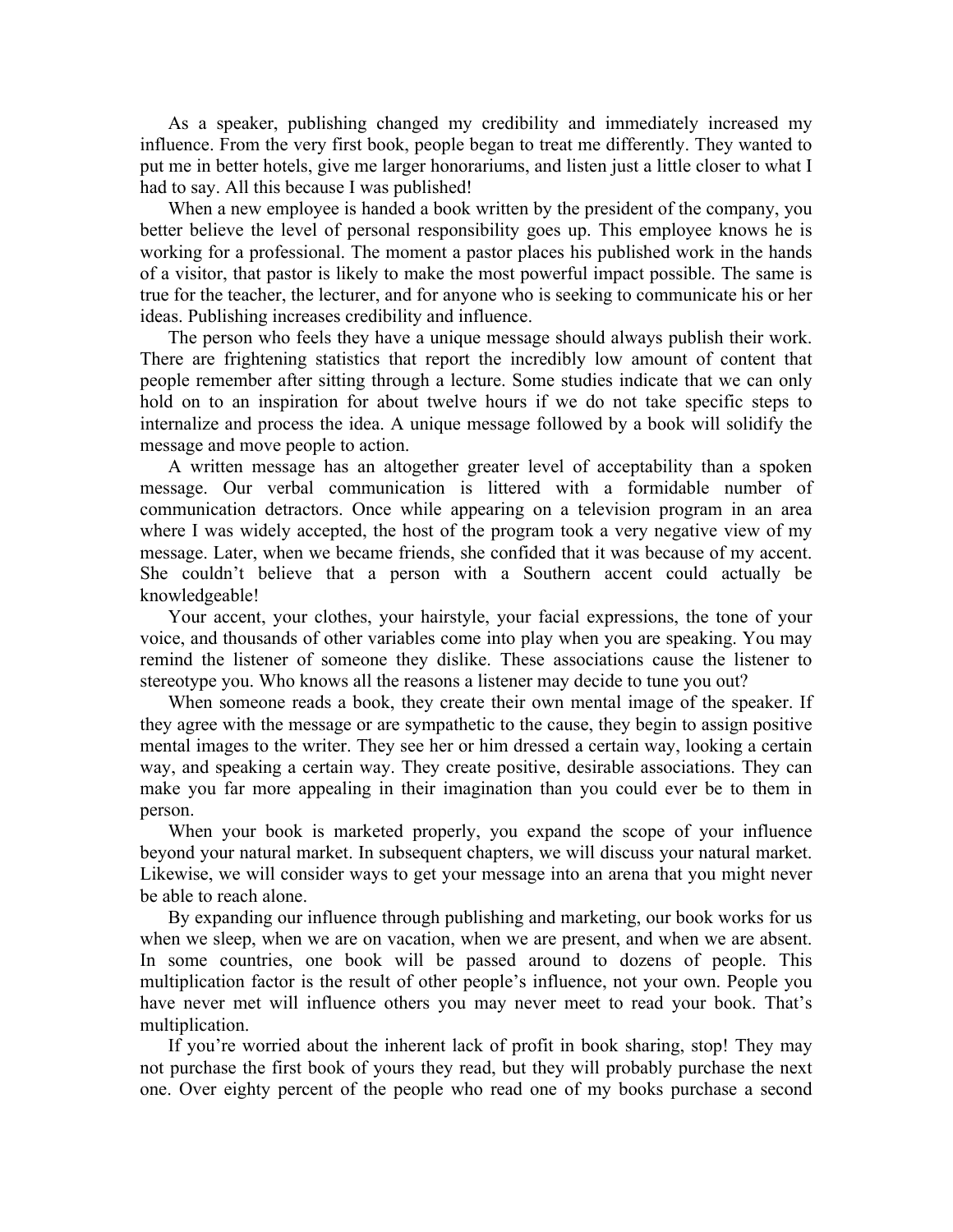book. This usually occurs within thirty days. An incredible number of my book sales are direct results of someone letting a friend read a copy for free!

All of these are reasons to write. You should decide which reason motivates you. Find any reason that stirs up a great enough passion to move you through the process.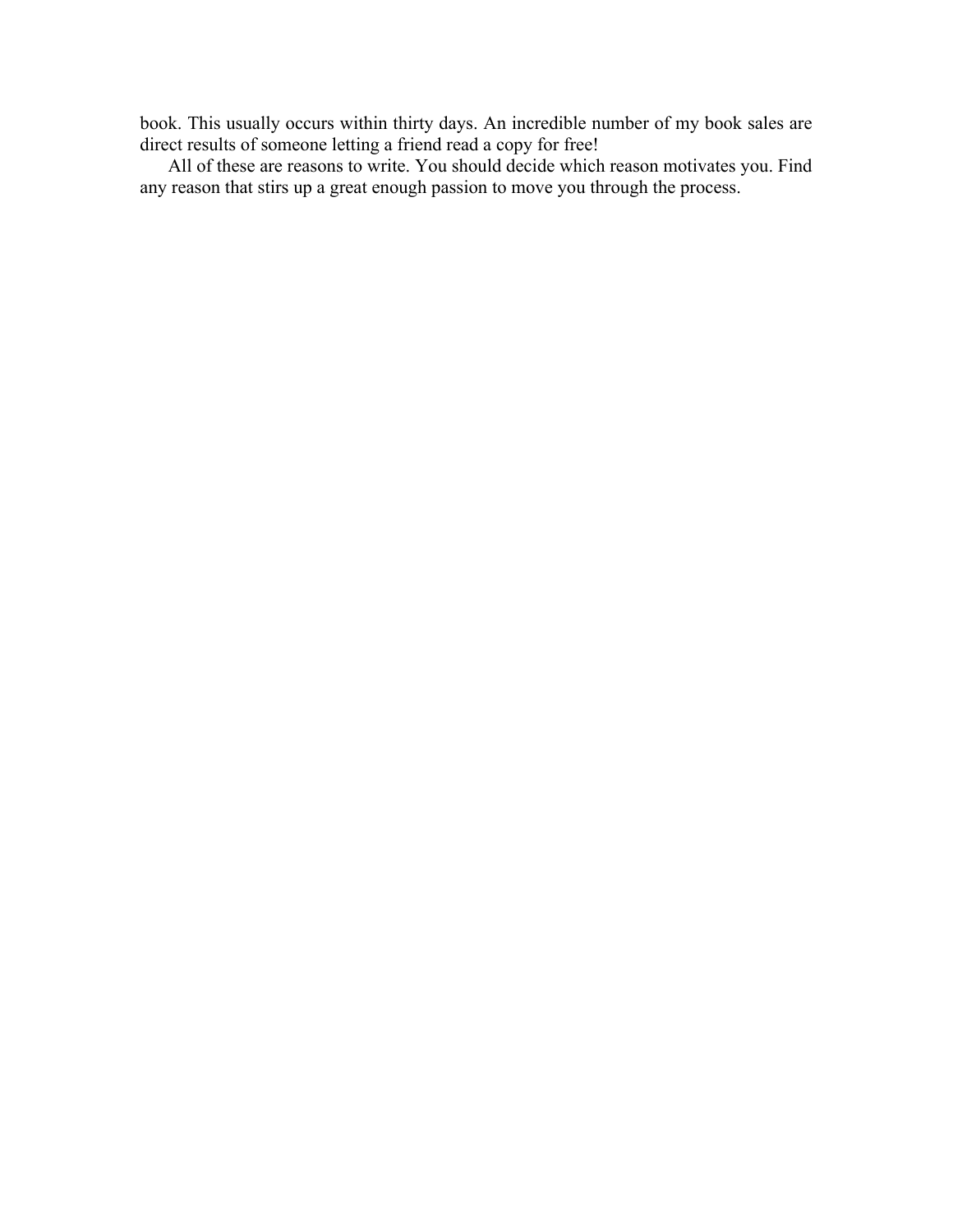## IT'S A NEW DAY IN THE MARKETPLACE

• Decide what approach serves you best to fulfill your goals.

## THE ULTIMATE GOAL

- The ultimate goal is to write, print, publish, and market a book that is purchased, read, and influences the reader.
- Determine the help you need at each stage of the process before moving forward.

# WHO SHOULD WRITE A BOOK?

- What is the message that burns inside you?
- What is your life lesson?
- What is your unique experience?
- What are you passionate about enough to start and finish a writing project?
- You're a writer because you write, not because you have been published! Just write!

# DISCOVERING YOUR PROCESS

- Just start!
- Write any and every idea, phrase, title, or sentence.
- Collect information.
- Organize information.
- Learn about personal brainstorming.
- Trust the creative process. Don't try to figure it out!

# THE STARTING POINT

- Don't make it too hard!
- Yield to every inspirational impulse.
- Interview qualified people.
- Collaborate with other creative people.
- Never stop writing.

# WHY SHOULD I WRITE?

- Keep a journal.
- Leave a legacy for your children.
- Increase credibility.
- Spread a unique message.
- Expand your influence.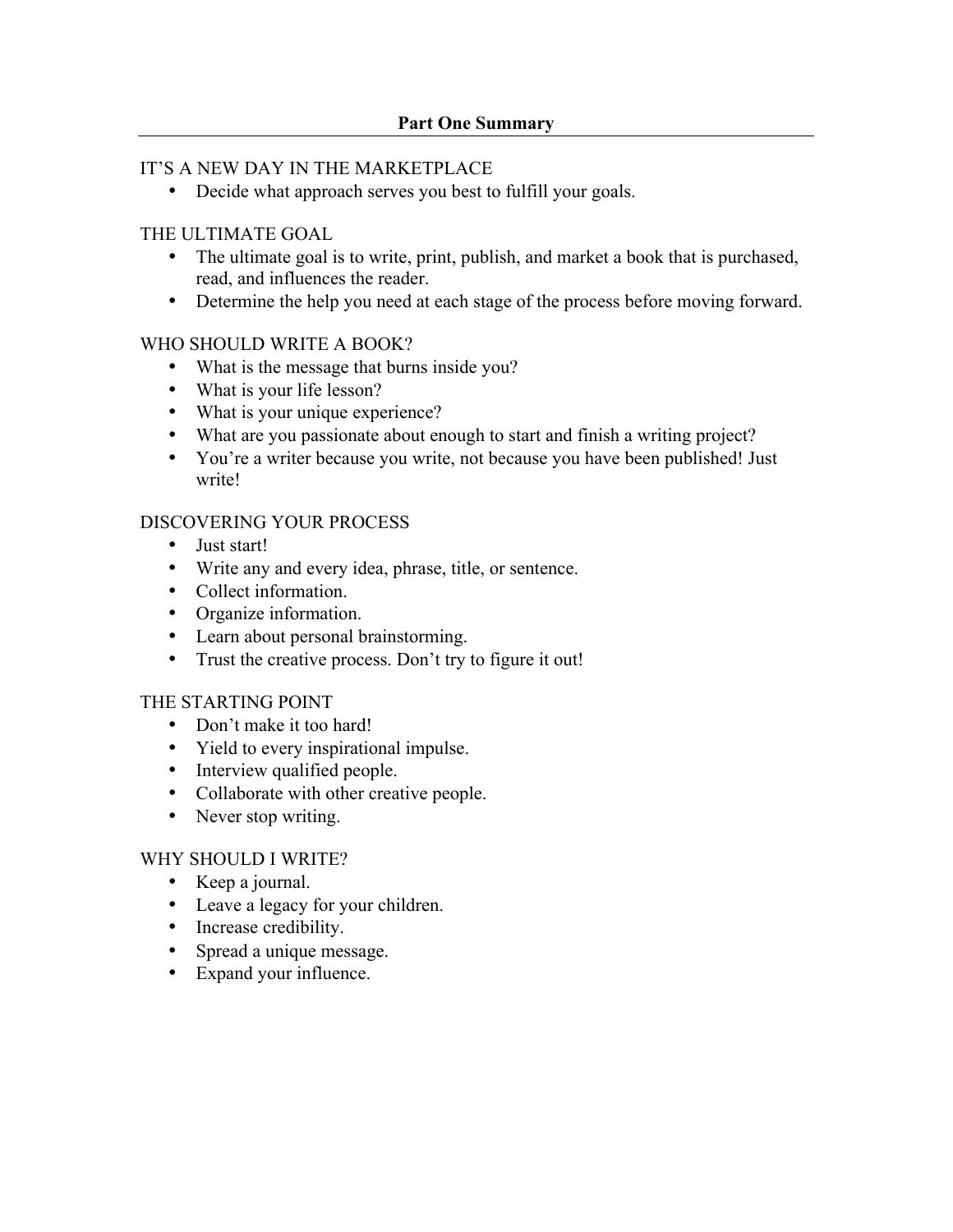PART TWO: WRITING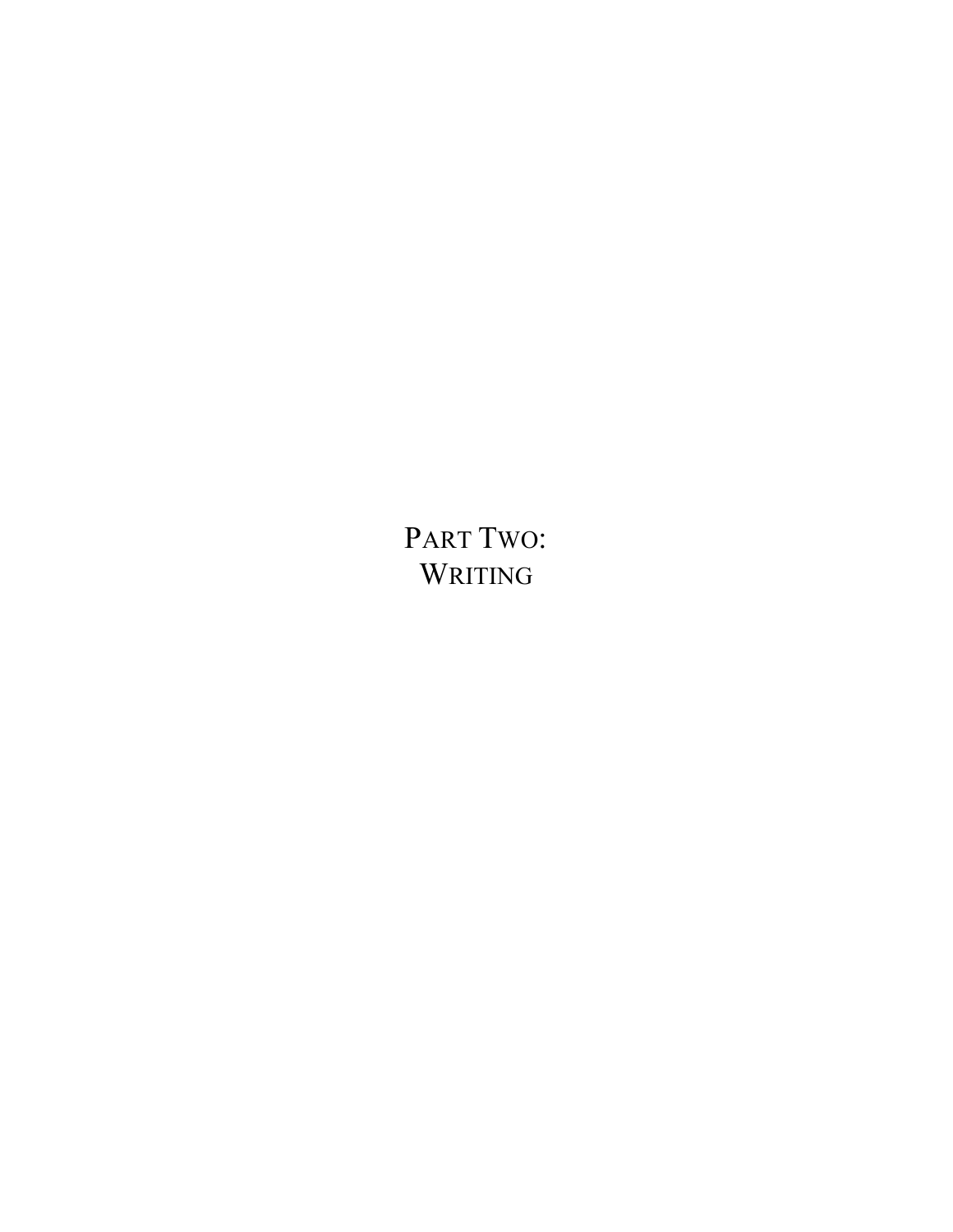### **7 Write for Creativity**

Creative writing must flow from creativity. Duh! Well, let me explain. You must learn to facilitate a creative mindset in order to write creatively. Every writer has numerous variables that play a role in creating the stage for creativity. It is essential that you identify and comply with the things that facilitate your greatest creativity.

While physical comfort is important, it is not nearly as important as emotional comfort. For example, when I was younger I couldn't stand to write in a cluttered office. Today it doesn't bother me as much. But when I was younger I would clean and organize my entire office. The clutter kept distracting me.

I have found that I write best early in the morning. I often rise at 3:00 or 4:00 am and write for a few hours, then go back to bed for a short nap before going to the office. In the early hours, there is nothing for me to do at the office. There are no phone calls, emails, or text messages. I am free from mental demands. It just works for me.

I like certain types of mood music when I write. In fact, I have music and programs on my computer that help me get into the **alpha state**. The alpha state is simply a shift that occurs in the brain. Our brain waves slow down and we become less controlled by our intellectual limitations. It is the state people enter into when they meditate, worship, or just kick their feet up and relax. In this relaxed state, the mind more freely creates. There is little struggle with the critical aspect of our thinking. I nearly always have some type of meditative music playing when I write. I greatly credit that as one of the reasons I seldom ever experience writer's block.

I have also found that I love to write near the ocean. Many times, I will travel to Florida to induce a more creative state. I open the patio door to hear the soothing waves and feel the fresh ocean breeze and the words effortlessly flow onto the computer screen. Studies show that near the ocean, or in the mountains, there are more negative ions in the air, which tend to have a soothing emotional and physiological affect. Find the place that makes it easy for you to write, whether it is another state or another room in your house.

While writing, stop and play as often as you need to. Attempting to force the flow stops the flow. You can't make yourself be creative. You can only facilitate creativity. I have developed the art of non-distracting interruptions. I don't want the kinds of interruptions that cause my mind to shift into another mode. But the moment I sense interruption in the creative flow, I stop and play.

Playing refreshes the mind, that is, after all, the goal of entertainment. Entertainment should refresh us to accomplish the tasks of life. When it becomes more than that, it detracts from life. I have solitaire on my computer. I often stop and play a game of solitaire in the middle of a paragraph or chapter. In fact, I may play several hands. But as soon as I feel relaxed, I start writing again.

I have about ten guitars hanging on the wall in my study. I find playing music to be very relaxing. I will often stop writing and do finger exercises or even work on a musical arrangement. The momentary entertainment always refreshes me. You must develop your own creative distractions. You know it's the right thing for you when it relaxes and stimulates creativity, yet does not distract you.

Never allow yourself to get stuck! It's better to stop writing than to get stuck. There are several meditation programs that are incredible for stimulating creativity. There are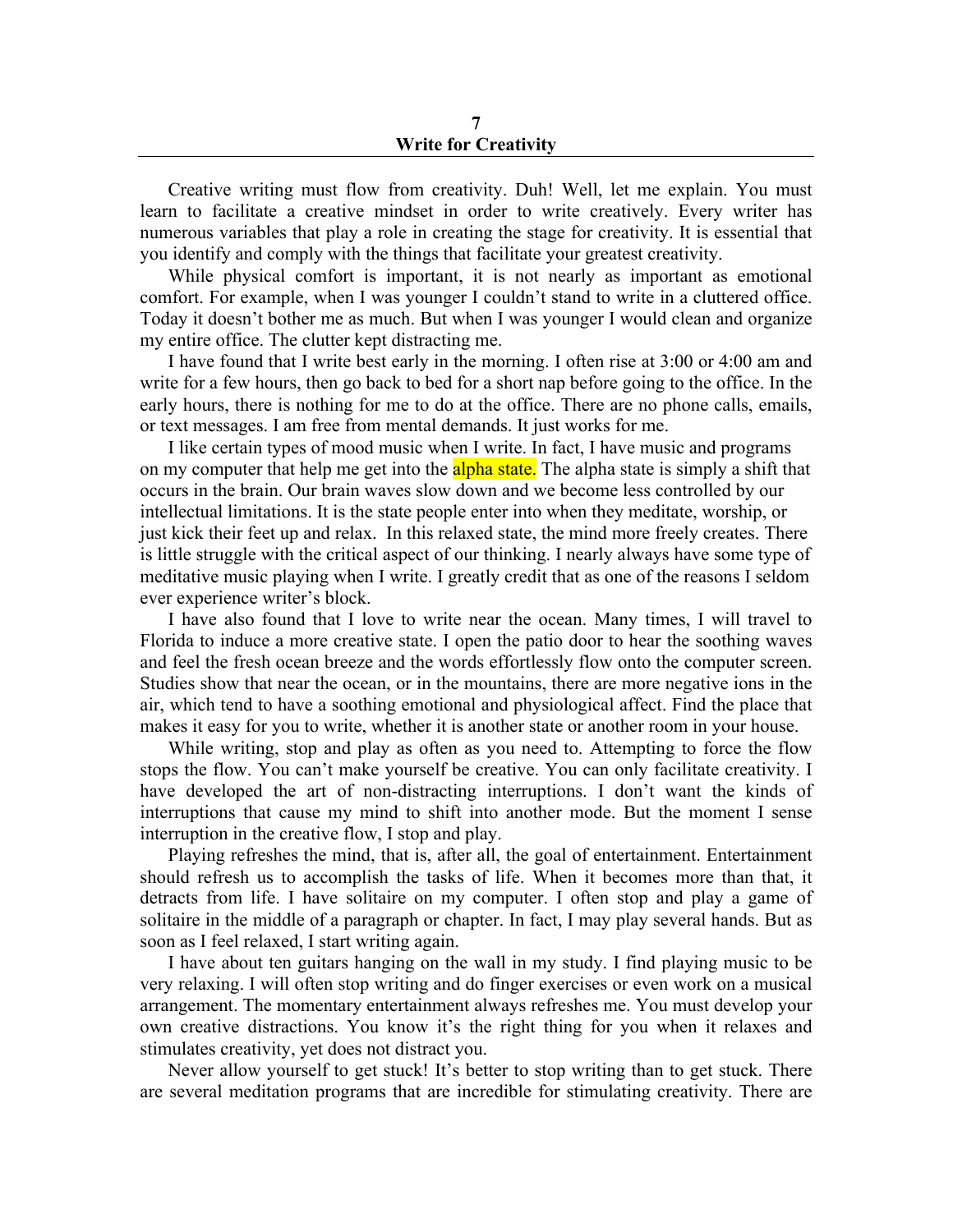some designed specifically to break you through your "stuck states." Learning Strategies is an innovative company that specializes in programs that develop nearly any aspect of creativity thinking! I have used their programs extensively.

I know the book, article, poem, or lyric – whatever I'm writing – is inside me. I know it can flow forth in a very coherent manner. All I have to do is get my intellect out of the way. Nothing accomplishes this like peaceful meditation.

Be careful to stay in the creative mode. When ideas begin to flow, they usually flow faster than I can type or write. Besides developing my own style of shorthand typing, I allow myself to make a lot of mistakes when I am "in the flow."

When you are flowing creatively, don't make corrections. Don't worry about punctuation. Don't do anything that disrupts the flow. That said, if these things, punctuation and misspelled words, distract you… correct them. Do what works for you. One of the first laws for maintaining the flow is, "Creativity first, then quality."

After you've written as much as you want to write, leave it alone. Walk away from it! Let it "cool down." I am rarely able to make my text better unless I disassociate from it for a time. Writers can seldom make their own corrections. In our minds, we read the words not the way they are written, but the way they were intended. As long as we are in the origination mode, we don't expand our ideas beyond the original thought.

However, after spending a few hours, or even a few days, away from what we've written, we can come back with a new mindset. We are able to read it more like a stranger. We then see much of what we have missed, or we are able to expand our ideas more clearly.

In the early days, I had a great method for developing clarity. What I write makes sense to me. It just doesn't always make sense to anyone else. So, after doing a basic spell check, I would ask five different people to read my manuscript.

I gave them very specific instructions. This was not for punctuation and spelling, this was an edit for clarity and creativity. I would have them write notes in the margins. "This doesn't make sense," or "You need to expand this thought," or "Do you have a reference for this?" They could ask or say anything that related to the content. Very few things I did helped to better prepare my manuscript and develop my writing skills. I would diligently review and consider every comment. From these questions and statements, then I would do my first rewrite.

After this stage, I was ready to work with an editor. Working with a professional editor was a great experience. We worked on a very organized writing schedule. Every day, she would send me the chapter she had edited along with notes, suggestions, and questions. If we needed to, we would talk about her thoughts and input. That morning, I would finish my rewrites and send them back to her for a final review. While I was working on rewrites, she was working on the next chapter. By maintaining a daily schedule, we sustained tremendous creative momentum and consistency of thought!

By maintaining a continuous even pace, I never felt rushed. I never felt the weight of a deadline. By using tools to nurture and refresh your mind, you can avoid writers block, too. In time, creativity becomes as natural and predictable as breathing.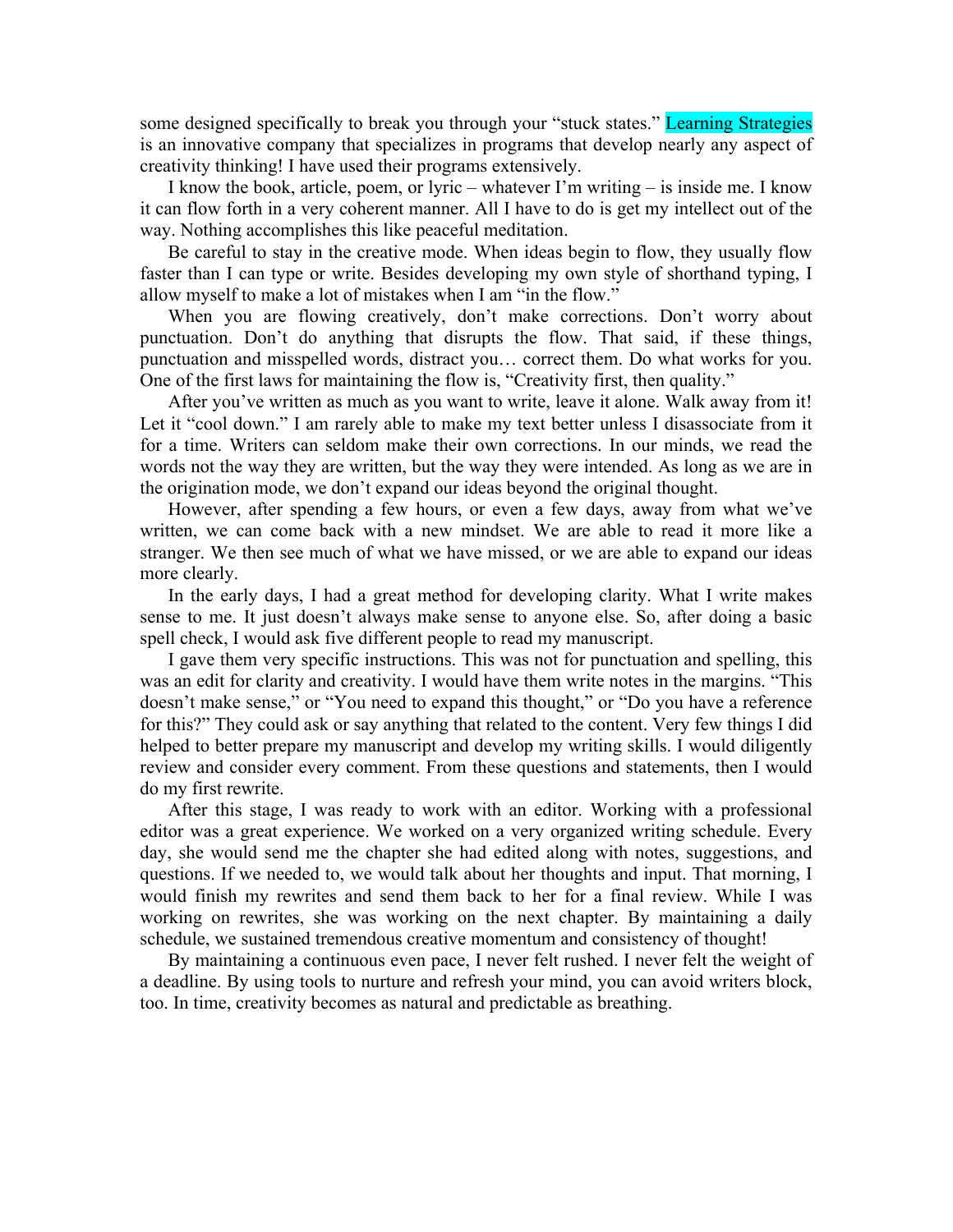Chapters are the skeleton of your book. They are the framework that holds everything together and coordinates the movement from one central idea to another. Good chapters build one upon the other, leading people down a pathway of consistent thought. Chapters are like steps that lead to the grand entrance of a beautiful building. They must be designed to take you to a specific destination.

There are a few simple rules for writing great chapters. Following them will ensure the reader has a positive experience. First and foremost, chapters should be short! People are not willing to give up large amounts of time readily. Time is one of the most sacred investments an individual can make. It is the one thing they can never recover.

An average reader should be able to complete one chapter in a comfortable 10-15 minute timeframe. Longer chapters will discourage people from reading your book. If the chapter is too long, they will postpone reading until they have larger blocks of time, which too often never happens. I can't tell you how many people have expressed positive remarks about the fact that all of my chapters are short.

Remember, the goal is not just to write a book, it is to get people to read it. Just as there are many factors involved in getting them to *begin* reading, there are many strategies designed to *keep them reading* your book! Unless a person is an avid reader, every time they pick up your book, they have to overcome inertia. If there is any negative factor for them, they will put it off for a more convenient time. Guess what? That time may never come.

A great chapter should be about one thought. The chapter is not the book. The chapter, whether in a novel or an instructional book, is where you take a person through one complete idea. After just a few minutes, when they lay the book down, you want several positive things to happen. You want the reader to have one thought that sticks in their mind. If it is an instructional book, you want to have led them to one basic conclusion or cornerstone of your theme.

Completing a chapter should be like eating dessert at a restaurant. There must be something in each chapter that engages the reader and makes him or her want to come back… soon! Like a great dessert, it is so good that your view of the meal as a whole is positive. You find yourself thinking about the experience and are eager to return.

I love to use a chapter to cause a person to ask a key question. I may never ask the question itself, but in my books I compel readers to ask themselves certain questions. I know what questions they will have to ask. By asking these questions, they reach specific conclusions.

Besides the personal help that comes to them, they have my book on their mind after they lay it down. The developmental process continues long after they have stopped reading. If we, as authors, are able to stimulate inspiration, the reader will possibly process the information in their sleep. The degree of impact our book has is all about our ability to engage their mind and imagination.

Every chapter is a stepping-stone in a thought process. It is a piece of the puzzle. Like every puzzle, they will only see its full beauty when each piece has been placed in the right arrangement. The chapters don't give the conclusion, they lead to the conclusion. By bringing the reader to small conclusions, each chapter leads the reader to prepare his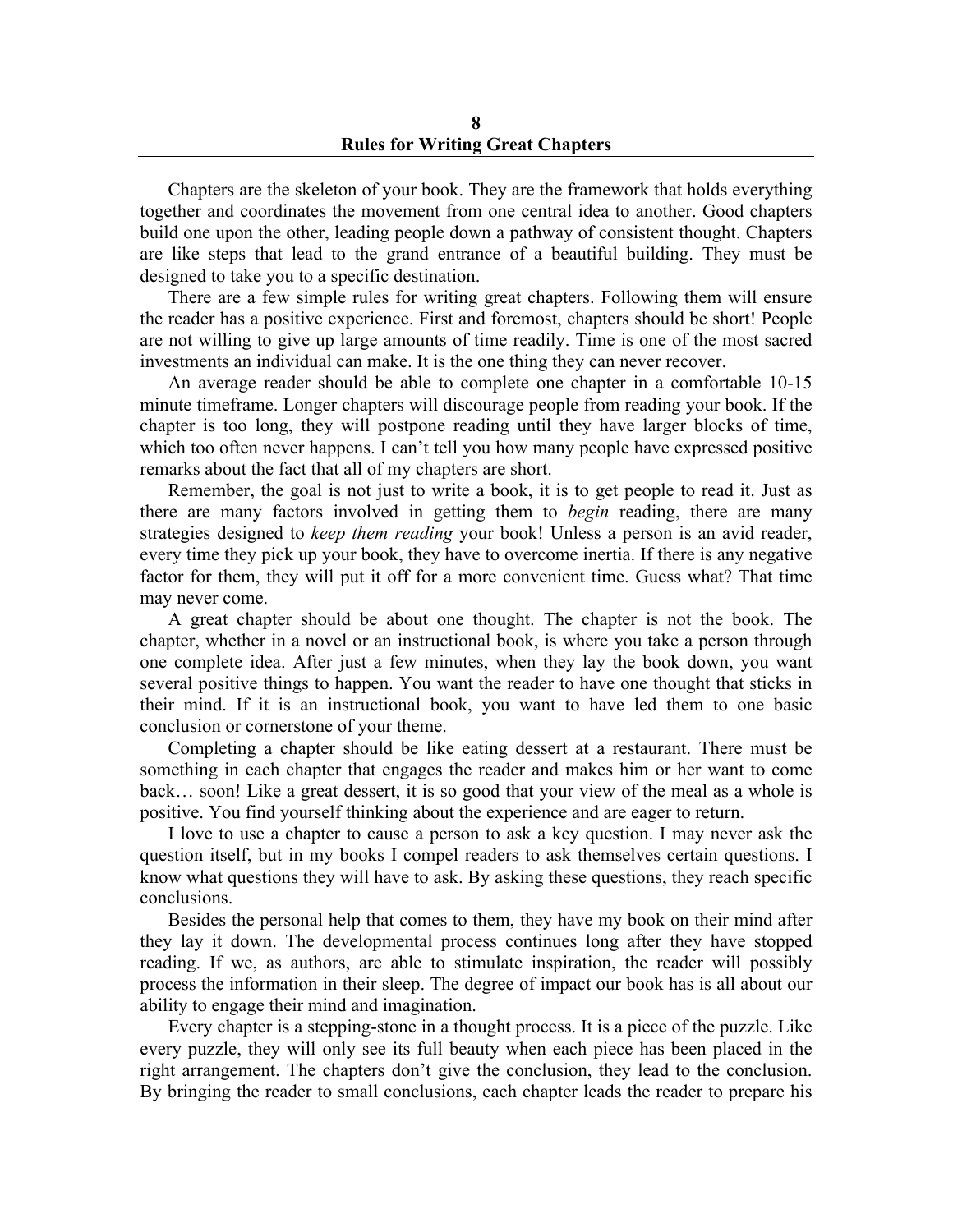or her mind for the ultimate conclusion of the book. It is a consistent train of thought that keeps the mind engaged every step of the way!

If there is too much information in a chapter, laying the book down is an escape from a task. Too much information can cause the reader to feel overwhelmed and actually stimulate the fight or flight mechanism. They may never understand why they have negative feelings about your book; they just know it feels like a task instead of a joy. If reading is a task, people will not pick the book up again.

A short chapter with one clear conclusion engages the mind and captures the imagination. The reader cannot escape it. His reading experience is positive and enjoyable. At the end of every chapter, he finds himself wanting to come back for more.

The chapters of your book are the main ideas. These may evolve as you write, or you may start with them all in mind. Perhaps, as it is so often with me, it can be a combination of the two. Regardless of how they come, here are some good suggestions and rules for writing great chapters.

Once you have your title or theme, simply ask yourself, "What are the main things I want to say about this topic?" Then write every thought. Those individual thoughts usually need massive expansion. The expansion of these thoughts usually becomes chapters. They won't necessarily be all of your chapters for the entire book. But as you write, you often discover more ideas that need to be explored and developed.

At first, your chapters will probably be conceptual statements or phrases. You can turn those into chapter titles later. At this point, you are simply deciding what needs to go into the book. Some of these statements will join together to create one chapter, while others will need expanding to create several chapters.

Next, you want to take a very creative step! Organize these thoughts into the order you think they should take. Then read each sentence, phrase, or chapter title to see if it flows consistently. Could a person read the title of the book and these chapter titles and realize on some level what you are trying to say?

Most people scan through a book before they purchase it. You should be aware that they will only pick the book up if the title is compelling or if the artwork is gripping. The only exception to this occurs when you are a public speaker and offer your books for sale at a speaking engagement. When you are selling books from your own product table, people have already bought into you as a person. But the majority of people who read your book will never see or hear you, so it's all about the title and the cover!

People do not realize how incredible the human brain is. We can take in thousands of bits of information per second. But most of that information is processed subconsciously. In fact, some studies indicate that 88% of the mind's functions occur at the subconscious level. This means that we are not actually making very many conscious decisions.

An email circulated a few years ago that you may have seen. In it was a paragraph in which all the words were misspelled or had vowels left out. Yet, as you read it, your mind made the corrections and you read the words without trouble, as though they were written perfectly.

The brain's ability to gather, assimilate, and organize information can work for you if your chapter titles are consistent and inspiring. When a person thumbs through a book, their mind is actually reading the book. That's why we pick up a book, flip through the pages, and just lay it back down and never know why. Our mind took in thousands of bits of information and we made a subconscious decision before we had time to consciously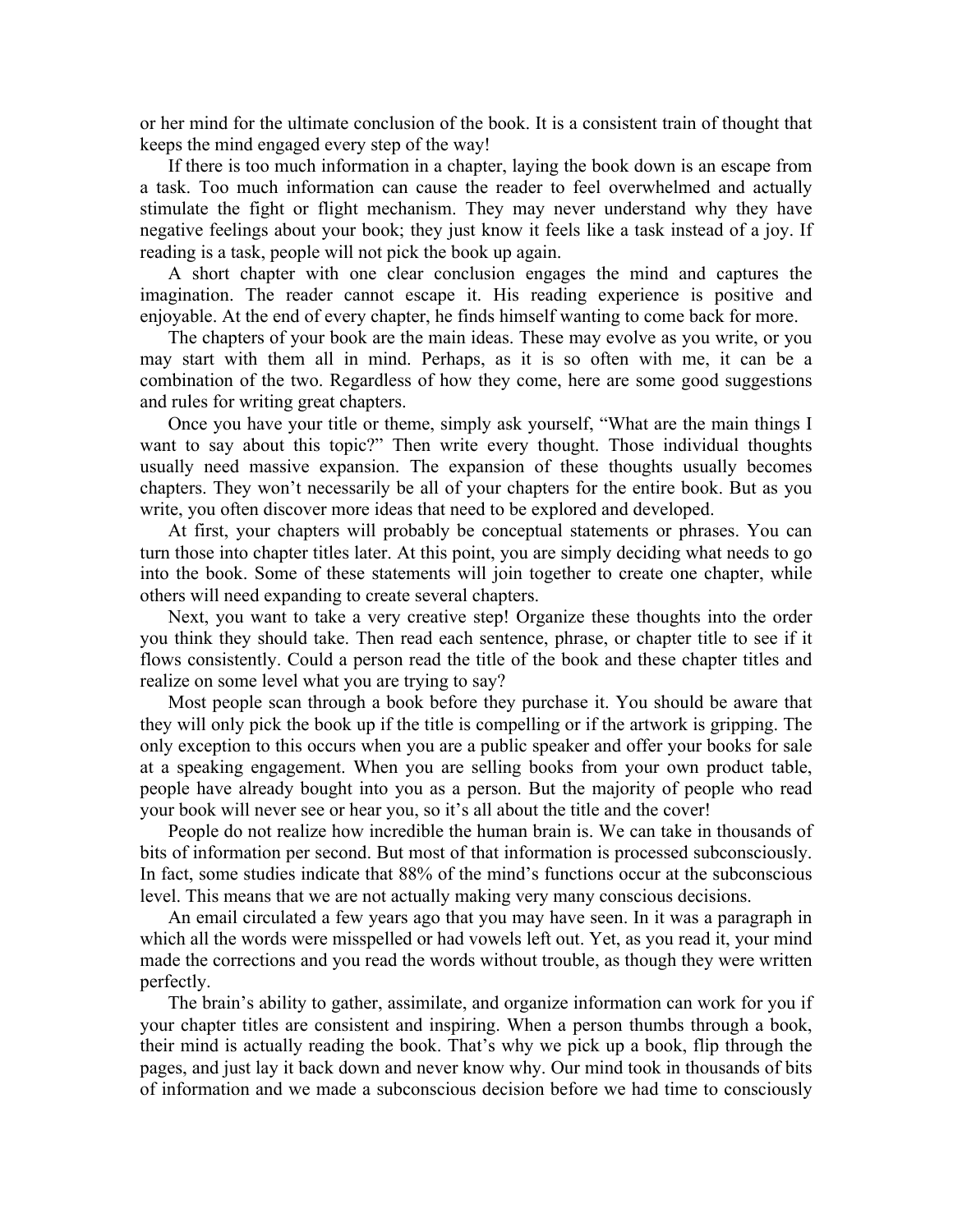understand it! Likewise, that's why we feel like we should purchase the book without really knowing why. We've already read the book. We just don't realize it!

If all your chapter titles read like sentences that support the book title, the mind of the reader will get the point and the person will want to read further. If the chapter titles are interesting and provocative, you will not only engage the reader's subconscious mind, but the conscious mind as well. This is almost a sure sale!

The chapter titles are very important. You want to make every title interesting enough to entice a person to read the book. This is where a good publisher can help you. Publishers know what sells. They team you with editors that help you develop your ideas and concepts to make them more compelling. It's how they make their living. They will work with you to make your book more creative and interesting. Very few people have the resourcefulness to do all of this alone, thus one of the many reasons to use a resourceful, creative publisher.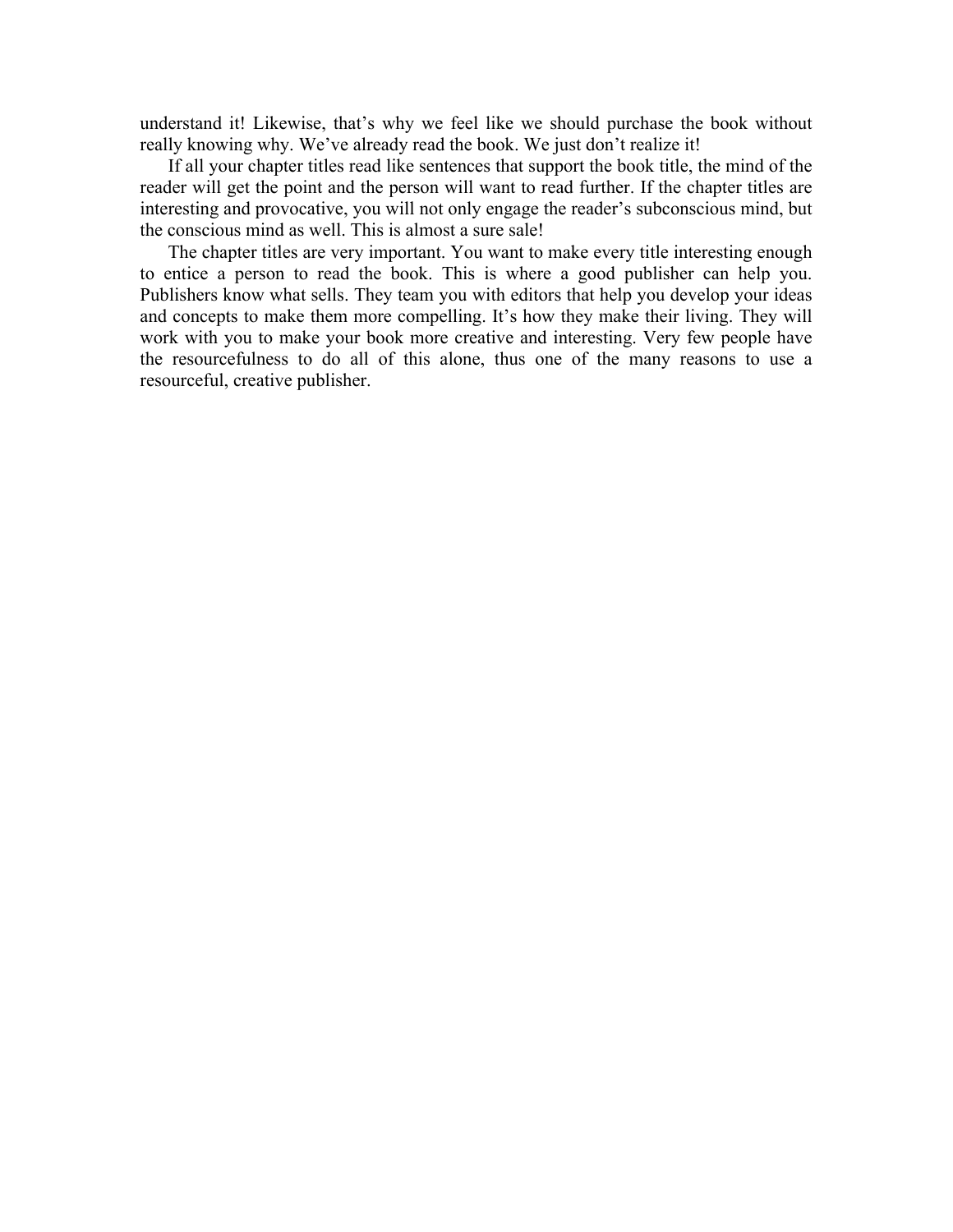Every page of your book must hold the reader's interest. With the turn of each page, there is the possibility that your book will be laid down and never picked up again. On the other hand, with each page positive anticipation can build that endears the reader to your writing. Every page can be a milestone.

The goal, as we have stated, is to have people read your entire book and reach the realization or message you have chosen to convey. In the case of a novel, the goal is to have captivated the mind of the reader with an enjoyable story that provided pleasurable entertainment value. But once the book is purchased, we do not want the reader to begin the book but never finish.

People keep reading because your book continues to present interesting thoughts. It is an enjoyable read. It engages the mind and captivates the imagination. And last, but not least, it must meet the expectation for which they purchased it. It must live up to the sales pitch that caused them to risk the money they spent and the time they have already invested in reading!

We have previously discussed the need for great chapters and chapter titles. Now we must look at paragraphs. Great chapters are made up of great paragraphs. Paragraphs are ideas, in sentence form, capsulated in one segment of consistent thought. Writing great paragraphs is as important as writing great chapters.

Paragraphs are much like chapters. Chapters move the reader through the entire book to progressively reach the "master" idea. Paragraphs, on the other hand, lead the reader through a series of thoughts that serve as stair-steps to the main idea behind the chapter. Each paragraph builds sequentially upon the preceding idea to reach a specific conclusion or revelation. Each paragraph should be an enticing morsel that is too delicious to be left on the plate.

When writing a novel, it is understood that the paragraphs are the telling of a story that must be laid out in a precise manner in order to build the suspense of the reader. Poorly placed paragraphs are like telling a joke and delivering the punch line before the setup. If thought is not delivered in a sequential manner, it becomes disorganized and hard to follow. The reader will lose interest and your published book will be in danger of being set aside and never read completely.

So, the first rule of writing a paragraph revolves around the first sentence. The first sentence of each paragraph must entice the reader to read the rest of the paragraph. Studying speed-reading in high school helped me to identify proper structure in writing. As a speed-reader, I was taught to read the first and last sentence of each paragraph. If the paragraph was very long, I scanned the middle sentence. By reading in this manner, one should be able to acquire the substance of an entire book.

I soon began to see that poorly structured paragraphs made this impossible. As a college teacher grading papers, I would often read a paper in this manner. If I could not grasp the main thought of the paper and follow a sensible sequence of thought by reading the first and last sentence of each paragraph, I would give the paper a failing grade and move on. If, on the other hand, the paper held my attention and made sense based on this criterion, I would read the entire paper. When previewing a book that I may want to read, this is one of my personal methods. Ultimately, if I cannot read a book enjoyably in this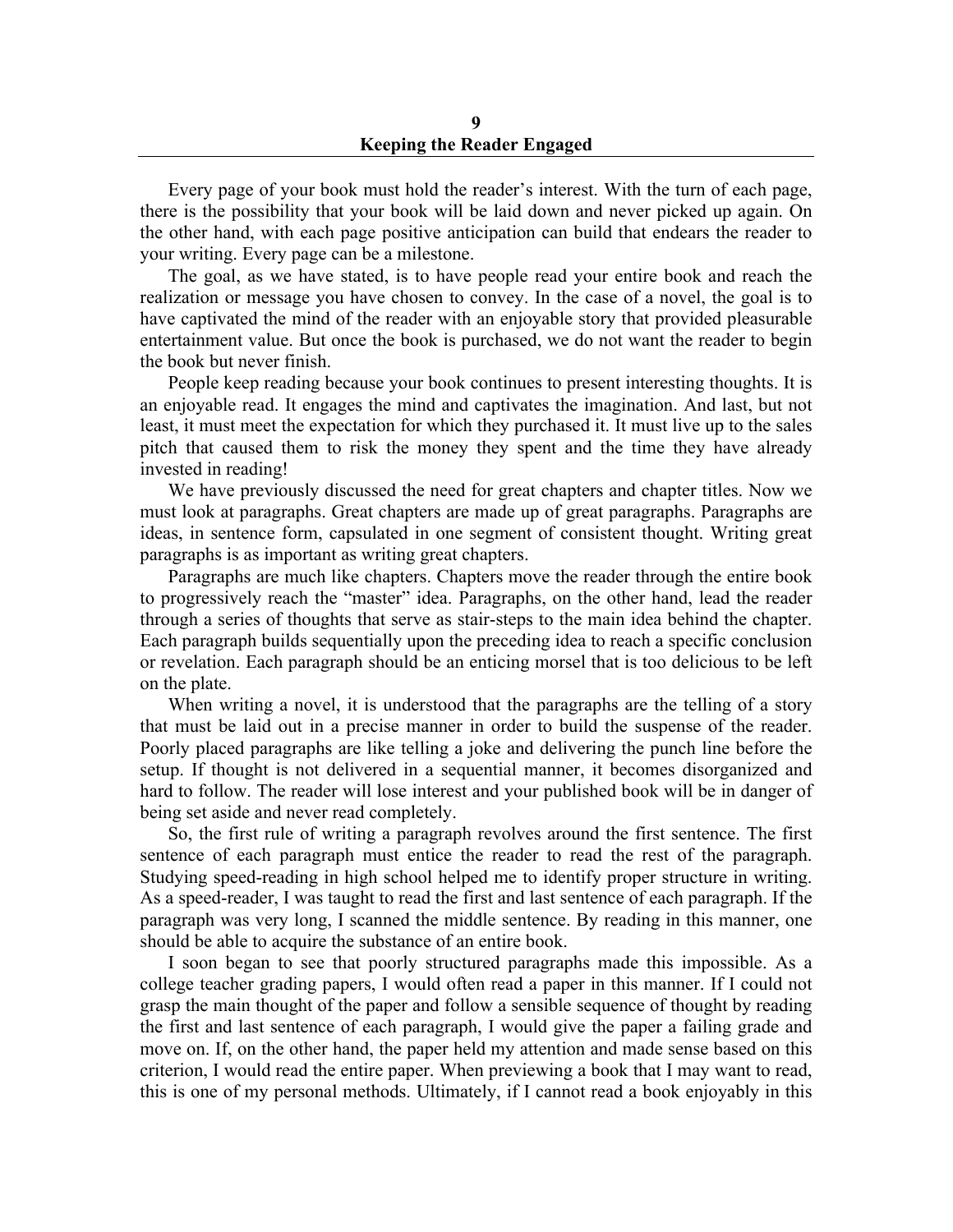manner, I will not purchase it! After all, if the person didn't know *how* to write, it is highly possible they didn't know *what* to write.

Each paragraph should be able to stand alone by reading the first and last sentence. The first sentence should introduce the idea being presented. The last sentence should wrap up the thought. But the first and last sentences read alone, without anything else, should be enough to convey the main idea. The other sentences simply serve to expand on that idea.

The title of the book is the guideline for each chapter. Likewise, the title of the chapter is the guideline for each paragraph. After writing the chapter, the writer should read the chapter title and the first sentence of each paragraph, asking the questions, "Is this sentence consistent with the title?" and "Are the sentences arranged in the right sequence to explain the thought and build anticipation?" If not, you may need to rearrange the order or even omit sentences or paragraphs.

After satisfying the previous criteria, read the chapter title along with the first and last sentences of each paragraph and determine the consistency of thought. If reading the title and first and last sentences are sufficient to deliver logical, consistent thought, you have a well-structured paragraph that, provided the material itself is interesting, will keep the reader positively engaged and anticipating every word.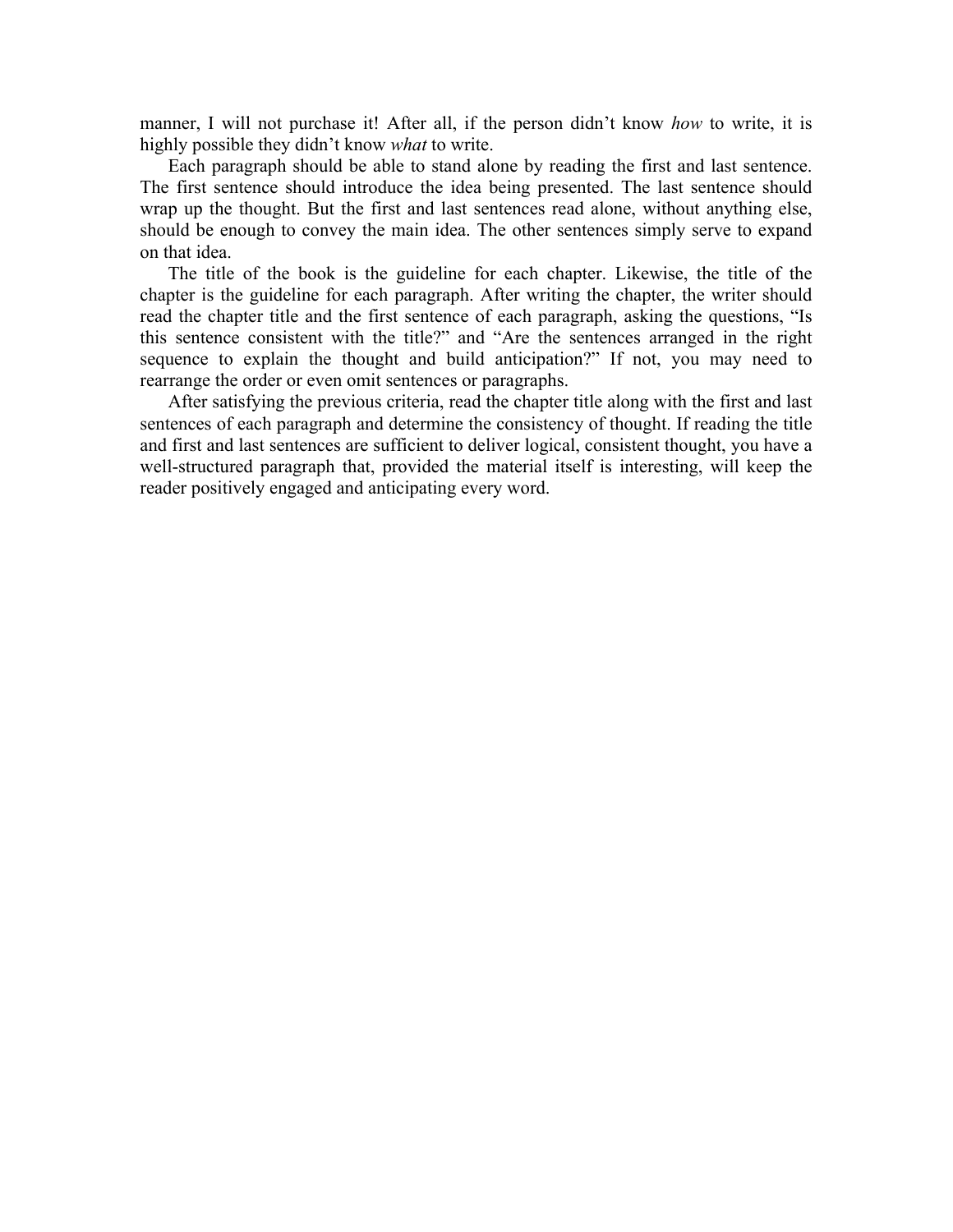Riveting reading is when a person just can't put your book down. They are so engaged they must read as much of the book as possible in each sitting. That's what I want to hear, "I couldn't put your book down!" or "I read that book at least five times." Then there is the platinum compliment: "I reread your book at least once a year."

For a book to inspire riveting reading, you must have a combination of many important factors in place. There must be an ample amount of detail and a degree of colorful, creative content. You need to appeal to both hemispheres of the brain, detail and creativity!

There is an old adage that says, "Information tells, inspiration sells." In addition to having your facts right and meeting the analytical requirements of the reader, there must be a consistent emotional appeal equal to the book's advertising. I like to understand my market before I write a book, but it doesn't always happen that way. Sometimes, after a book is written, it becomes the job of the publisher and/or distributor to link it to a specific demographic. The advertising, including all graphics, must be aimed at the target market. A book written for men will not sell if the cover is effeminate. Everything about the packaging of the book must be aimed at a specific market.

The sales pitch is key to moving your book. The sales pitch is written on the back cover, or inside the dust cover. This pitch is used in ads designed to promote sales. Not only must the sales pitch be creative and compelling, it must highlight key aspects of the book. While being the key to moving your book from the shelf to the cash register, the sales pitch also creates expectations.

Horrifying, intriguing, hilarious, or any other adjectives used to describe the book at the point of sale must deliver at the point of contact – the reading! If you know the market you are attempting to reach, everything in your book's literary style, font type, visual presentation, layout, and size must be appealing to that market. This is another area where resourceful publishers can make the difference between a printed book, a published book, and a purchased book. They can make your book consistently appealing to a specific market.

Now, what I'm about to tell you is one of the greatest secrets to writing a bestseller! Once you know what your book will be about, the general idea, write the most compelling advertising copy you can create. Then, make sure all those selling points are included in your book. Don't write your book and then hope you can figure out what will make people want it. Write the sales pitch first, so you already know why people will make the purchase. This doesn't change what you write; it merely expands what you include!

When working with an innovative publisher, involve him or her in this process. Check your ego at the door. Let other creative people have input into your project. As Solomon, one of the wisest men in the Bible, said, "There is success in a multitude of counselors." Write an advertisement for your book and ask one hundred people to read it. If they all say they would purchase the book based on that ad, you now know the secret formula of contents that must be included.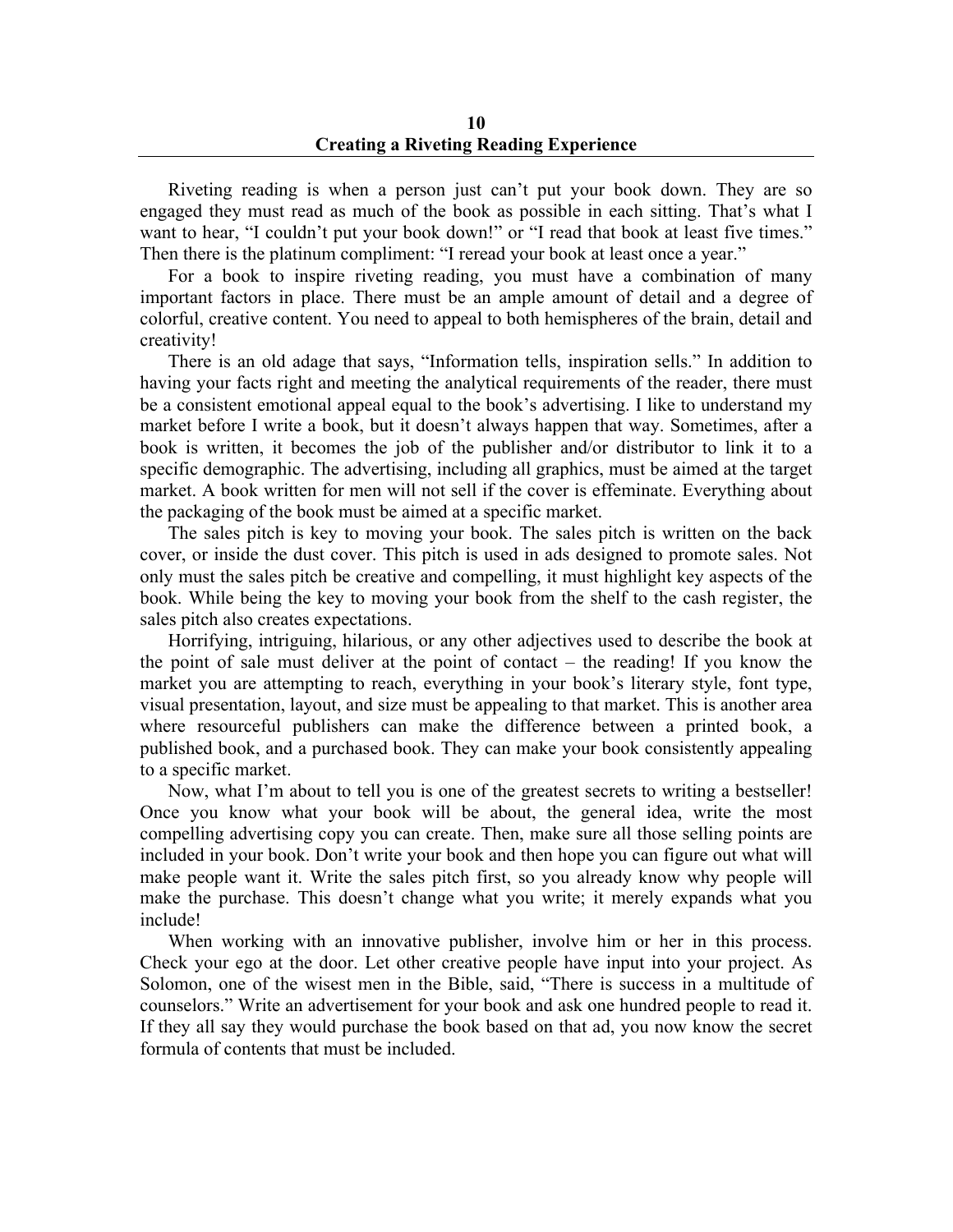While allowing these one hundred people to read your ad, ask them to tell you what it would take for them to purchase your book. What do they want to see in a book of this type? They will tell you what needs to be included for your book to sell.

I recently saw an interview with actor Will Smith. Mr. Smith's career has been almost flawless. It seems as though he somehow had insight into the future of music, television, and movies. This informative interview revealed that it was not a mysterious ability to see the future that made him a success; it was a thoughtful review of the past.

My jaw dropped as I heard this simple, yet profound approach to success in his movie career. He and his manager identified the common denominators in the biggest blockbuster movies of the past. They found that action, special effects, and a romantic subplot were the three main ingredients in a blockbuster hit! Mr. Smith simply used these criteria to evaluate and choose potential scripts. This easy, insightful logic made him one of the highest-paid actors in the movie business today.

When evaluating Will Smith's career, don't forget his enormous talent! But remember, there are scores of great talents in Hollywood. What separates some of the highest paid actors from the others, are the movies they choose. Likewise, being a great writer is not enough. If your books are boring, they won't be read after they are purchased. Find out what people want in your book. Discover the ingredients of previous books with similar topics that have been bestsellers. Include that in your advertising.

Write your book to match your advertising, but start with your advertising. This does not compromise your material. It just tells you what to add to your material to make people want it. Consider how health books are advertised. "On page 24, find the cure for cancer that has been kept secret by the large drug companies." You and I both know that page 24 may not answer any real questions, but this "teaser" creates enough intrigue for us to buy the book. Planned advertising provides one of the best ways to ensure that your book is riveting.

After you have written your book, there must be an editing process. Before undergoing the general editing that is provided by most publishing companies, you, the writer, should do a vocabulary edit. Vocabulary keeps the reading experience enjoyable. It is another aspect of keeping the mind engaged. All writers must work continually at expanding their vocabulary. Learning Strategies Corporation offers an excellent tool called "Million Dollar Vocabulary" that can be a tremendous tool in developing your vocabulary.

We all tend to use a basic vocabulary with a limited number of words. Sometimes, I feel like some writers have only two adjectives: "fabulous" and "incredible." As meaningful as these words may be, they become somewhat dull when used repeatedly. We must find ways to expand our limited vocabulary.

While traveling in Australia several years ago, I mentioned to a friend that I was considering my first novel. He gave me some books by Stephen Donaldson, a prolific, colorful, creative writer. He suggested that it would be beneficial to my career as a writer to experience this author's style. And that's just what it was, an experience! I *experienced* every page of his novel as if I were part of the story.

From that time until now, I have sought, even in my instructional writing, to be more colorful. I want people to *experience* my writing, not just read it. Remember, facts tell, but stories sell! No matter what type of writing we choose, we must connect with the reader through storytelling.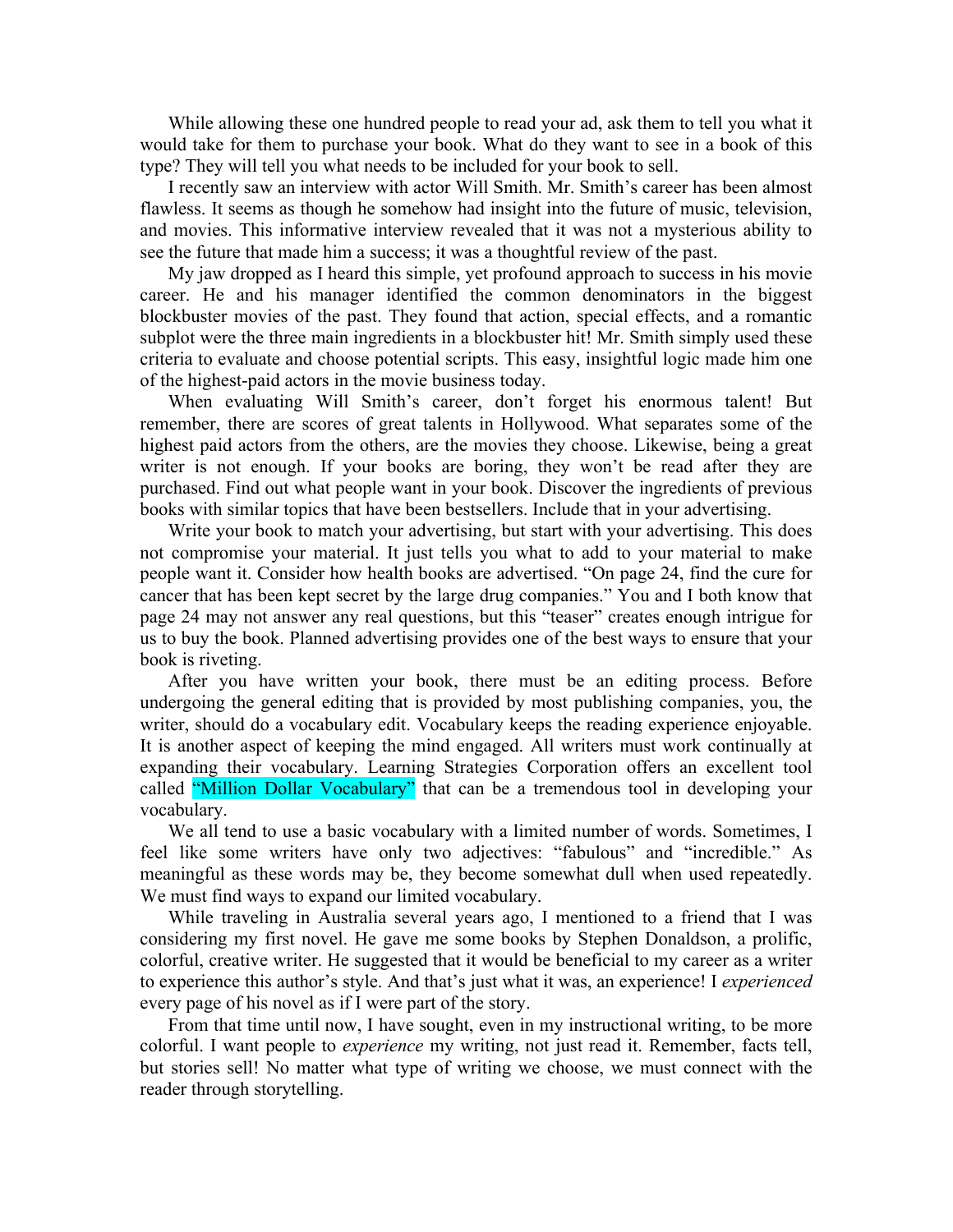Until recently, most books on management and leadership were written in a laborious, textbook-like style. They were filled with facts and statistics that could cure the most stubborn cases of insomnia. While I knew I needed the information, I could hardly bear the idea of trudging through the endless stream of data to find the few facts buried inside, like treasure at the bottom of a mine.

Then, a few years ago, in a stroke of genius, books like "The One Minute Manager" and "The One Minute Manager Meets the Monkey" exploded onto the scene and revolutionized leadership books. By putting facts into story form, they were able to model instead of simply explain the key principles of leadership and management.

Vocabulary and creative writing make it possible to combine facts and stories in a way that keeps the mind engaged, conveys the key points, and says the most in the fewest words possible.

After writing your manuscript, do an edit for creativity and vocabulary. Pass it around to others who can help you spice it up. Find the person you know with the best vocabulary and let them help you say it with flair. Make corrections based on the input you receive. Then, when it is submitted to the publisher for editing, they will once again polish and adjust it to turn it into a riveting reading experience!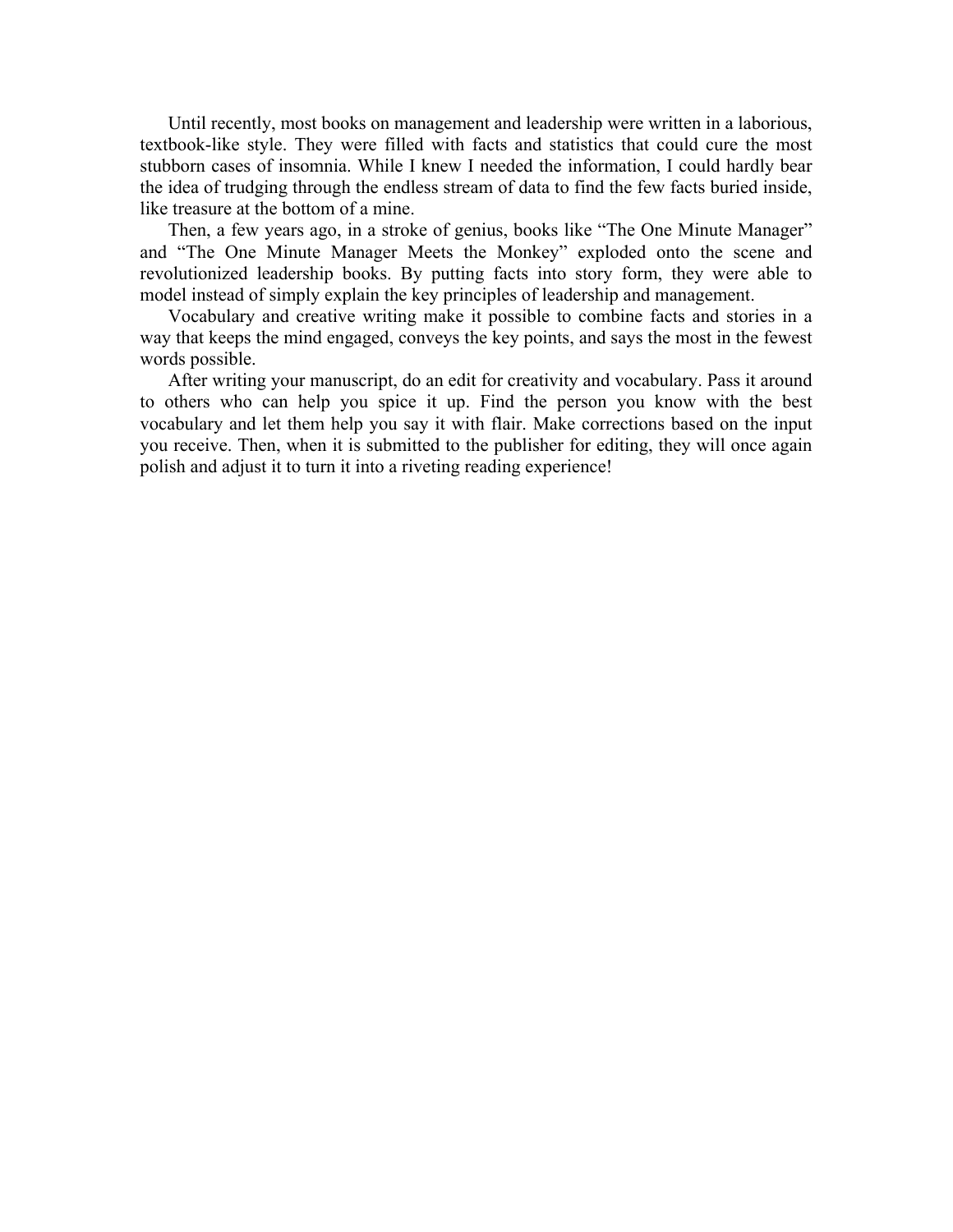Truly great books are never the work of one person. Every great writer has a publisher who employs an editor and works with a distributor and an ad agency, all of which provide input regarding the content and look of the book. A team of creative people makes a book great!

Good writers become great writers by putting their ego on the backburner and learning to be part of a creative team. Everyone has their own specific reason for yielding to their ego. Regardless of how it is masked, refusal to adapt, adjust, make needed changes, or listen to objective input is just ego. Remember the proverb, "All the ways of a man seem right in his own eyes, but the end of his ways are destruction." Ego has given birth to more inferior projects than any other cause.

There are endless resources available to help us increase the quality of our ventures. There are throngs of creative talents that can be hired to help forge a great book, but you must be willing to listen, learn, and adapt.

Inspirational writers may be the worst. Some have egos that hide behind a pious façade of spirituality. "I can't change it; that's the way God gave it to me." If that's the case, God has inspired more failed writing projects than anyone in history. If you hear these words emerging, just acknowledge that it's ego and get over yourself.

One year I had two very talented students who both wanted to produce a musical project. I gave them both the same advice: Get a reputable producer. Hire studio musicians. Collaborate with good songwriters. Follow the direction of the producer. Make the suggested changes. Park your ego!

One of the students heeded these words and produced a great album that sold out very quickly. The other made an inferior attempt to produce it on his own, relying solely on his personal talent. He saved money by getting his buddies to play on the album. He thought he couldn't violate his creativity and inspiration by letting others change what he had been inspired to write. His albums remained stacked in his closet for years. I don't know if he ever sold them all.

You can be either student. Your experience can go either way. The determining factor may not be your talent; it could be your ego! You have the same opportunities that are available to every other writer. You can make your book good, or you can make it great. Collaboration is the key. Expand and magnify your abilities through the talents and skills of others. Be a team player and achieve greatness.

After writing a book, it is good to let it cool off for a while. The mind does not usually spot its own mistakes. If you edit your own writing, you will probably overlook the same misspelled words and incorrect punctuation. But even worse, you will make the same assumptions about how well your ideas have been developed. After I write something, I prefer to set it aside until I am almost completely detached from it.

When I feel ready to come back, I read the manuscript and find incredible gaps in the flow. I spot the overuse of certain words. I see that many aspects are not explained properly. Some ideas need more developing, while others lead away from the intent and must be removed. The cooling-off period allows me to read it objectively and see what I couldn't when I was in the creative mode.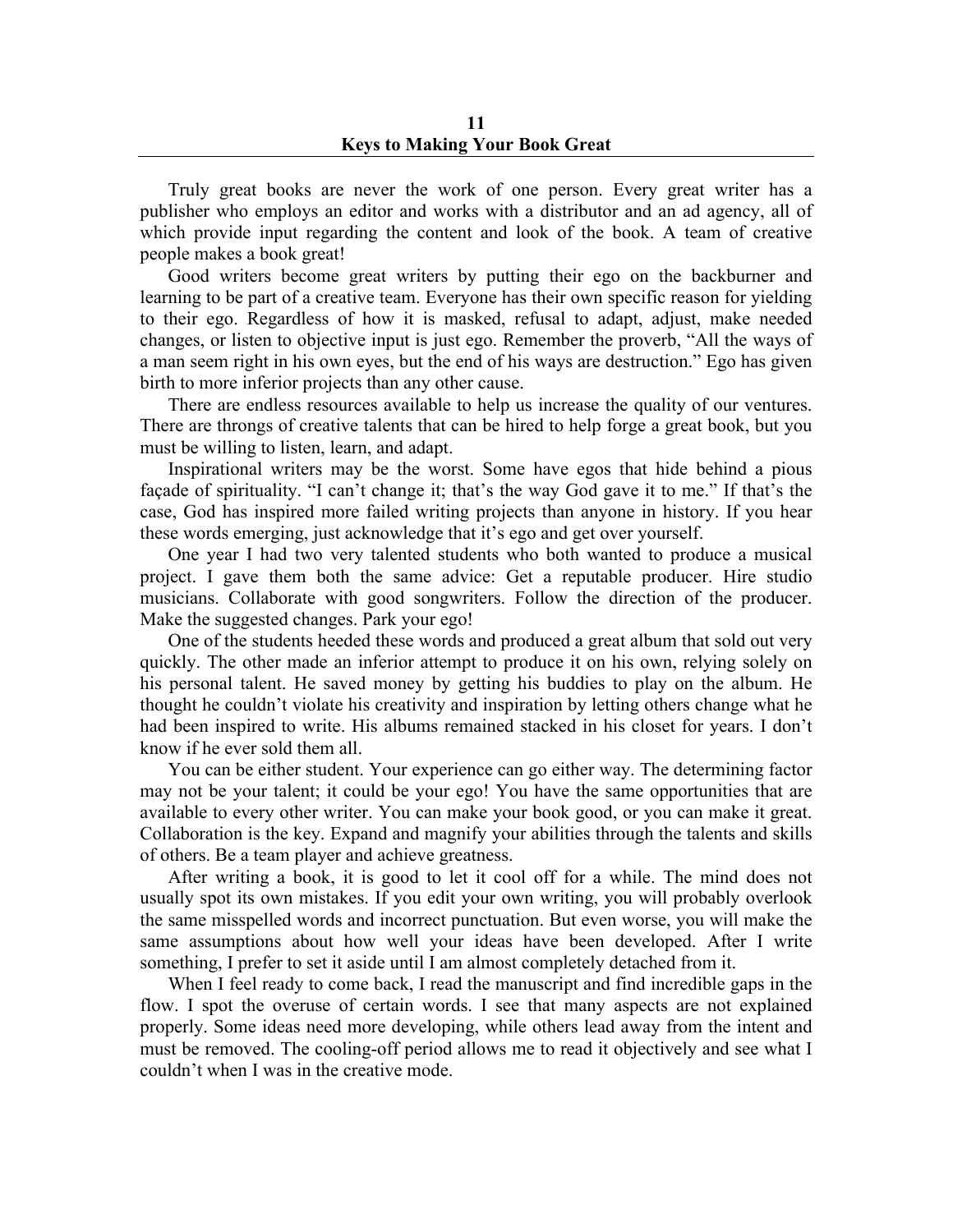Next, you want to do a content edit. A content edit is where you give your book to at least five people and ask them to critique it for content. Be sure to explain, "This is a rough draft. I have not yet edited for punctuation and grammar. I am not asking you to look at those things, I am asking you to consider the clarity of the content."

In a content edit, I want to know if it makes sense to the reader. Are my ideas fully developed? Is it persuasive? Does it flow well? Based on these goals, I ask them to write notes in areas where clarification is needed. Do I need to spend more space developing an idea so the thought is more clearly established? Does the presentation need to be more persuasive and emotional? Does it read smoothly and keep you engaged?

After that, I take each of those marked-up manuscripts and consider their input. By selecting people with varied personalities and backgrounds, you can get a well-rounded view of your manuscript.

Never get a non-professional to do the final edit for grammar and punctuation. Opinions on punctuation are just that – personal, diverse, and sometimes bizarre. Sometimes it is only the writer who can determine the use of commas. He or she knows where they want the reader to pause for reflection. So reserve grammar and punctuation editing for the professionals. If you are using a computer, be sure to run a grammar and spell check on your text each time you make changes. This forces you to reread your text, which makes the job easier for the editor.

Good publishers have great editors. As we will discuss in a subsequent chapter, the type of editing needed depends on the writer and his writing skills. If the publisher recognizes that your manuscript has great content, but lacks flair, he can team you with an editor who can make you sound extraordinarily eloquent. Teaming the writer with the right editor is one of the many values of utilizing a great publisher, and a key in making a good book great!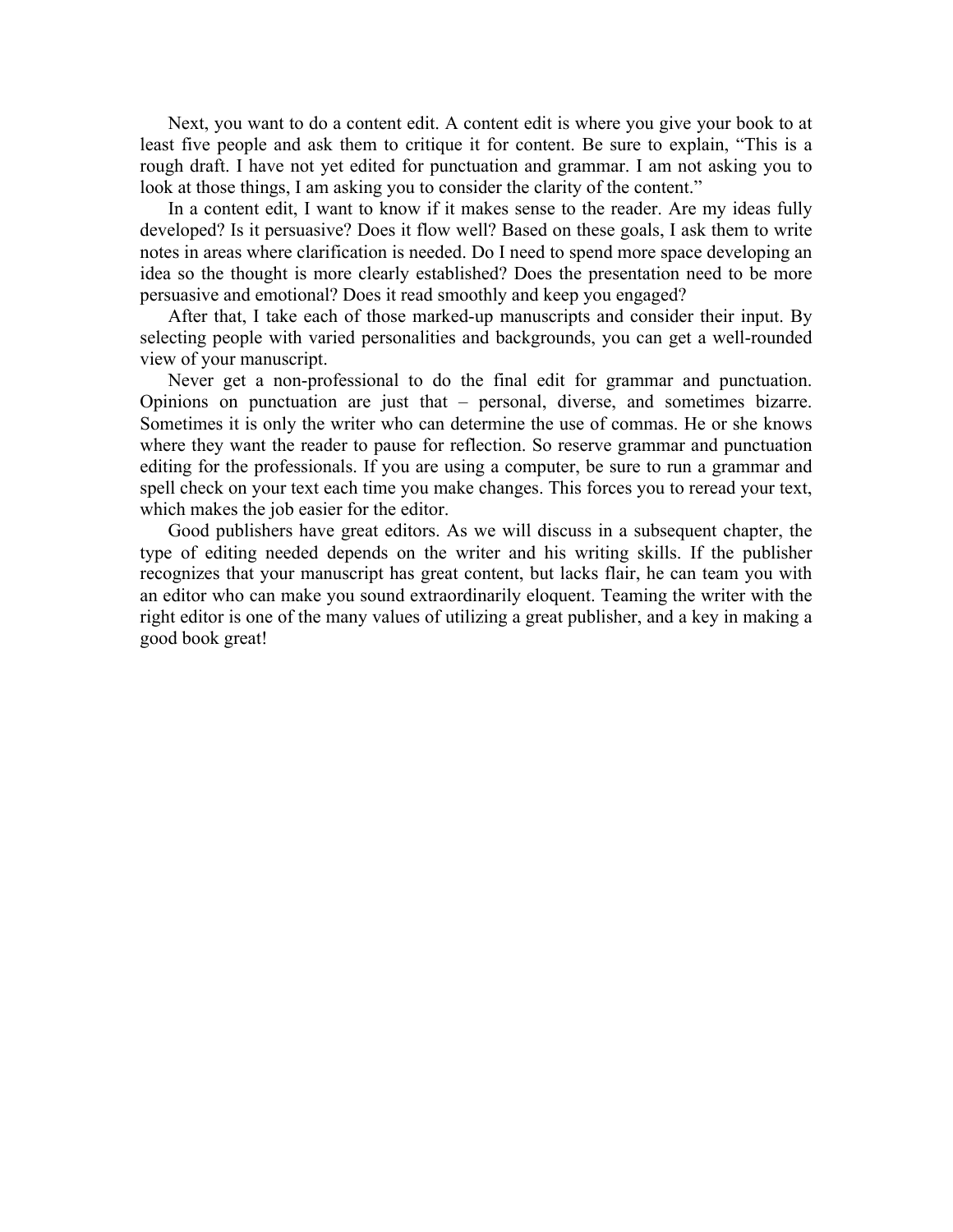# **Part Two Summary**

# *The Writer's Checklist*

## Phase One

- 1. Check for Congruence
	- Read each chapter title to determine that they all support the title of your book.
	- Read the title of each chapter and the first sentence of each paragraph and ask yourself, "Does each paragraph support the chapter title?"
	- Remove each chapter that does not support the title. Save them in case you want to use them to create additional chapters.
- 2. Check for Clarity
	- Read the first and last sentence of each paragraph throughout the book and ask yourself, "Did this paragraph follow the thought of the opening sentence?"
- 3. Check for Persuasiveness
	- Read each chapter title before each paragraph and ask yourself, "What absolute, clear-cut decision does a person reach at the end of this paragraph?"
	- Are there any paragraphs that introduce questions that detract from the main point of this chapter? If so, remove them and create new chapters.
	- Read the first and last paragraph of each chapter and determine if you have reached the conclusion you intended.
	- Does the last chapter of the book cause the reader to reach your intended conclusion?
	- Did you use enough personal stories and practical examples to cause the reader to *experience* your book?
- 4. Check for Application (when writing an instructional book)
	- Did you provide enough practical steps that show the reader how to apply what they have learned in the book?
	- Are you assuming the reader has knowledge they may not have?
	- Will the reader really know what to do when they have finished the book?
- 5. Check for Readability
	- Can each chapter be read in less than 15 minutes by the average reader?
	- Are you using a combination of stories and examples that make the reader feel a personal connection?
	- Are you introducing too many thoughts in any chapter?

## Phase Two

6. Have five objective people read your manuscript. Provide a manuscript with large margins and ask them to make notes on: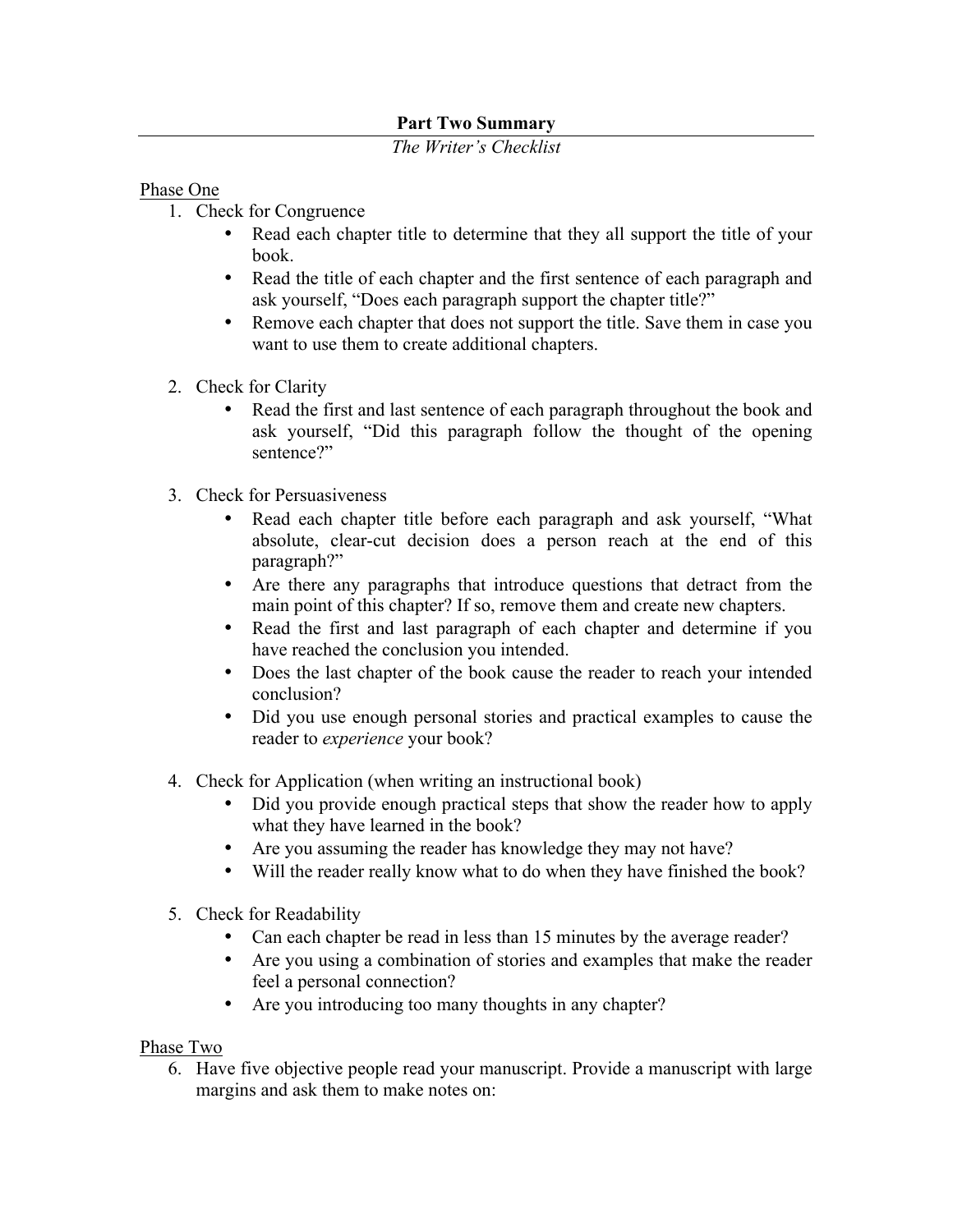- Any part they don't understand.
- Anything that needs more explanation.
- Any area that needs more examples, technical support, etc.
- The flow is it comfortable and easy to read?
- Grammar, spelling, and sentence structure suggestions.
- 7. Run your spell check and grammar check one last time.
- 8. You are now ready to give it to a publisher or professional editor.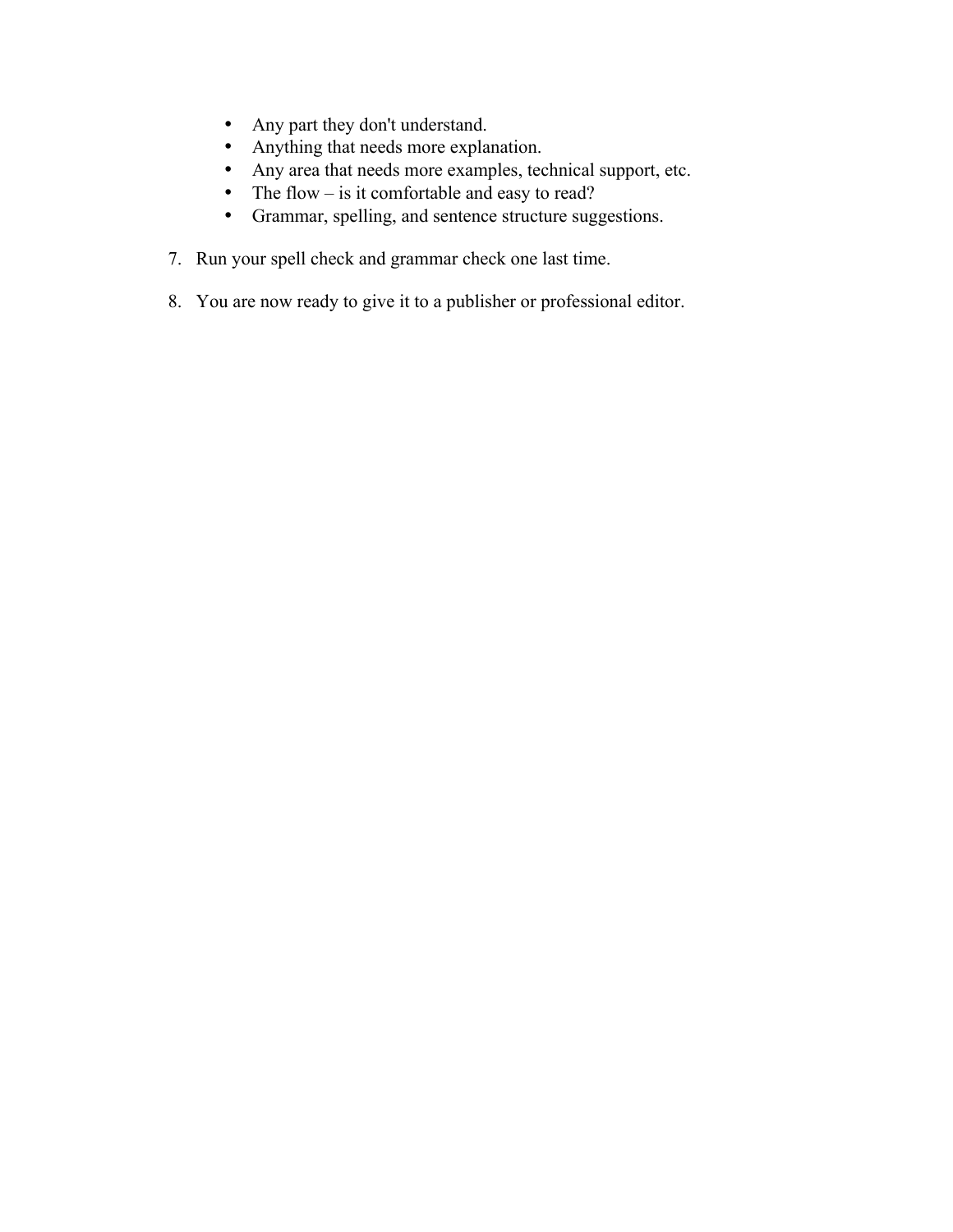PART THREE: THE PUBLISHER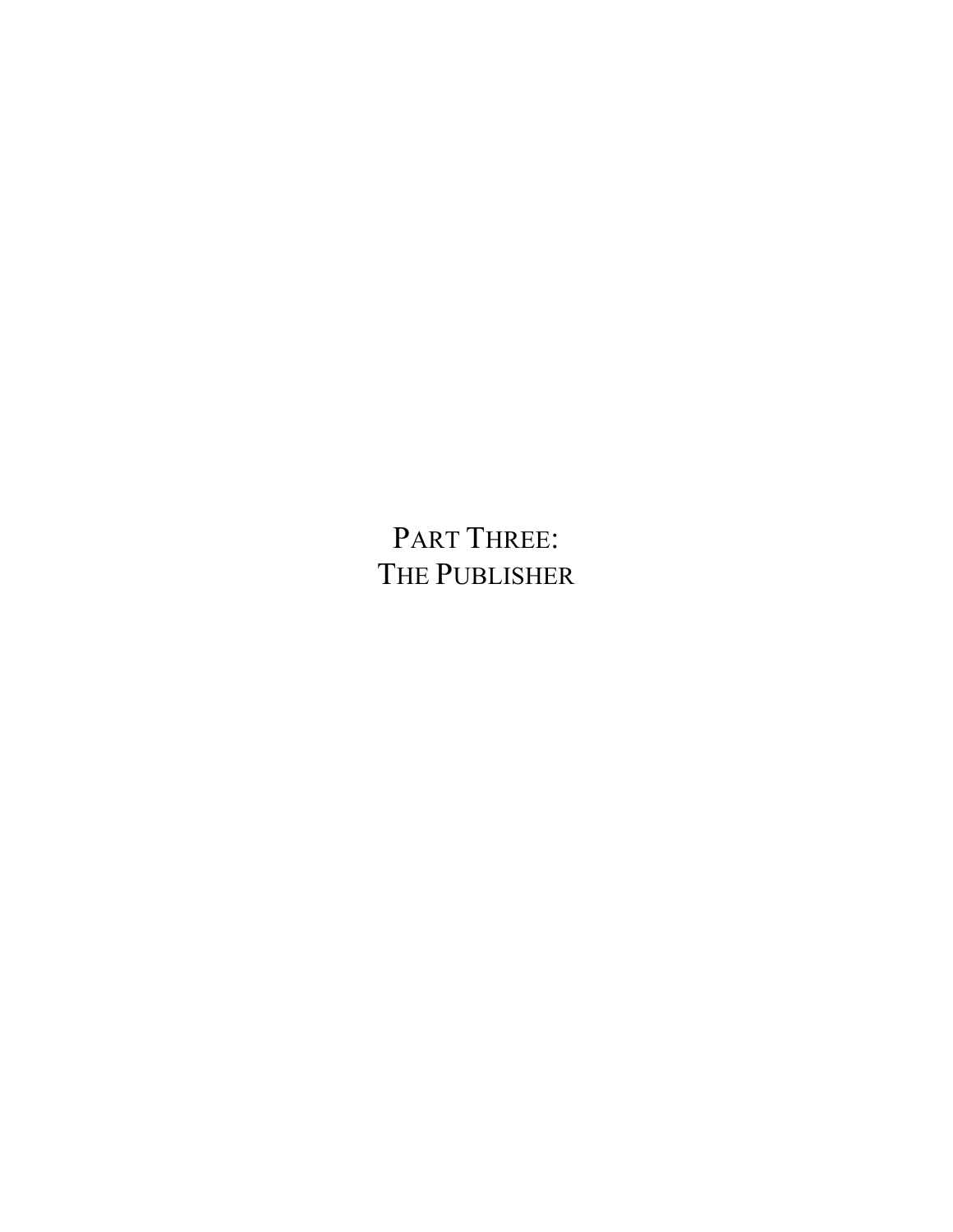### **12 The Three Types of Publishers**

This book is a work of passion. I want to help everyone live their dreams and reach their goals. I want to be a part of launching thousands of life stories that will help millions of people. Because of my success as a self-publisher, then as an author being published, and at one time even an owner of a publishing company, my advice is often sought by authors. Putting this advice in written form makes it possible for me to help thousands of people I will never personally meet.

Advice, like all things, is not static. What I did in 1984 and what I do today is very different; therefore, how I advise someone today is different than how I would have advised them in the past. However, I have not changed my goals or my values. But I have changed my process. Processes must change in order to be effective in the current market! Ultimate success always requires adaptability and flexibility to meet the needs of the current market.

When I published my first work, it was a different world. Everything cost more and took longer. We wrote manuscripts on typewriters. Typesetting machines, layout tables, and dozens of other antiquated pieces of equipment have all been replaced by computers. The entire printing process has been completely revolutionized in the past 20 years.

In those days, we didn't have the publishing options available to us today. I didn't have the money to work with a publisher. In fact, I could not have found a publisher to accept my manuscripts. I did whatever I could to fulfill my goals and bring me success within the resources and opportunities in the market that existed.

It may be best to start by getting a picture of what is available in publishing today. My perspective is not the only way to view this subject, and there are certainly people who would present it differently. This is not meant to represent a complete picture as much as it is a conceptual overview of the publishing options currently available.

I divide the publishing options into three categories: *traditional publishers*, *partnership publishers* and *self-publishers*. As previously stated, publishing is not mere printing; it is a process designed to take your manuscript through a process that moves it from an idea to a finished product that is read by as many people as possible, all the while having accomplished your goals for writing and publishing.

When the new writer thinks of a "book deal," they are usually entertaining some erroneous mental picture with only a slight resemblance to reality. Here is the illusion: if I come up with a great idea, I will take it to a publisher who will write me a check and make my book a success. This concept is loosely based on what I call the *traditional publisher*. Of course, this glossy urban myth is as close to the real thing as the television version of romance is to falling in love – not even close!

The traditional publisher prints textbooks, novels, and biographies, to name just a few genres. When I first thought of writing, I had the idea that I would write a book and that a publisher would read it and give me a generous cash advance at the signing of the book deal. I would then relax on the beach while they were required to turn my manuscript into a bestseller. It all seemed pretty simple. But my idea of a book deal soon had a head-on collision with reality!

When reality does not meet our expectations, the first response is to fight against reality by finding fault. "If they cared about my message, they would publish my book!" is the cry of the wounded idealist. Ignorance about the publishing process fuels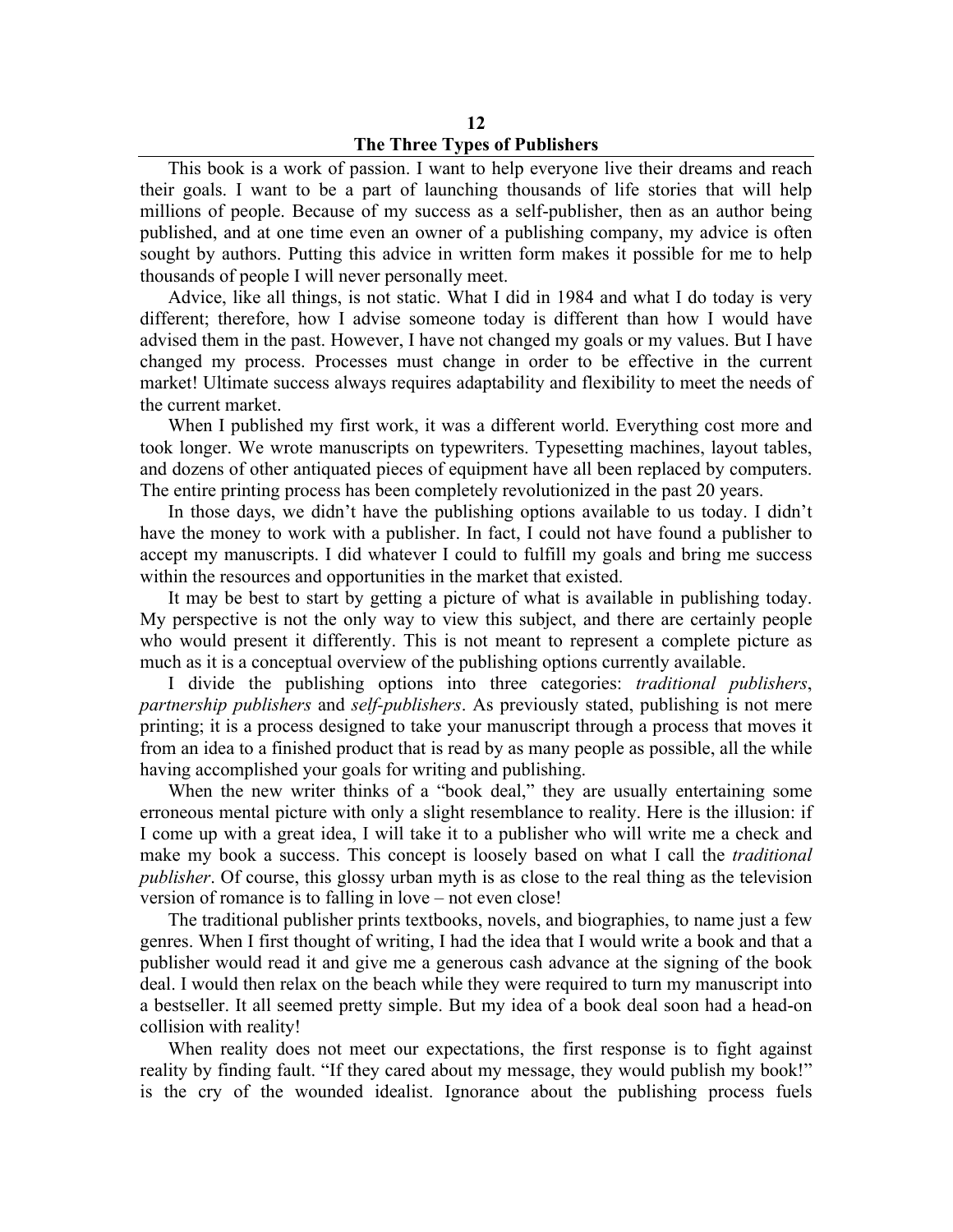unrealistic expectations and false accusations. This is one of those "curse the darkness or light a candle" situations. Working with reality is the only way to enjoy the success it offers. Now that you have read this book, you know what the reality is and what options are actually available. You can make a choice that fits your situation and move forward. And because I will actually make it possible for you to meet the people who can help you, you are already on the inside track!

There are dozens of ways a traditional publisher works. Sometimes, they do purchase all the rights to your project, take total creative control, put together a marketing plan, and you simply stay in step. This is great when writing novels, textbooks, and biographies.

This form of publishing is essential for certain types of writing. Understanding this particular process may give you the patience to endure it. Traditional publishing is much like being an actor. While you are writing and waiting for the publisher to move forward with your project, you wait tables, continue to teach, or do whatever you can to make a living. You spend years writing your great novel and submitting it to publishers. If it is good, you may eventually find one who purchases the rights. Then it is at the publisher's discretion to make any changes and decide when or if it will ever be published. As painful and arduous as it sounds, it is merely the process that is standard for certain types of publishing.

A school or organization sometimes commissions textbooks. They work with the publisher while you work with the organization to fulfill its objectives. You are paid a fee upfront and usually receive a smaller royalty.

All this is to say that there are some situations, especially for the writer who has an established market, where you are paid some money upfront. This is rarely where the new writer starts. Sometimes the type of material being covered and the scope of your natural market dictate the type of publisher you will need.

Then there is what I call the *partnership publisher*. Partnership publishers seem most predominant in inspirational markets. They work best with people who have some natural outlet. Partnership publishing has changed so much in recent years that it has become possible for nearly anyone to get professional publishing within a limited budget.

A great partnership publishing company has various packages, all of which can be customized to meet your specific needs and match your budget. Partnership publishers ask you to purchase a certain number of your books, at a very reasonable discount. This upfront capital keeps them from having to bear an unhealthy financial risk on an author who has no established commercial market. The services you require and total number of books printed will determine how many books they ask you to purchase. The package is tailored to meet your needs and resources.

Some people balk at the upfront capital required by the partnership publisher. It may seem somewhat prohibitive at first. But in the marketing section, you will discover ways to raise most, if not all, of your capital. I have printed numerous books without spending one dollar out of pocket. When you break down the numbers, you realize that you only have to sell about 10% of the total number of books printed to recover your initial investment. After covering your upfront costs, you make a profit from the remainder of the books that are sold. Plus, you make a royalty from the books the publisher is able to distribute.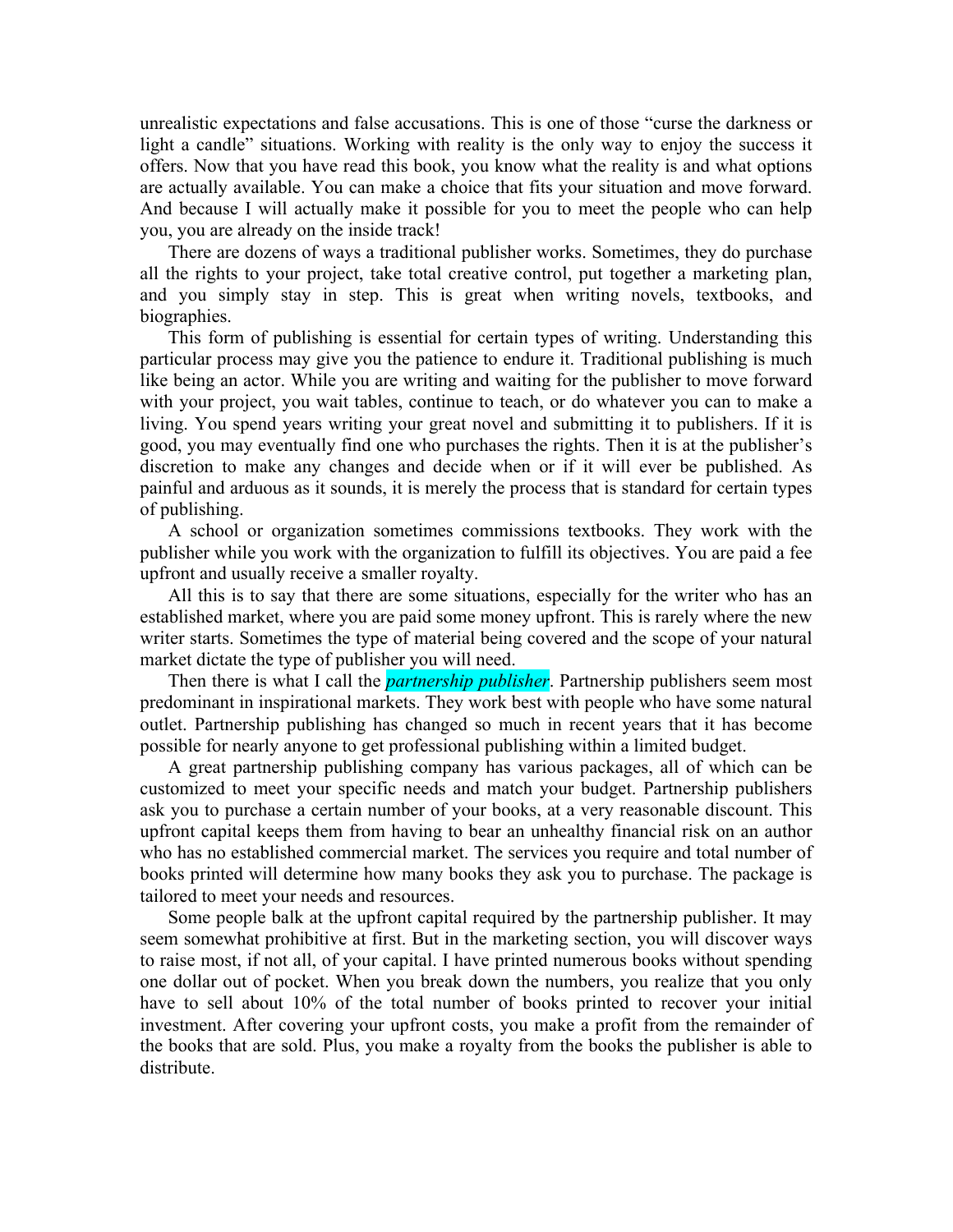Partnership publishing provides the best of both worlds. It gives you the opportunity to collaborate with someone who has the skills, resources, and contacts you do not have, while you remain an active force in taking your books forward. As you will see later when I discuss marketing, there are a number of things you can do to create phenomenal synergy with your publisher. Because partnership publishing is entrepreneurial in nature, both parties have a great incentive for success!

*Self-publishing* is when the author seeks to oversee every step of the process from writing to distribution. Self-publishing is usually done because of an extreme lack of finances, lack of awareness of the options, or an incredible need to control every element of the process. There are rare occasions when self-publishing works. But when you consider everything that one has to know in order to successfully take a manuscript from computer file to bestseller, you see that the task is too vast for most people.

The greatest drawback to self-publishing is by no means limited to the overall quality of the book. The greatest issue in self-publishing is in distribution. Even if you somehow manage to produce a great creation, it will probably not be widely distributed. In today's market, a self-publisher can rarely get his or her book into any of the major bookstore chains. Advertising in major outlets is difficult and expensive. Self-publishers seldom create influence beyond their immediate, natural market. This doesn't mean it is impossible, it just means it is difficult!

When I first began publishing my books, they looked terrible. It's a wonder anyone ever purchased them. I did, however, have an edge. My books were initially sold from a product table in meetings where I was one of the speakers. They were not purchased because of the look, but because of personal, direct influence.

Those who have a natural market can sell self-published products. But my question is, "Why would you want to?" Even if you manage to produce a quality product, why would you want to take on an enormous task that could be handled by a qualified professional?

Publishing has changed so much that a writer can now work with a partnership publisher and accomplish all of his or her goals, quickly recovering their initial investments while enjoying national and international distribution. For most people, partnership publishing is the most sensible way to take a book from a dream to a bestseller.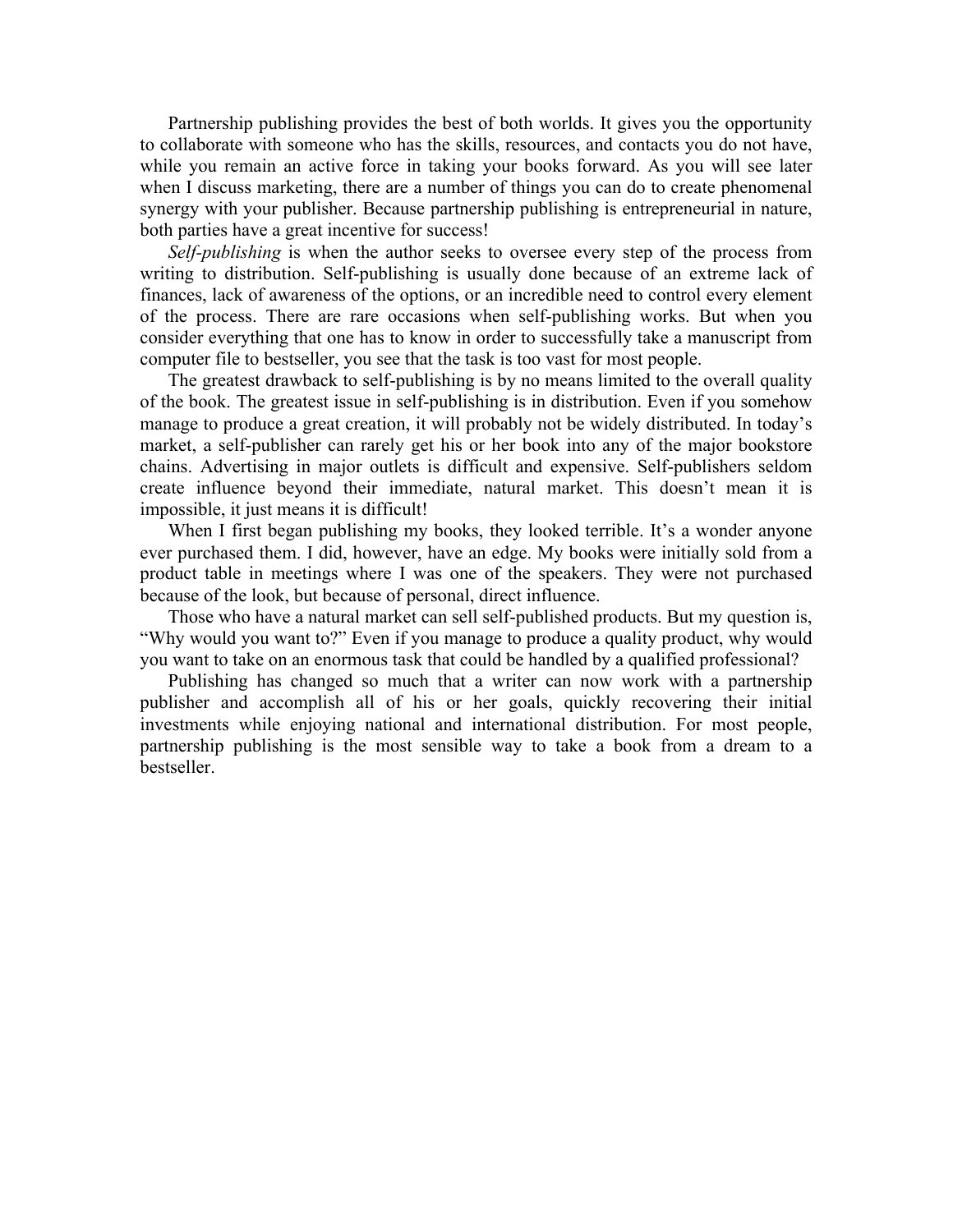The rules that apply to any healthy business relationship apply to the one that exists between a publisher and an author. Clearly establishing all agreements, goals, and processes is the foundation for a great partnership! Ignoring these rules leads to an overabundance of misunderstandings and failed expectations.

Perhaps with your publisher you will learn the one thing you need to know more than anything else in order to build partnerships in all areas of life: communication, communication, communication! Take nothing for granted. Make no assumptions. Talk, plan, dream, and communicate often. Then commit all plans, goals, and agreements to writing. This is not the path of suspicion and mistrust; it is the process for good business and successful partnerships. Clear communication insures a peaceful, productive partnership.

Contractual agreements are essential for survival and success in today's business environment. Publishing and marketing is a vast field with numerous variables that must be effectively planned, clearly defined, and concisely written. On the rare occasion that someone willfully or ignorantly breaks his or her word, a thorough contract gives you the protection and clarification you need to resolve all conflicts and misunderstandings while moving on to productivity.

Contracts are not a judgment on another person's character. It is not a statement of lack of trust. However, no matter what is said, the only services you can expect from your publisher are those that are written into the contract. There are often certain options that cannot be written into a contract. These are usually based on variables that are impossible to determine with any degree of precision. But those are not agreements that can be enforced. These should be the exception, not the rule.

Legal protection, however, should be the least of your motivations for writing these agreements. Committing all things to writing is necessary for the primary function of developing a synergistic plan that insures success for everybody involved. The contract should be born out of the business plan. It should be the roadmap to success, not the legal handcuffs used to force the agreement. If someone has to be forced to keep his or her agreement, there isn't a partnership.

Make no mistake; the publisher wants a partner, not a client. The publisher makes money when you make money. They want your book to be a bestseller as much as you do.

There are two things great publishers recognize. First, the publisher's client is the author, and second, the author and the publisher must be partners. These are the key factors that form the foundation for an incredible joint venture.

The author is the publisher's client. The outlets that sell your book are the clients of the sales/marketing/distribution department(s). Great full service publishers understand this and keep the lines clear.

Since many publishers have gotten in on the marketing side of the game, the author often has a great advantage. But it is essential that you, the author, know the difference between the two services of publishing and marketing. I assure you that by the time you finish this book you will not only know the difference, you will know how to work as a partner in every aspect of the process!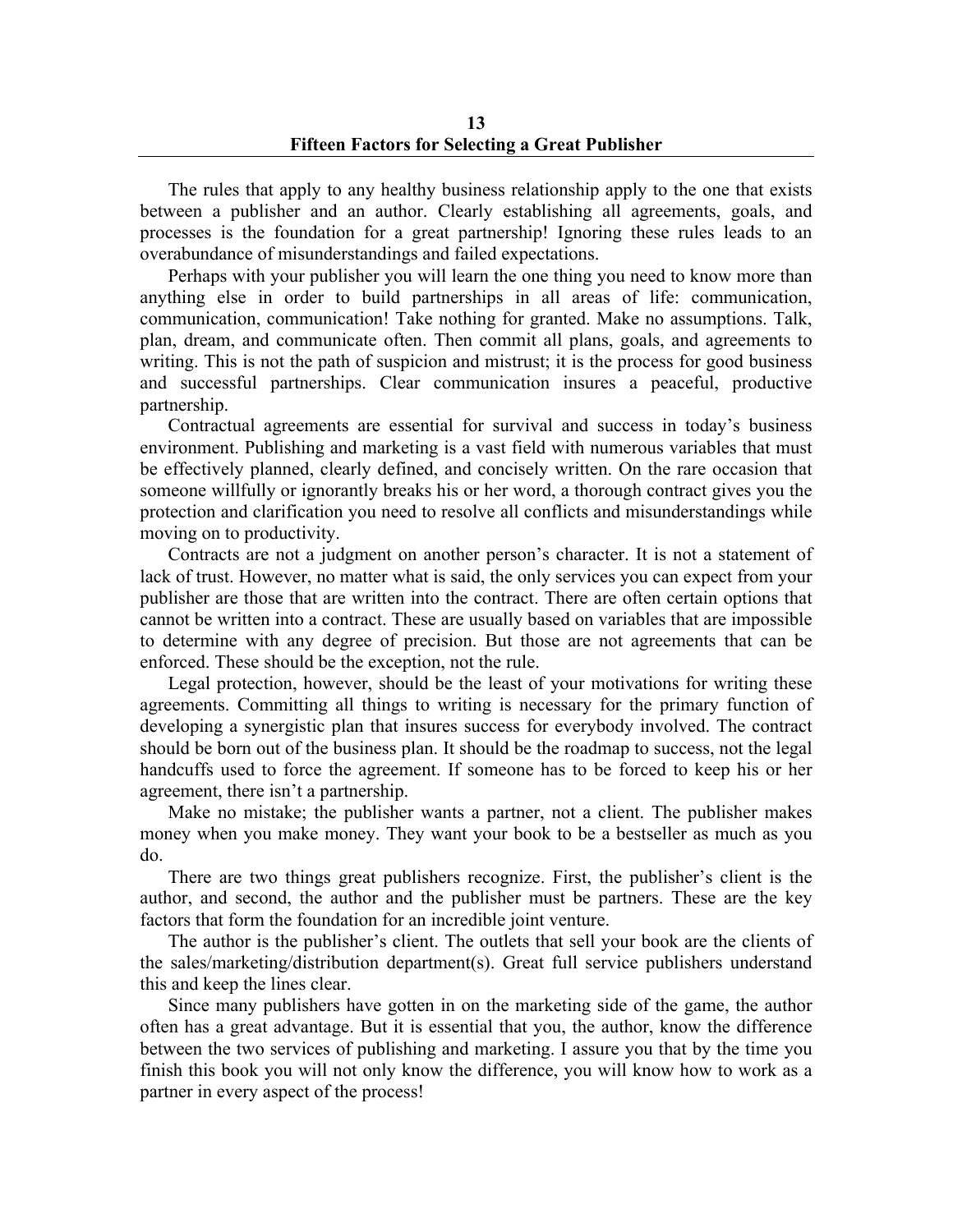A publisher who is involved in marketing and distribution can help multiply your market exponentially. They have spent decades and millions of dollars developing outlets you could never reach on your own. Other authors have paved the path you now walk. Your publisher's reputation will open many doors that you could never open. A great publisher can do more for you than you will ever imagine!

There isn't a "one size fits all" publishing process. In recent years, the process for publishing and marketing has radically changed. There are now market opportunities that didn't even exist a year ago. If a publishing company has a cookie-cutter process that doesn't allow you options, keep looking!

Your publishing needs will vary based on your writing skill, business experience, financial resources, natural market, marketability of your product, and numerous other variables.

Here are fifteen factors for selecting a publisher:

- 1. Look at their other products to determine the quality of their work. Are their graphics attractive? Do they have really eye-catching covers that jump off the shelf at you? Are they modern? Do they have real appeal?
- 2. Select a publisher who has a good reputation, particularly in the field you seek to publish. Some publishers have carved out a very specific place in the market.
- 3. Have they ever published any bestsellers?
- 4. Contact a number of other authors who they have published. The publisher will gladly supply you with a list of references. Ask them tough questions. "Were you satisfied with the project? How is it to work with this publisher? What are the main problems you had in working with them? What was the best part of the process? Have you been pleased with their performance since the book was published? Would you use their services again?"
- 5. Determine the amount of creative control you have over the project. Be sure it is something you can live with. Make sure they cannot change what you have written beyond basic editing without your consent.
- 6. With all reputable publishers, you will receive a royalty on books sold by that publisher. Make sure that you understand their royalty structure. How much and how often will you be paid? How often will you receive reports? Check with other authors to see if the company pays their royalties in a responsible manner. Remember, it is never acceptable to ask another author how much he is paid in royalties. There are too many variables in determining a royalty structure. What they pay someone else and what they pay you would not be a fair comparison. A clear understanding of the royalty structure will eliminate future misunderstandings.
- 7. Find out how much you have to pay for your book when you buy it. How many will you have to purchase? How will they be paid for?
- 8. Do you pay storage and/or warehouse fees?
- 9. What happens if the book doesn't sell?
- 10. In the event you are dissatisfied with the arrangement, is there a buy-back clause?
- 11. What is their marketing strategy?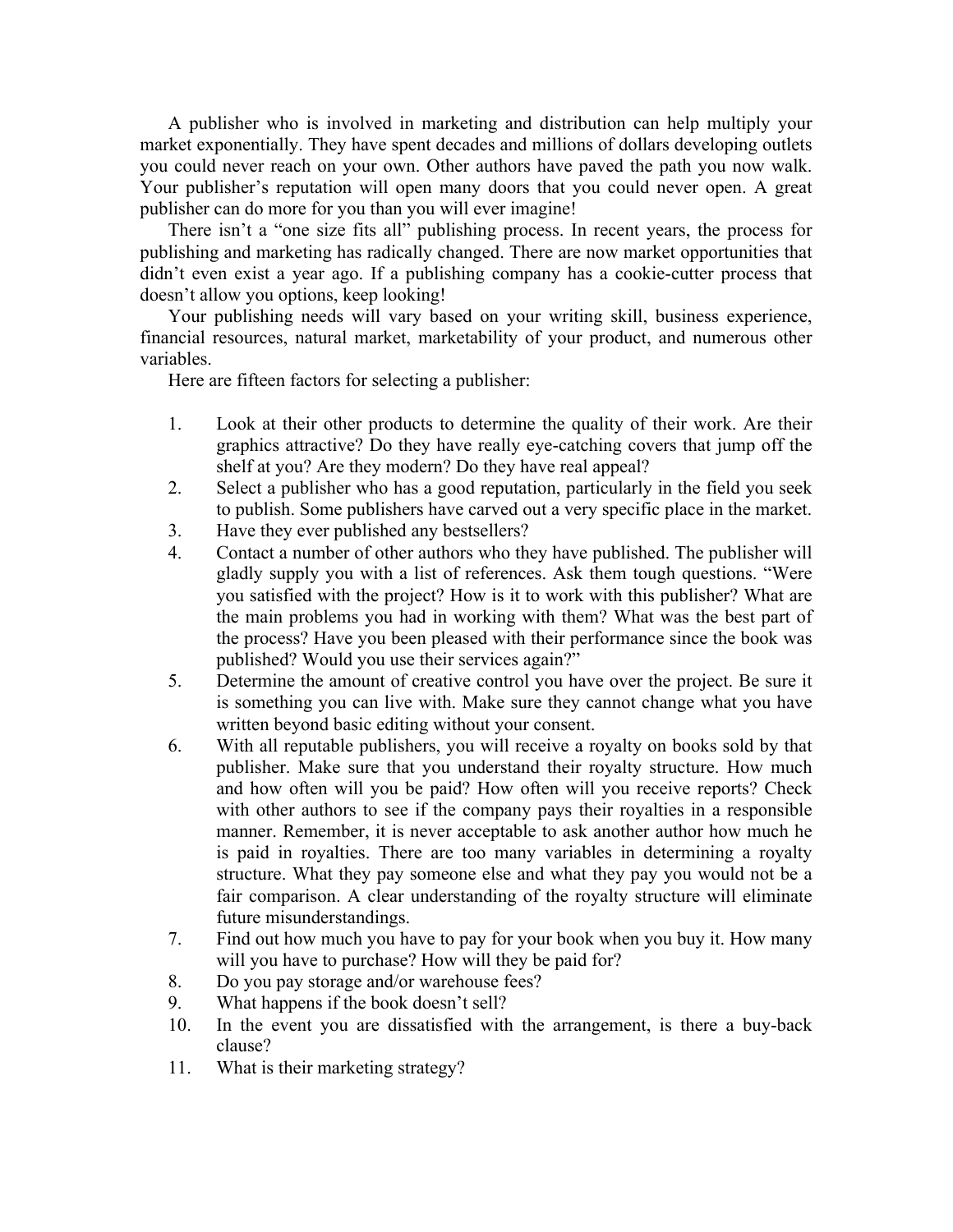- 12. If the publisher handles marketing and distribution, ask for a list of distributors and outlets he will consider using.
- 13. Find out what kind of marketing support, if any, the publisher is willing to provide. Are there any additional marketing and/or promotional fees you might be asked to cover?
- 14. Before signing, it may be wise to have an attorney or someone experienced with publishing review and explain your contract. Always be ready to question the parts of your contract that are unclear and renegotiate those that seem unfair. An honest publisher will work with you as much as possible. Those who do not budge or give in on any issue may be trouble.
- 15. Discuss and reach an equitable agreement about the rights to your book in every form: electronic, video, audio, and international. These are all negotiable.

Make sure you enjoy the initial process. It's like dating; if it doesn't go really well in the beginning, it's probably not going to get much better. It's also like marriage; you may not get this much special attention once the deal is done!

Don't be so eager to publish that you make a bad deal. Take your time. Make this a good experience for you and the publisher. At this stage, you're not just looking for a publisher; you're looking for a partner, someone you can work with for a long time.

Remember, getting your book printed isn't the ultimate goal! You want it to be published, distributed, read, and enjoyed! The partnership with your publisher, along with your combined market strengths, should guarantee the desired outcome. If not, wait until a better opportunity comes along.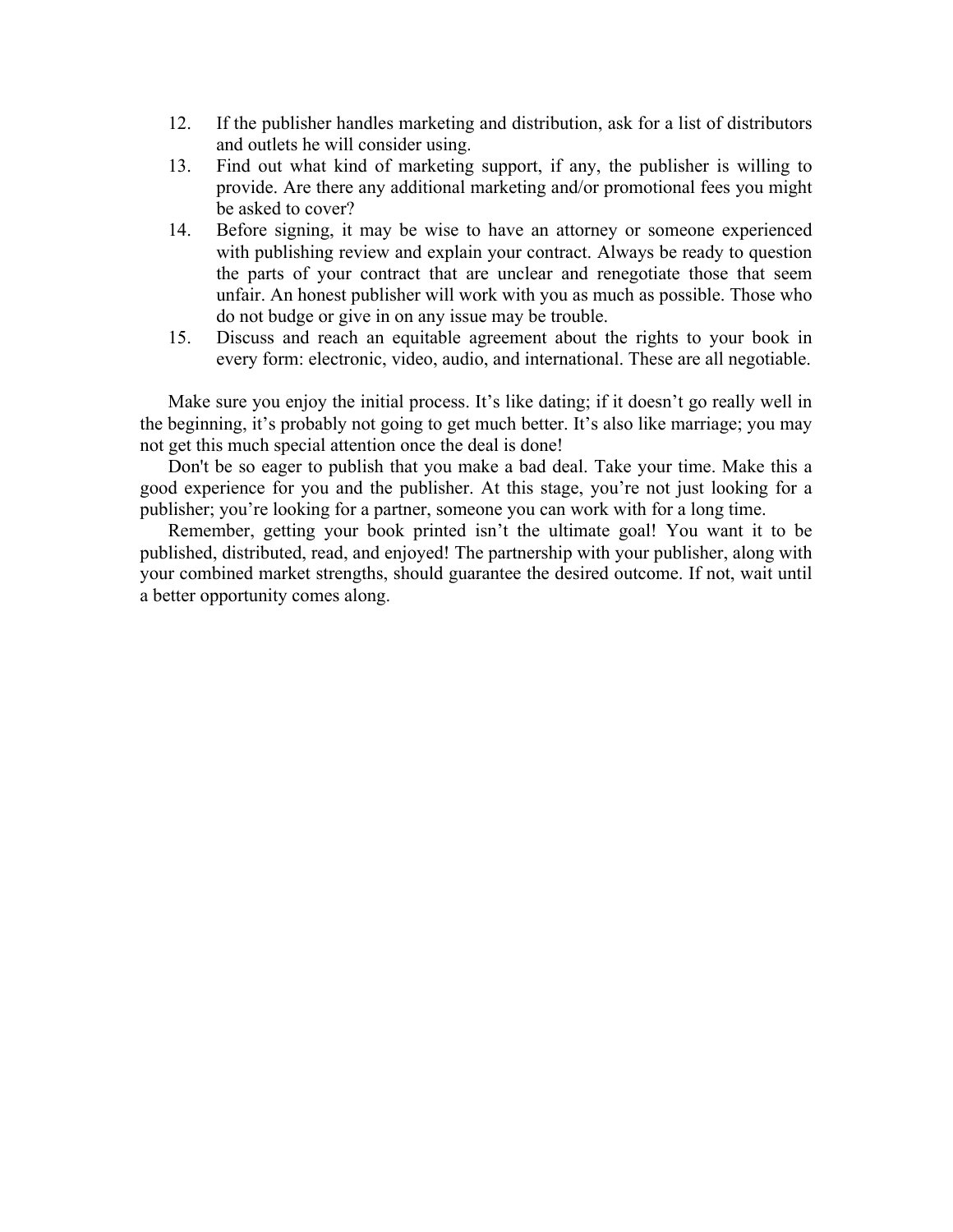Building a thriving partnership with your publisher is as important to your ultimate goal as any part of the writing, publishing, and marketing process. To be a great partner, you must first know your part. Then, of course, you have to be willing to do your part. The effectiveness of an author and publisher are multiplied exponentially by their degree of synergistic efforts. Knowing and doing your part could be the very thing that turns your manuscript into the next bestseller!

As an author, your first and most important goal is obviously to write a great manuscript. Give it your heart and soul! But once the manuscript is complete, become a great partner. One of the primary frustrations of partnership publishing is due to the fact that few authors truly understand their part in a successful joint venture.

Your value as a partner can be realized by answering the question, "What am I bringing to the table?" Or maybe we should ask it like this, "Other than my manuscript, what resources can I contribute?" The challenging work starts when you finish the rough draft of your manuscript. "Beyond the manuscript, do I really have anything to offer?" is another valid question.

Now you can educate yourself in the very things publishers wish you knew. After working with dozens of publishers and authors, I can help you close the gap between you and your publisher. I can put you on the same page and increase your effectiveness. You don't have to operate in the dark. You can be an innovative partner who brings meaningful resources to the table. And I promise you this: becoming an author your publisher enjoys working with will result in special treatment!

The following are just a few things that all publishers wish their clients knew:

- 1. The idea that the publisher is going to make it all happen for you is a cloud without rain. Unless you are very well-known and have an extremely large natural market, a publisher cannot *make* your book fly off the shelves into the hands of potential readers. As previously discussed, this usually only happens in the realm of traditional publishing and with a highly influential author.
- 2. First person, positive, consistent, creative communication is essential to the entire process. Many authors appoint a "middleman" like an agent, secretary, or assistant to help with the project. These people often unwittingly become the channel of miscommunication. While there are obviously some functions where these middlemen can assist, they can never replace your creative voice.
- 3. You are the creator of an elaborate multidimensional work of art. In so many areas, no one can speak for you. Every person added to the line changes the communication to some degree. Turning your work over to a middleman is like giving your child to a nanny to raise. You gave birth to it, but in the end, if you don't raise it, it will never be your heritage.
- 4. Trust the publisher's expertise. The publisher often brings decades of experience to the table. They have a global view, you have a cultural view. Unless you have already successfully gone through the process, many of your opinions must be surrendered to the more knowledgeable and experienced publisher.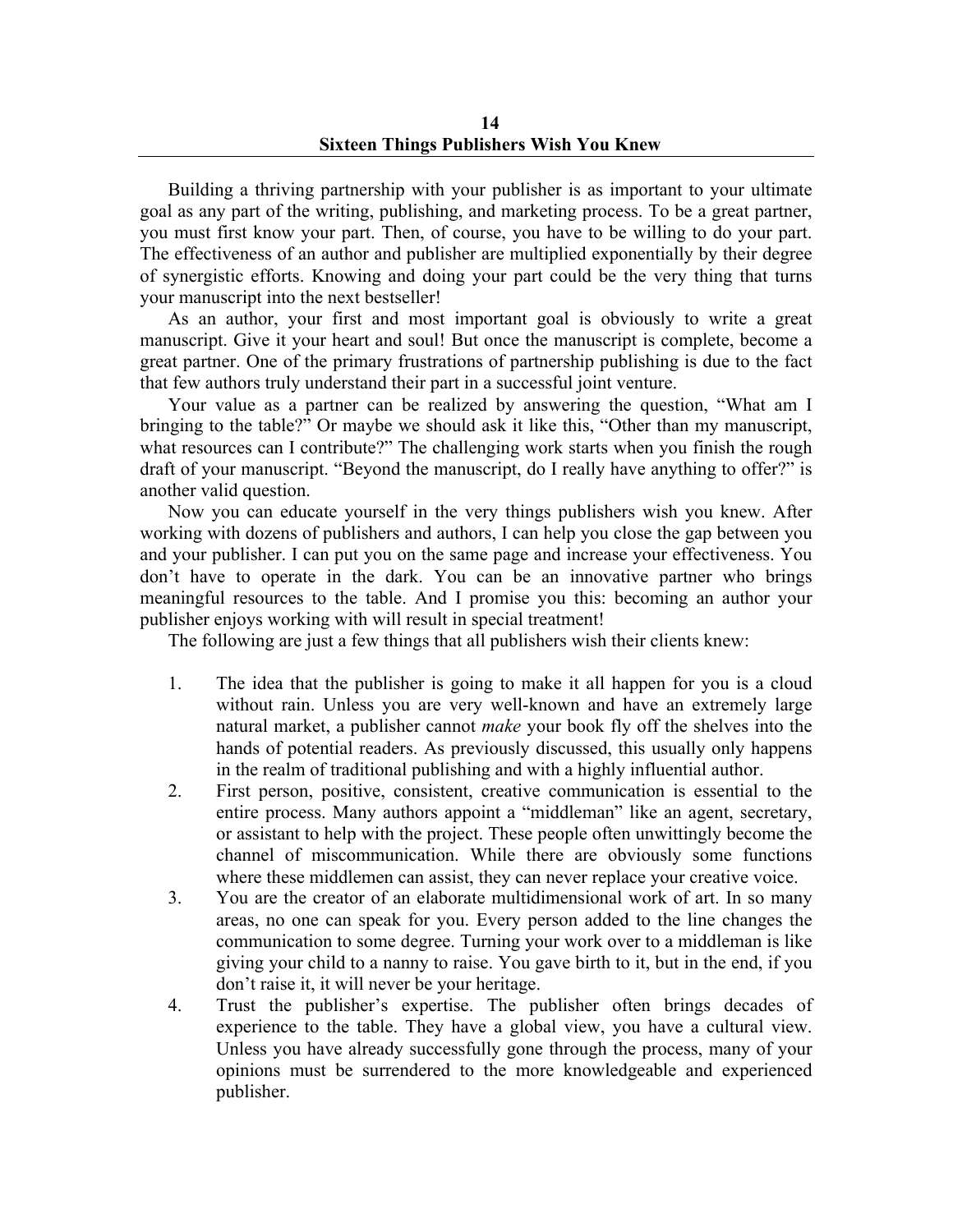- 5. Adjust your attitude for success! Some research indicates that the two predominate traits found among the truly successful are flexibility and adaptability. Be flexible and adaptable in the creative process. Allow editors, proofreaders, and co-writers to do their job.
- 6. While providing first person communication, in a spirit of creative flexibility you must also be committed to a workable schedule. There is no time this is more crucial than during the rewriting process. Be cooperative and timely. Your book is on a schedule. It is essential that you keep pace with the dozens of others who must coordinate their every step to make the process work.
- 7. Create a writing schedule when working with editors and proofreaders. Treat that time as an appointment. Don't put off creative writing. Do it when you're most fresh and alert. When editors or proofreaders give you feedback, ask questions or request changes, try to meet their needs within 24 hours. Keep the creativity flowing while it is fresh on everyone's mind!
- 8. In order to create and sustain real synergy, you must know, state, and stay true to your personal goals. Goals create priorities. Priorities can never be plainly defined in the absence of a clear goal. There is not a wrong goal. You may want to make a great living. You may write to entertain. You may want to help people. You may simply want to meet some deep personal need for recognition. Make sure you have chosen a publisher who shares your vision and make sure they know your true goals.
- 9. Declaring your goals is the pathway to a synergistic partnership of peace and productivity. When misunderstanding and conflict abound, someone usually has an undeclared agenda that is inconsistent with the stated goals. The publisher sets out to accomplish the stated agendas. Working with unstated ones is like having two horses yoked together pulling in opposite directions, sabotaging the greatest efforts. You should not only state your goals, you should put them in writing at the outset of the partnership.
- 10. Issues about money must be clearly resolved in the beginning of the process or mistrust will reduce every effort to a struggle of suspicion and greed. In partnership publishing, you will make a financial investment. In a subsequent chapter, you will see how easily and quickly it can be to recover your initial investment and make a profit!
- 11. There is no fast money in publishing. No matter what you invest, the publisher has invested more. No matter what you bring to the process, the publisher will bring more. Neither you nor the publisher starts making "real money" until the book goes into reprint.
- 12. Based on the agreement, the publisher usually pays all the costs for editing, proofreading, ghostwriting, pagination, cover design, printing, advertising, shipping, sales commissions, distribution costs, and dozens of other hidden expenses. Their initial expense is huge. In partnership publishing, you agree to purchase a certain number of your books. That amount of money is negligible compared to what the publisher is providing. The money you invest doesn't quite make everything happen. And remember, if you do not believe in your project enough to invest financially, why should a publisher?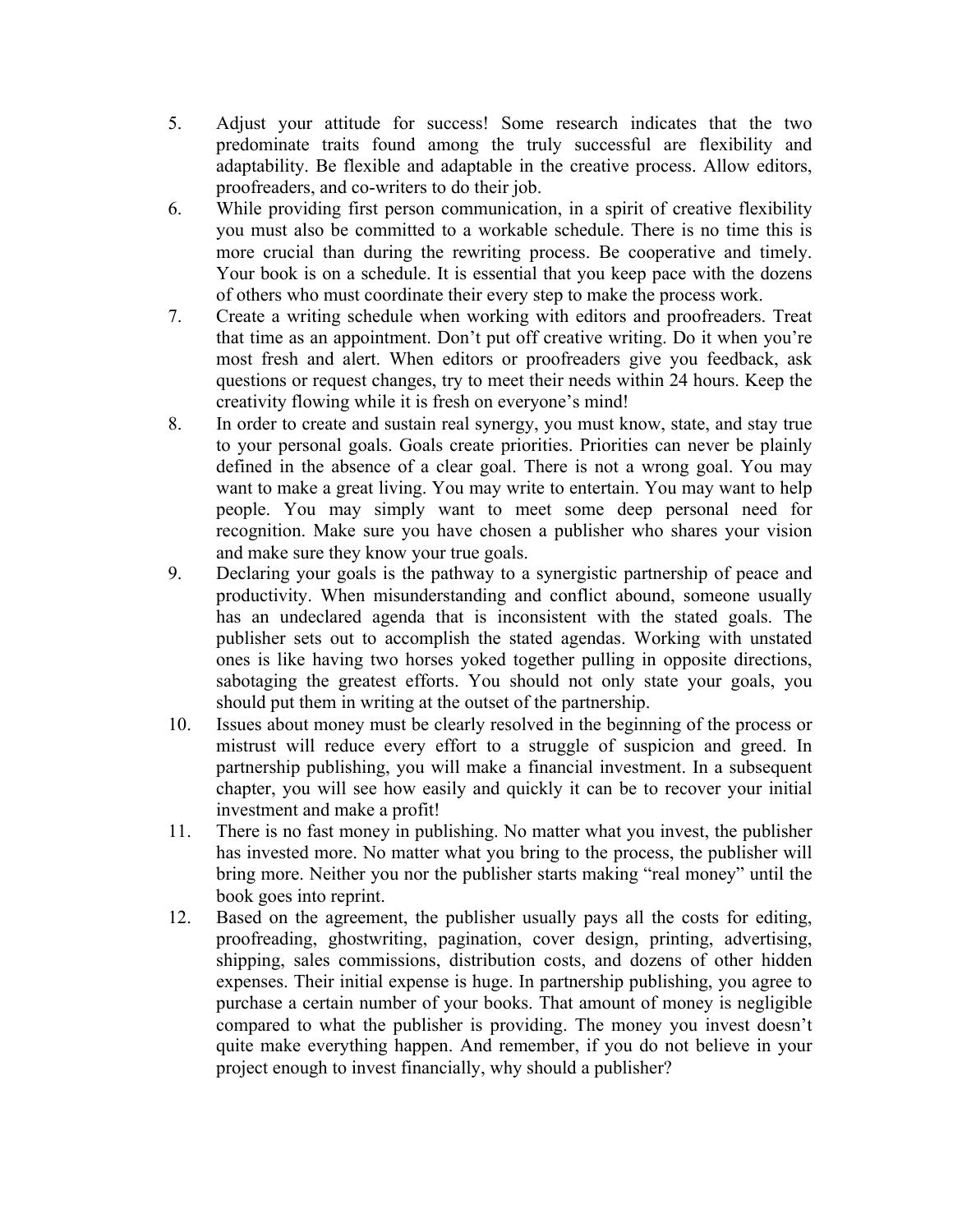- 13. Suppose your book does fly off the shelves. Is the publisher making piles of money? Not yet! The publisher sold those books to bookstores or distributors on a 60 or 90-day account. He has paid you royalties on the books sold. Now he has to come up with enough money to reprint the book, pay shipping, and start the entire process again. At this point, he has not yet recovered his cost from the first printing.
- 14. Never expect what is not in the contract. Reputable publishers are not trying to swindle you out of anything. In fact, I have found that most will be as flexible as possible. They are willing to make adjustments that will help the process, but the contract is the way they establish their budget, create schedules, and plan marketing strategies. It is your responsibility to know your part, discuss every aspect of the project, and reach the best agreements possible. Signing that contract says, "I accept and am fully committed to this plan." Work the plan you have. Create a success and renegotiate your next book more to your liking!
- 15. You are the main promoter of your book. Unless you are well-known, it can take time to build a retail market. Your personal efforts create all the initial sales. Seize every opportunity to promote your book and mention it in every possible setting. Make appearances on local and regional television and radio programs. Arrange to get in front of groups who have an interest in your project or subject matter.
- 16. Understand your marketing power. You can be sure a good publisher recognizes the marketing power of the author. Your publisher should be more than willing to consult with you and offer any marketing strategies that could be conducted on an author level that would multiply the marketing effects.

This is by no means everything a publisher wishes a client knew, but it is a great starting point to becoming a great partner to the publisher you have chosen. Discuss these things and simply ask, "What else do you want me to know to assist you in this endeavor?"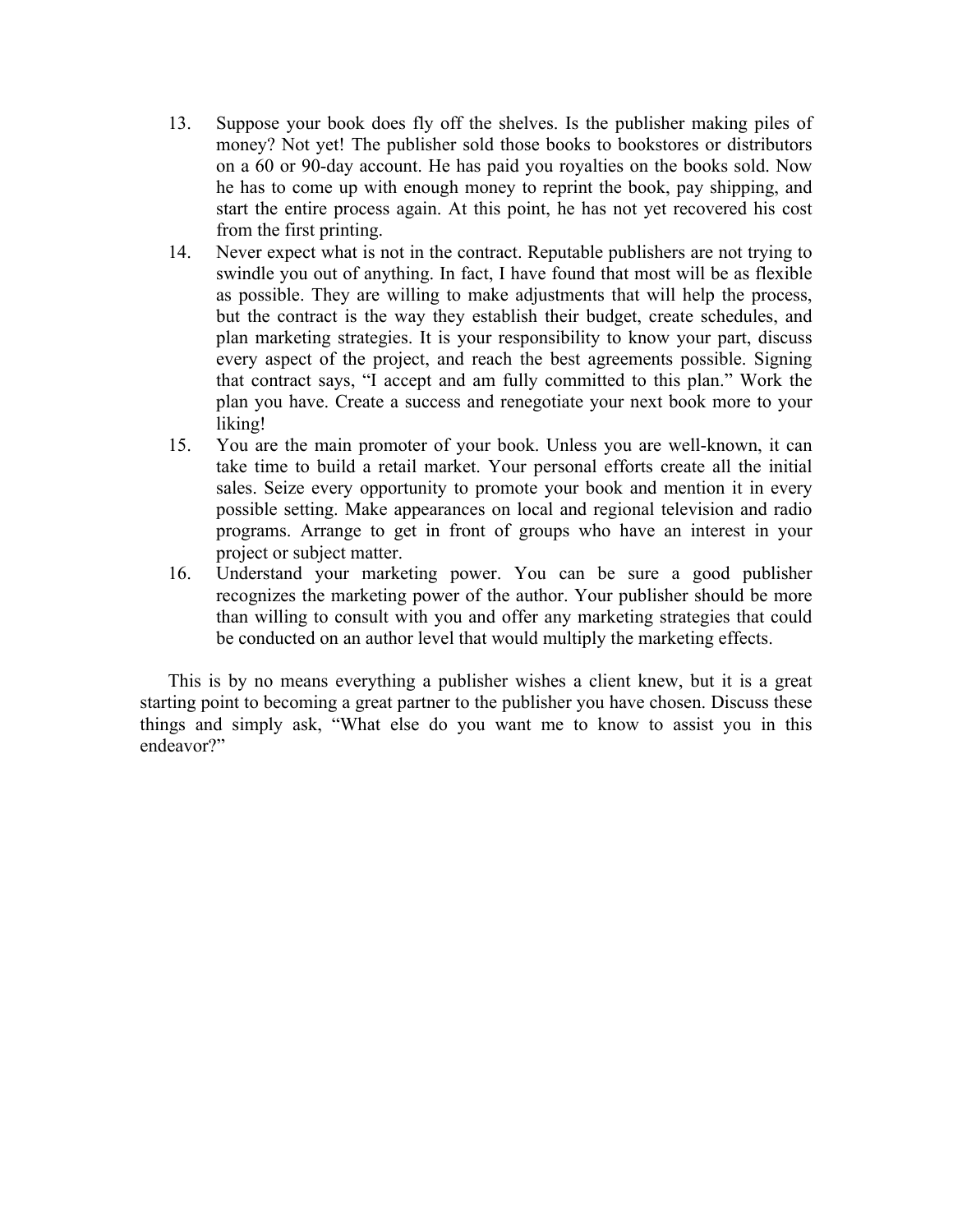"A penny saved is a penny earned!" We all know the saying. Applying that same logic to avoiding mistakes creates an exponential value beyond our wildest expectations. A mistake avoided isn't just a decision made right. A mistake avoided saves the time to identify and correct the problem. It saves the emotional battle over whom to blame. It saves you the money it costs to make the mistake and the money it takes to correct the mistake. It can save you the frustration and self-doubt that could undermine your entire dream. A mistake avoided is like an introduction to a parallel universe where all things work for you instead of against you!

Mistakes are costly in so many other ways. They cause disruption in the creative flow. Mistakes often lead to professional conflicts that sabotage the business relationship. They drive costs through the roof while allowing crucial timelines to slip by without creating meaningful milestones of accomplishment.

You are equipping yourself for success as an author. You have been learning what to do, but now you will learn what not to do. This chapter is designed to help you avoid the "Ten Fatal Mistakes" of partnership publishing. Then, as a bonus, I share the one super fatal mistake.

Most mistakes authors make revolve around a few basic issues: 1) inaccurate information, which leads to, 2) false expectations, which lead to, 3) lack of trust, which undermines the synergistic relationship. Your publisher is only successful when you are successful. All great successes become so by working with teams. Teams give you the opportunity to do what you do best, and allow others to fill in the weak spots. Avoiding the ten fatal mistakes catapults you toward ultimate success!

When you enter into a relationship with a publisher, you're working with a professional who, provided you have made a good selection, knows what he or she is doing! There is a saying that floats around the professional world that goes something like this, "Hire a professional; don't pretend to be one." One key ability of a professional is to know their limits. You be professional in this one area. Recognize your limitations and the strengths of others. Then be willing to yield to the expert in a given area.

Not all mistakes are avoidable, but here are the ten fatal mistakes that *can* be avoided.

1. Thinking that your book has to be perfect before taking it to a publisher.

Nothing is farther from the truth. In many arenas of publishing, very few authors write their own books. They often bring notes from personal study, lectures, or sermons. The publisher works with assistant writers who develop that "sack" of rough ideas into a great book. As one successful publisher confided, "Mega-bestsellers are usually written by professional ghost writers."

Don't bury your life lesson just because you lack writing skills. To varying degrees, we all lack some writing skills. That's why every author who has been published works with editors, proofreaders, co-writers, ghostwriters, or assistants. We all need the team around us to make our projects better.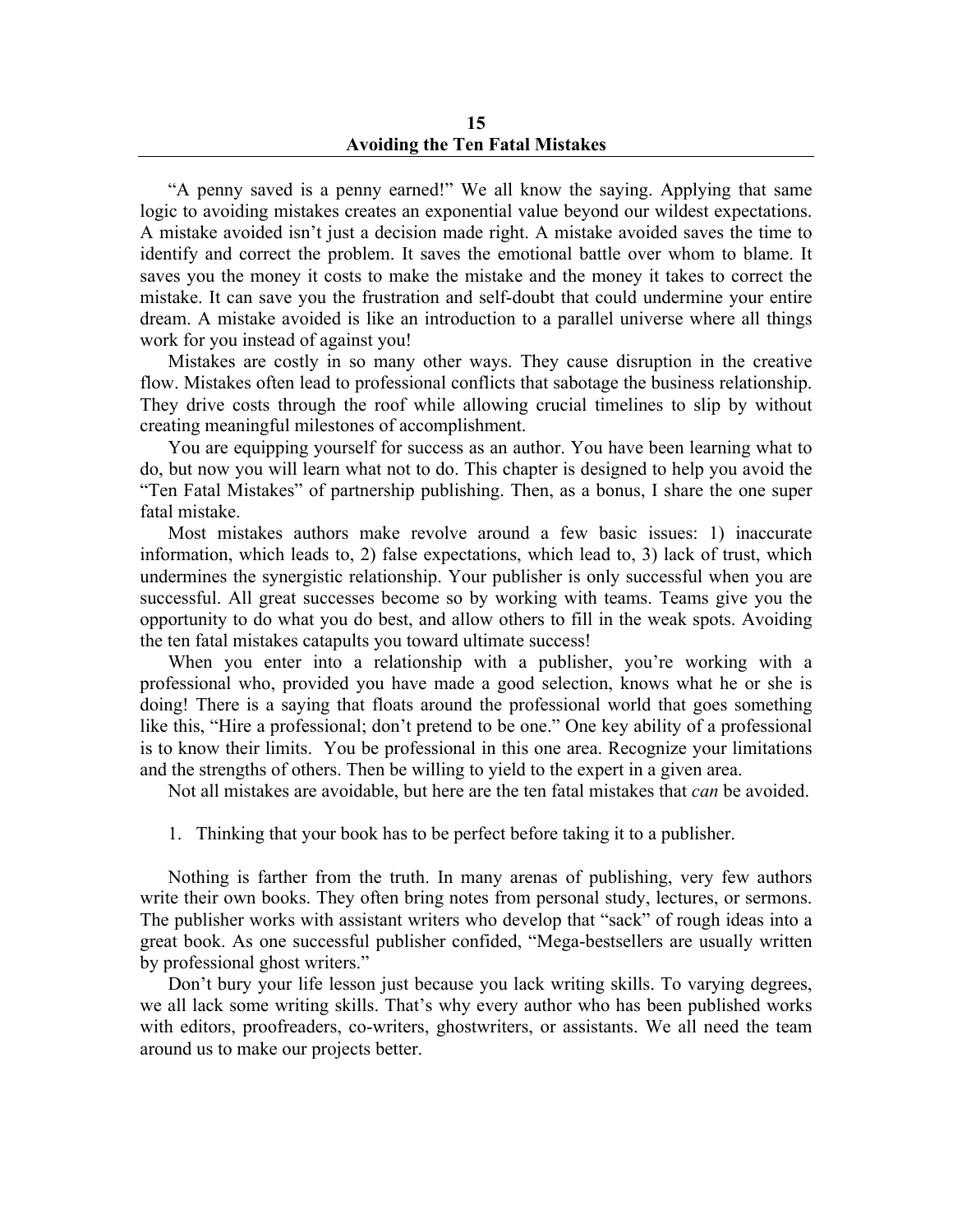2. Overdeveloping a project before presenting it to a publisher.

While this follows the previous thought, it is important to understand the subtle differences. The aforementioned mistake usually means you get discouraged and quit before you get your project published. Many wonderful projects have drowned in the sea of perfectionism! This mistake, however, stems from spending far too much time and money with the wrong people before you get your project finished.

The term "wrong people" has nothing to do with their skill level. It has to do with their ability to work with a publisher in terms of prioritizing and sequencing. Chiefly, it has to do with the loss of synergistic coordination with your primary partner, your publisher!

Publishers work with writers, editors, and proofreaders who understand the process. Plus, they get much better rates for these services than you or I! Too often, after all the time and money is spent, the publisher still has to spend money a second time with people who better understand the goals of this particular project.

Publishers have a "stable" of writers and artists. They are able to match authors with writers and artists who understand their subject matter, who flows with the author's writing style, and who works well with the publisher. This translates into fewer dollars spent, more reasonable timelines, a better project, and better marketing.

3. Failure to provide complete, concise, consistent communication.

At each stage of the project, the type of communication needs to be changed. But most assuredly, every stage needs a lot of communication. The willingness to communicate is one of the ways I identify a publisher I want to work with. It can only be a partnership if there is communication and cooperation.

Lack of communication at the beginning of a project is directly proportional to the unfulfilled expectations at the end! In the beginning, before dollars are spent and schedules have been planned, everything must be discussed. Too often, authors withhold their opinions until the end of a project. Input at the beginning of a venture is essential. Input at the end of a project is frustrating. "After the fact" input is criticism, not communication.

4. A localized mentality.

If you want to be read by the world, you've got to communicate in a way the world understands. The overuse of localized vernacular, local examples and cultural concepts can alienate the majority of your readers. Be sure to expand and explain those thoughts and concepts that other groups of people may not understand. Unless they contribute to the quality of your project, omit them entirely!

Localized mentality shows up in a lot of ways. For example, it is possible for even an autobiography to be too personal. Your deep, individual opinions on politics, social issues, and religious preferences may alienate groups if presented in a dogmatic manner. Even your own examples and experiences may be too small. Many writers combine or expand experiences in order for them to more effectively convey the point. This is unacceptable when written as an autobiography, presented as fact. In order to protect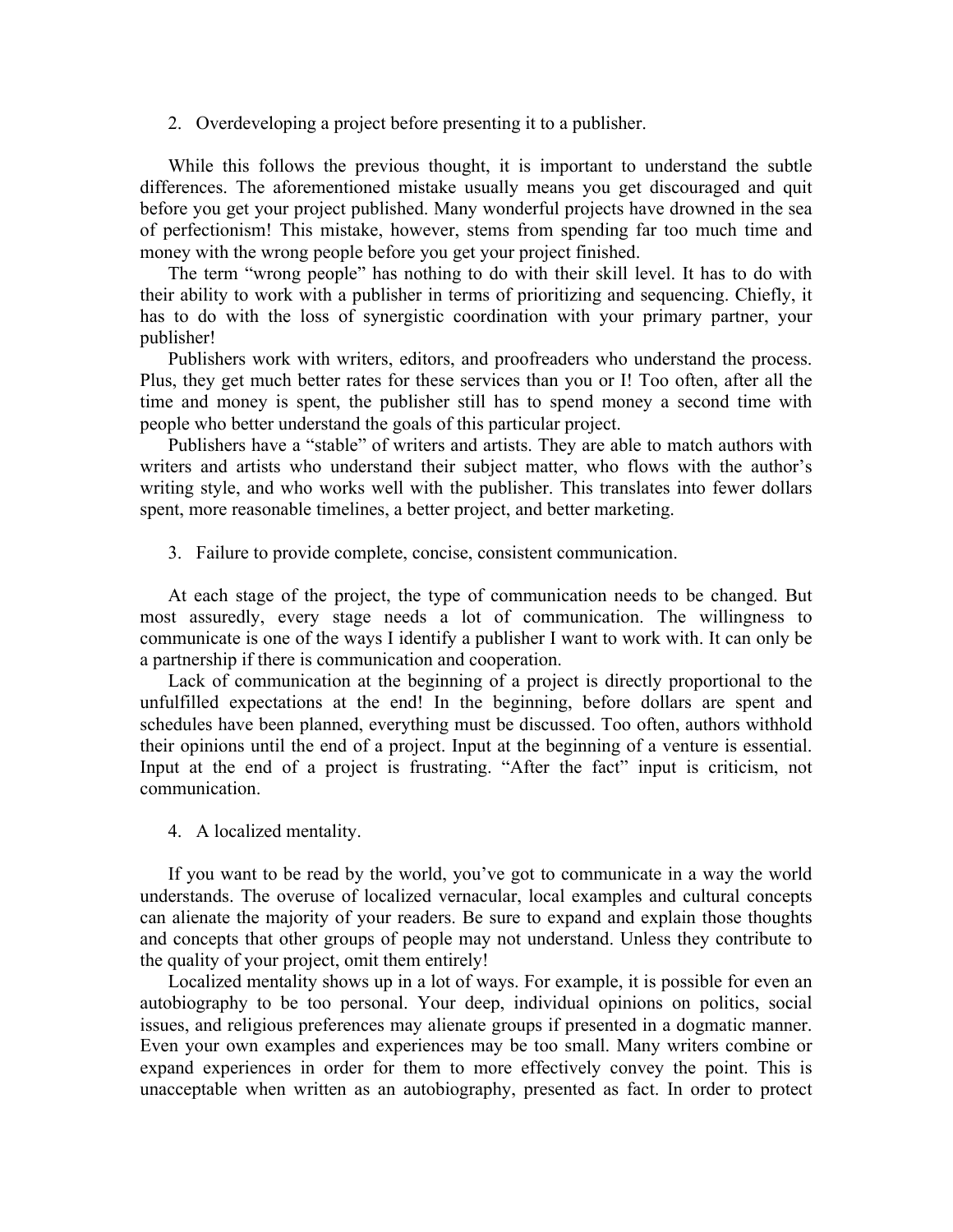confidentiality, writers change identities, combine stories, or change information without altering the truths they contain.

**Too personal** makes it small! You are looking at the people around you; your publisher is looking at the world. Take it to another level of imagination, think global!

5. Departing from the plan.

You are in a partnership. Partners do business by developing and working a plan. Without a plan, no one really knows what to do or when it should be done. Remember why you wanted to write. Stick to those goals. The goals you explained to the publisher birthed the plan he is working. To make any changes without prior agreement is a recipe for disaster and failure!

6. Failing to trust your publisher.

You chose your publisher for a reason. Unless you discover that reason to be false, trust your publisher; they have done this more times than you. I am not telling you to be passive, neither am I saying to be silent. Keep coming up with creative ideas. But remember, you can only have creative ideas for the phase you are in or those ahead. You can't change what you've already done without creating cost and scheduling issues. You can think ahead all you want, but trust your publisher to tell you what they need *now* and give it to them.

Be careful of over-trusting the opinions of people in your group or culture. People around you think like you do. They like what you like. That's why they are around you. Trusting their opinions more than your publisher's is a common fatal error! Many wonderful book covers and titles have been lost to the opinions of unqualified family, friends, and coworkers!

7. Being too opinionated or dogmatic.

My first essay in English 101 received a "C" instead of an "A" simply because I used the word "most" instead of "many" to describe something. My teacher, whom I so deeply appreciate today, wrote a note on my paper that said, "Unless you have done research or have statistics, this is just an opinion that has been falsely stated as fact." If it is not fact, do not say or imply it to be.

Allow your reader room to reach conclusions. Leave room for their own thought processes. Don't make them choke down your previously determined ideas with no opportunity to think it through.

Don't make your writing too "Americanized." The entire world doesn't love us as they once did. Also, examples that work here may not work anywhere else in the world! Keep in mind that you are thinking about writing to the people you already know. Your publisher is thinking about the billions of people you do not know.

Even if you are fully committed to an idea, principle, or belief, you have to determine, "Am I writing to the ones who believe this or to the millions who do not?" Being too matter-of-fact only serves to alienate the "non-converted."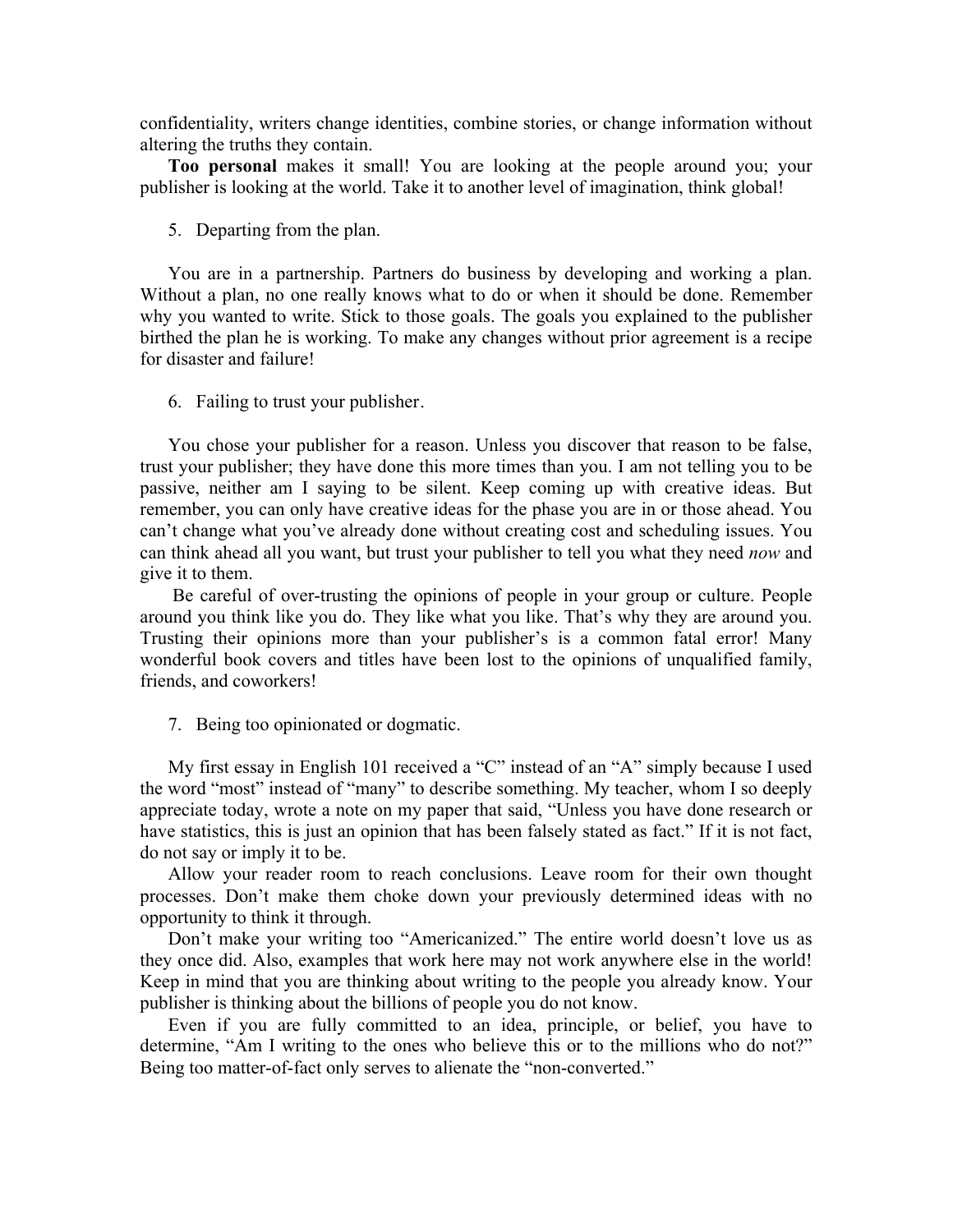8. Failure to play the long game.

Too many people only play a good short game! That's because they plan for a short game. They think that what happens in the next six months is the proof of a project. Nothing could be farther from the truth. Unless it is your plan to simply publish one work, you have to keep the long game in view!

Your first book is no indicator of what will occur in your following works. Your first book often reaches little more than your natural market. But it creates name recognition, helps to build future markets, and opens new doors while accomplishing your ultimate goal!

Subsequent books actually aid the sale of your earlier works. Have you ever noticed how you'll hear of an author who hits the bestseller list and then seemingly follows it up by writing a new book every few months? Many times, the books that follow the bestseller are the ones that were actually previously written. They paved the way. At one time, 86% of the people who purchased one of my books bought another within thirty days, and an incredibly large percentage would buy every book I had. The long game is the winner's game! You can be the tortoise, or you can be the hare.

The ultimate long game occurs when an author's influence is greater after his death. As tragic as that may be, it is still one way to fulfill your purpose for writing! Keeping that in mind, write in a manner that makes your work **timeless.** Don't put too much emphasis on time factors unless it is essential for your purpose.

9. Forgetting how powerful you are.

The inspiration that brought you to write is powerful. It motivated you to overcome inertia, conquer obstacles, and face fears. Occasionally, as a project is moving through the process, we lose touch with that passion. We forget how powerful we are when we are connected to our inspiration. This often occurs within the first year of your book rolling off the press.

Unless you're in it for the long haul, you think you've already lost the game when you don't have a bestseller within a few months. But "distance runners" stay connected to the motivation. They talk about their book and look for ways to generate promotion. They realize that every contact is a potential door. Each time you interact, talk about the book.

**You** have to be the main promoter of the book. Your passion is the ultimate motivational force. As long as it is important to you, it will be important to others. It is up to you to keep it on the minds of others. In the section on marketing, we will address ways in which you can keep taking your published work to the world.

Many prolific writers undermine their creation simply by not waiting long enough before launching a new work. Writers are always writing, and it's good to be preparing for your follow-up project. However, be sure you do not lose the passion that moved you to write your initial project. If starting something new robs your passion for your previous project, it will be difficult to lend your inspiration to your published work.

Remain positive. Keep the vision. Stay attached to your purpose. Above all, never forget how powerful and contagious you are!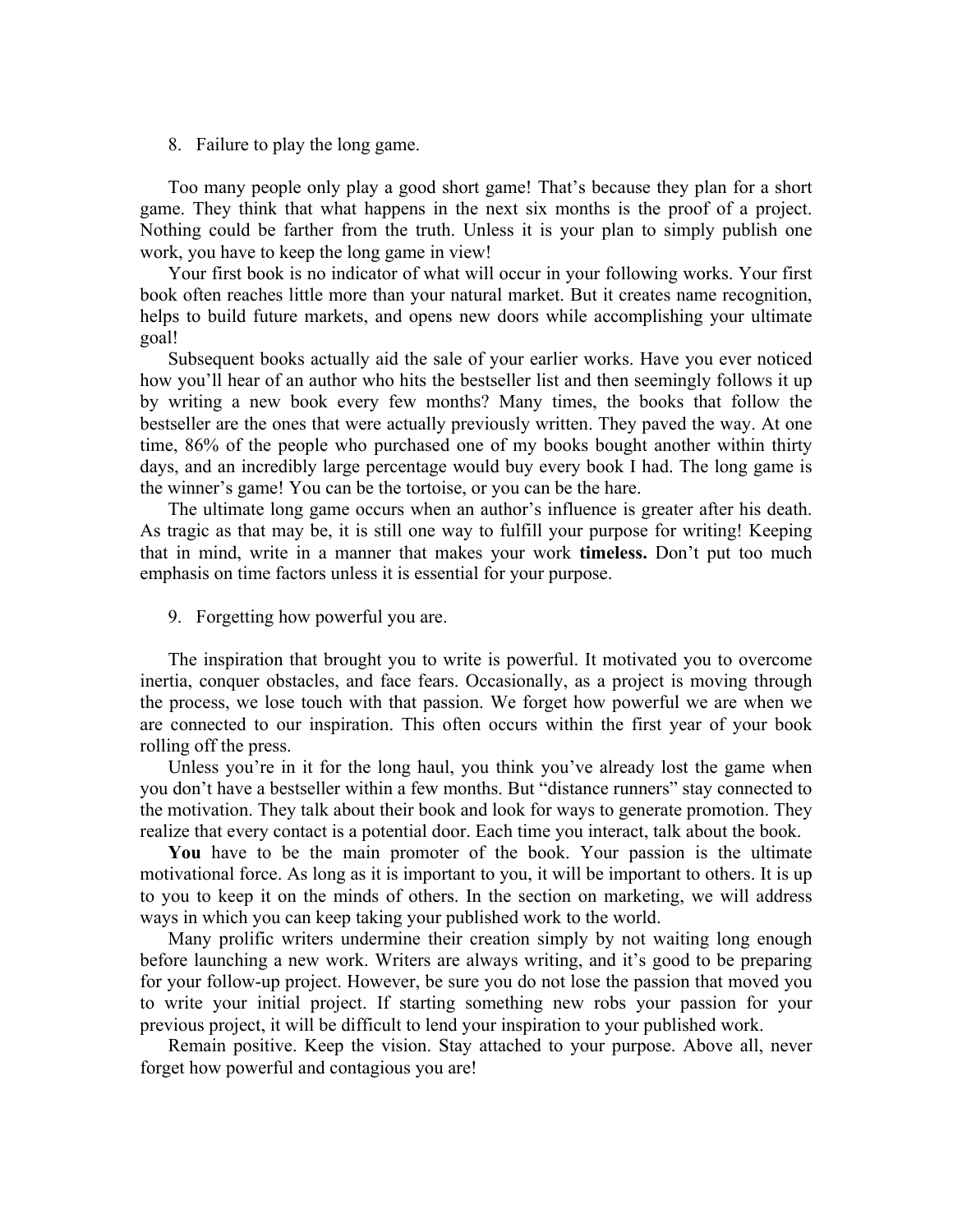10. Putting too much in the publisher's hands.

This is by far the most fatal of the ten mistakes. This is *your* vision, *your* purpose, and *your* dream! If it dies as your dream, it usually dies completely. Your publisher wants to be your partner, not your surrogate. They want to assist you in your dream, not create a dream for you. Writers, proofreaders, editors, and graphic artists are not "taking over" when they interject creative ideas; they are expanding. They are not replacing you; they are joining your team. They are contributors who serve you best by their creative contributions. In the end, it is always *your* project!

Above all, **the super fatal mistake is failing to ask** your publisher, your partner, what he or she sees as the most fatal mistakes authors make when working with them. No matter what the similarities, every publisher is different, offering various services and support. Make sure you know how to work with them.

By reading and adhering to what you have learned in this book, you will be the perfect partner, especially for the partnership publisher.

Remember this: No matter what arena of life you're in, mistakes can be avoided by consultation, communication, and preparation!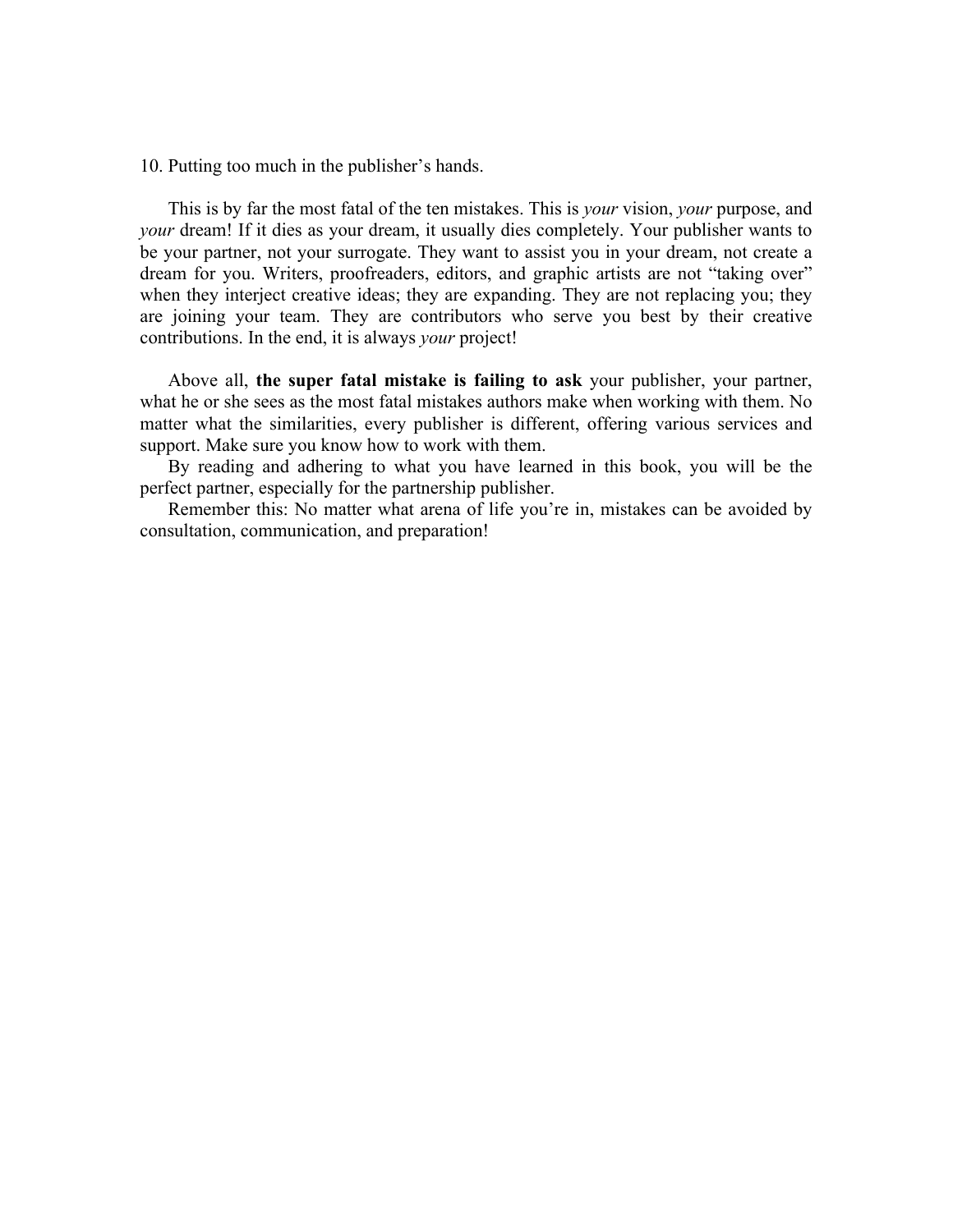#### **16 Publisher Services**

Trusting a publisher with your life story is a sacred trust. Once the level of trust has been determined, there is still a huge question that must be answered before you are ready to commit to a partnership. There are many people I like, whose business concepts I enjoy, and who talk a great game. Regardless of all the factors that make you feel "warm and fuzzy" about a publisher, you be confident that he is able to provide the services you need to reach your ultimate goal, taking a manuscript from your mind to the reader's hand. Can they deliver the goods? Can your publisher turn your dreams into reality?

There are numerous obstacles to creating a great work. A full service publisher will help you break through the barriers that have made the publishing and distribution of your book seem like an impossibility. When the needed skills are present, they take that which is beyond your grasp and put your goals within reach! But this only happens if they offer the services you need.

A great publisher that has truly become your partner is doing much more than a publishing job. They are teaming up with you to bring significance to this life endeavor. They are combining all their resources with yours to create a win-win scenario.

In a win-win scenario, everyone's goals are realized. A great publisher has goals. Those goals may be financial or more purpose driven. Regardless of these personal goals, however, a great publisher will work to develop the "shared vision" in which everyone's goals are fulfilled.

Some companies influence the author to fulfill the goals of the publisher at the cost of personal dreams and objectives. A great partnership publisher will, however, preserve your beliefs, life message, and personal goals while fulfilling their own. As a partner, you must also help them realize their publishing goals. You must be committed to their success as much as you want them committed to yours. Everyone must win for there to be a true partnership! Find the company that can preserve your goals while providing the services that fit your needs.

The publisher must offer a full array of services that take your idea from conception to completion. A full service publisher will work with you at every stage of the project to maximize its potential. He will remove the mysticism and educate the writer while developing the project.

This level of partnership requires a complete commitment to communication by both parties. As we previously mentioned, the author must make this a priority. He must be the key contact person for the project. Likewise, in great partnership publishing, the author is able to talk to the key person for that phase of development. He must have access to the people who are developing the ideas.

Having a true, shared vision and a sense of trust lay the groundwork for the following. Here are the primary services you are looking for:

**Development.** Developing the idea is the starting place. Every project is ever expanding. Full service publishers know how to help you expand your idea to reach a broader audience, make a greater impact, and more clearly say what you desire to communicate. Regardless of the role you play in actually writing your book, the publisher helps determine the best means of turning your thoughts into a well-written manuscript.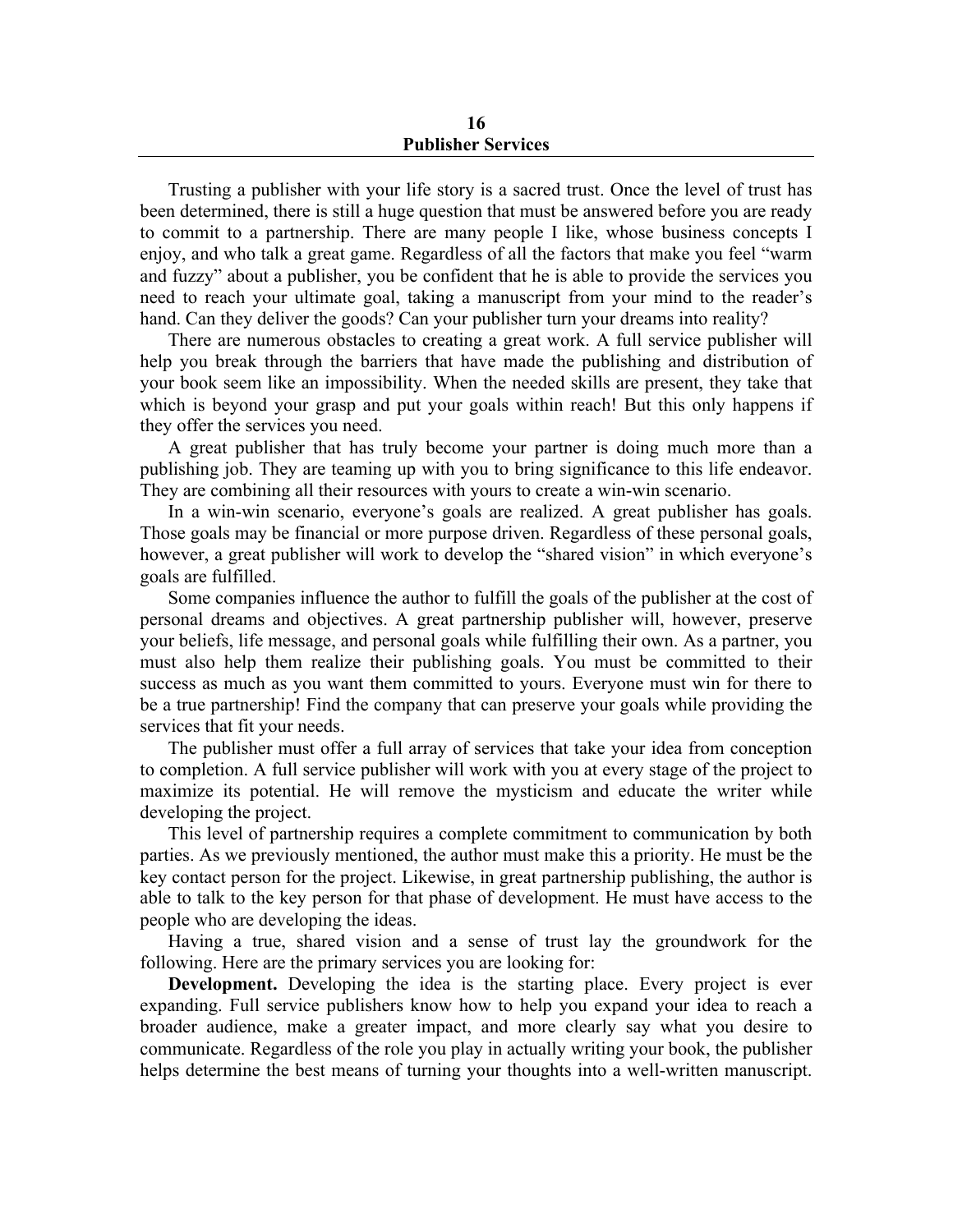Through a team of professional writing assistants, editors, and proofreaders, every aspect of development occurs.

**Graphic design.** A great full service publisher will retain a number of graphic designers to help develop the perfect visual look to convey your message. Cover design, title, and packaging are the primary elements that cause a complete stranger to pick up your book and consider making a purchase. Great publishers pick the best people with the most compatible ideas for each project.

**Printing.** Then your project must be printed. As I've already mentioned, this process is far more involved than merely using ink to put words on a page. There are a number of critical considerations that must be determined, including the appropriate paper, cover stock, font, and book dimensions. A full service publisher puts a great degree of planning, based on current market trends, into this phase of the project.

**Marketing and Distribution.** Marketing and distribution are last in chronology, but by no means least important in getting to the ultimate goal. While this will be more fully covered in the next section, suffice it to say that this is the difference between being published and having your book read! Some publishers have a set method of "distribution," and that's all they offer. A great partnership publisher will work with your goals, financial resources, and market prospects to develop a marketing and distribution plan that maximizes every opportunity.

Then there is one of the most important aspects of a full service, partnership publisher: **Variety.** All of the services a publisher offers must be presented in a variety of packages that fit the writer's skills, budget, and natural market. Every author must be able to tailor-make their publishing package to some degree. Whether you are publishing your work for as few as a hundred copies or you are hoping to produce the world's next megabestseller, your publisher must have a publishing package that is designed to fulfill your objectives!

Obviously, there are many details like UPC and ISBN numbers, registering with the Library of Congress, and a host of other details that must be handled properly. These are not areas that require creative partnership, though a publisher will know how to take care of them. The services I have described are an absolute must for the creative process to be fully realized.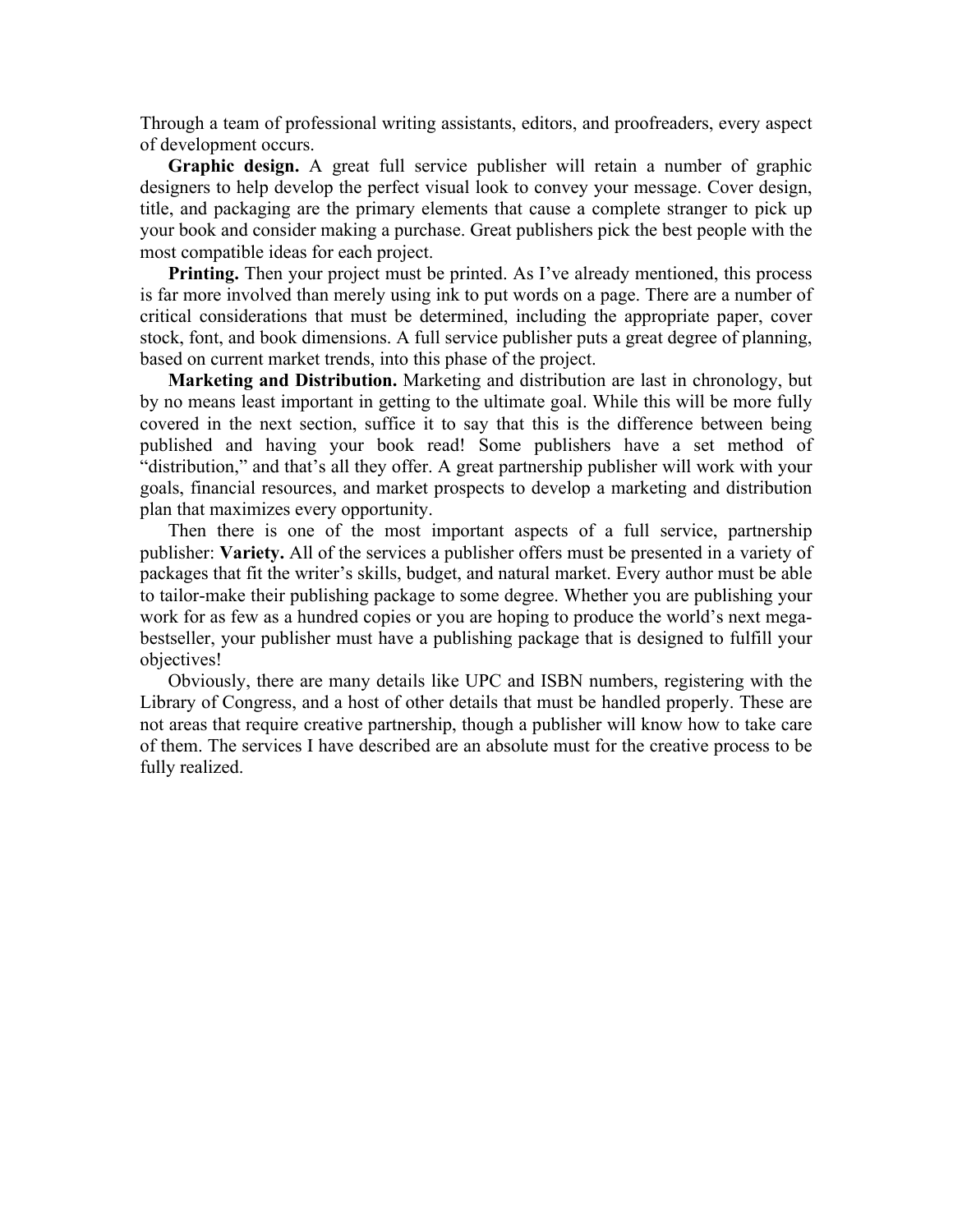# THE THREE TYPES OF PUBLISHERS

- Traditional Publishing
- Partnership Publishing
- Self-Publishing

# FIFTEEN FACTORS FOR SELECTING A GREAT PUBLISHER

- 1. Evaluate the quality of their work.
- 2. Make sure they have a good reputation in your chosen field.
- 3. Have they ever published a bestseller?
- 4. Check for references.
- 5. Determine the degree of creative control you retain.
- 6. Know the royalty structure.
- 7. How much will your books cost you?
- 8. Do you pay storage?
- 9. What happens if the book doesn't sell?
- 10. What is the buy back agreement?
- 11. What is the marketing strategy?
- 12. Talk to retail outlets for references.
- 13. What kind of marketing support will be provided?
- 14. Have a qualified person review the contract.
- 15. Discuss rights to your book in every form.

# SIXTEEN THINGS PUBLISHERS WISH YOU KNEW

- 1. The publisher can't make it all happen. This is a joint effort.
- 2. Maintain up-to-the-minute, positive, creative communication.
- 3. This is *your* work.
- 4. Trust the publisher's expertise.
- 5. Be flexible and adaptable.
- 6. Define and keep a joint production schedule.
- 7. Provide 24-hour turnaround on changes and answers.
- 8. Create synergy by stating and staying true to your goals.
- 9. Communicate your goals.
- 10. Resolve and be content with your financial arrangement.
- 11. There is no fast money in publishing.
- 12. Understand the publisher's financial burden.
- 13. Quick sales do not mean everything gets easier.
- 14. Do not expect what was not agreed upon in advance.
- 15. You have a responsibility to promote your book.
- 16. You are the marketing force behind your book.

# AVOIDING THE TEN FATAL MISTAKES

- Thinking that your book has to be perfect before taking it to a publisher.
- Overdeveloping a project before presenting it to a publisher.
- Failure to provide complete, concise, consistent communication.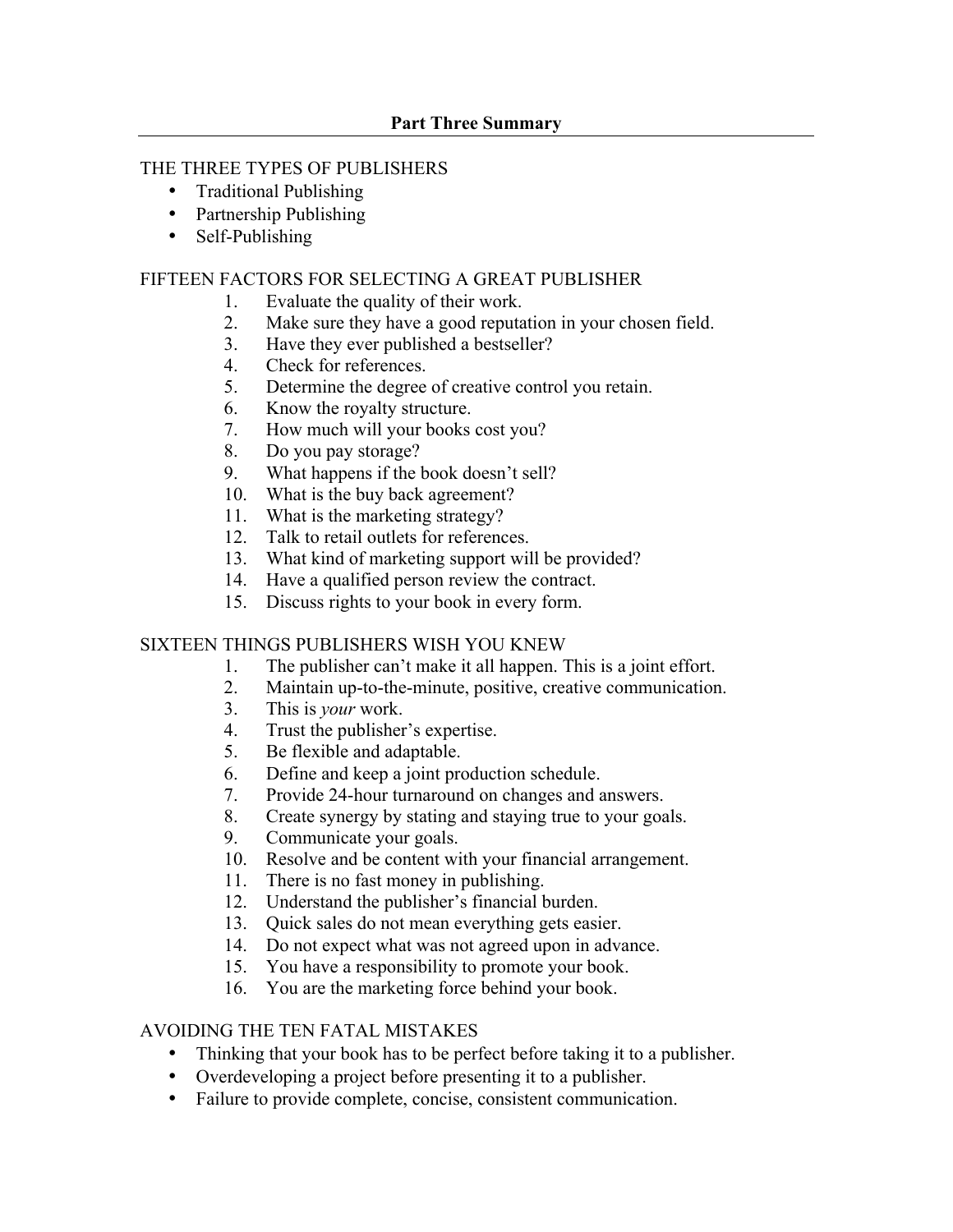- A localized mentality.
- Departing from the plan.
- Failing to trust your publisher.
- Being too opinionated or dogmatic.
- Failure to play the long game.
- Forgetting how powerful you are.
- Putting too much in the publisher's hands.

# PUBLISHER SERVICES

- Will it be a win-win relationship?
- Can I maintain my personal goals, message, and beliefs?
- Will I have close involvement in each stage of development?
- Do we have a shared vision?
- Can the publisher help me develop my book for a greater impact?
- Can I get assistance at every stage of the project?
- Will we work together to create a great cover?
- Are all factors in the look of the book considered for the market I seek to reach?
- Is the publisher working to expand my market potential?
- Can I tailor-make the "package" to meet my financial resources, creative desire, and ultimate goal?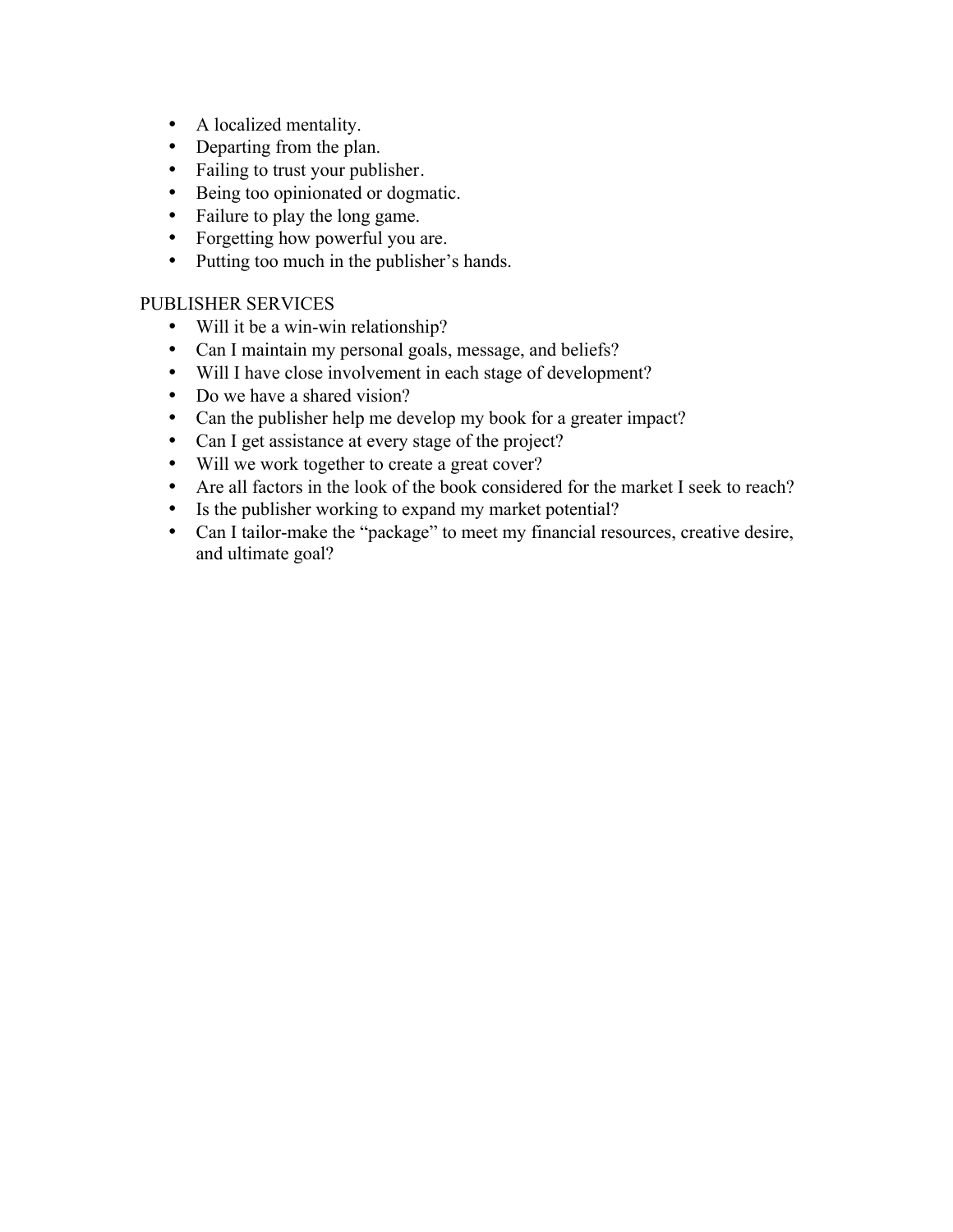PART FOUR: MARKETING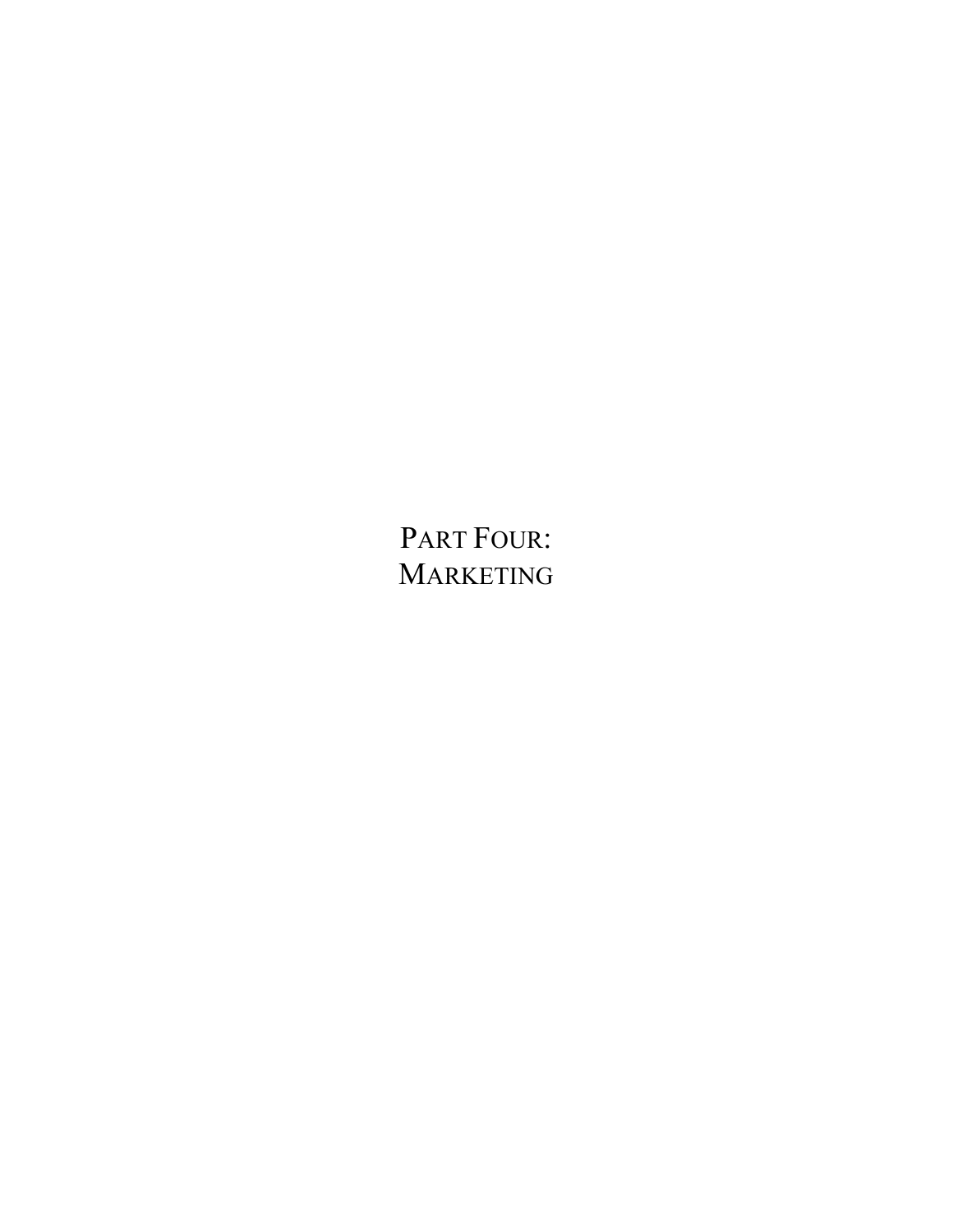What is marketing? Encarta World Dictionary defines marketing as "the business activity of presenting products or services to potential customers in such a way as to make them eager to buy."<sup>\*</sup> This is probably as good as any general definition.

Marketing is the final and defining step in this continuum of effort that began when you involved yourself with a publisher. It is the process of reaching your ultimate goal of taking your project from conception to completion! Marketing is what actually puts your book in the hands of the reader. Once that happens, it all boils down to the quality of your writing. Every other step up to this point was taken so that the customer would read, enjoy, and possibly be influenced by your book. These are the satisfied customers who become word-of-mouth marketers for you. No kind of marketing is more powerful than word-of-mouth!

Even though this is rather broad, for the purposes of this work we will say that marketing involves:

- Reaching a target demographic
- Advertising
- Sales
- **Distribution**
- Fulfillment
- Promotion

With a full service publisher, the marketing began with the look, feel, and packaging of your project. Your publisher was thinking about the end from the beginning. Hopefully you, too, were looking at the end result, the ultimate goal. In a well-executed project, every decision is made with the end in mind.

I would recommend that every person who hopes to have far-reaching influence expose themselves to training in marketing. Every few years, my writing partner and I take a marketing course of some kind. It helps us to partner with publishers, distributors, and media buyers. It even helps us write more effectively! But for now, listen to your publisher and be as creative as possible.

In the beginning, there are three markets:

- Your natural market
- The publisher's market
- The market you create

The first two markets are maximized by identifying and seizing existing opportunities. Your natural market is where you recover your financial investment. It is the first opportunity to create sales momentum. If you have a large enough natural market, it could conceivably grow beyond your expectations.

 <sup>\*</sup> Encarta® World English Dictionary © 1999 Microsoft Corporation. All rights reserved. Developed for Microsoft by Bloomsbury Publishing Plc.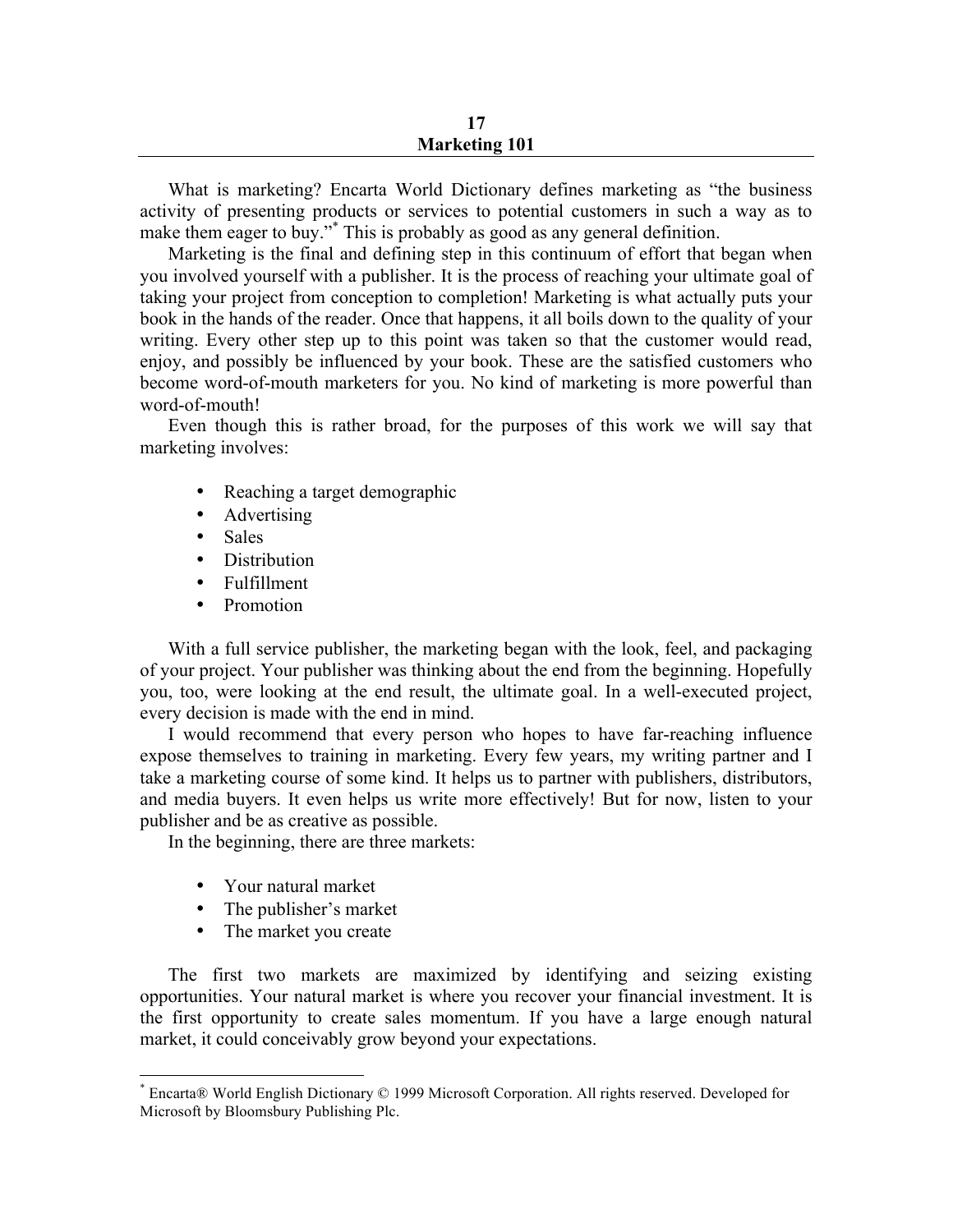The second existing market comes from the publisher. Through years of business, publishers have several channels or outlets through which books are sold. The farther one moves from their natural market, however, the greater the risk… and the greater the cost. All of the channels available to the publisher involve risk and cost!

Publishers sometimes contract sales agencies that seek to place your book into the traditional outlets like bookstores, Wal-Mart, or other retail outlets. They may work with distributors who place your book in a catalog, which is then distributed to retailers. There are, however, advertising costs for being placed in such catalogs. Then, when the salespeople make sales, at wholesale prices, they are paid a commission. As previously mentioned, these are all out-of-pocket expenses for the publisher, with no remuneration for 60 to 90 days.

The publisher will also work to create an Internet presence for your product. Amazon.com and other online companies are more than glad to place your book in their store. However, this does not guarantee that anyone will see or purchase your book. Driving people to the website is a twenty-first century marketing art!

Finally, there is the market you create. In some cases, for additional fees, a publicist can be hired to arrange interviews on television and radio programs. Based on the size of the viewing/listening audience, the publicist will charge a fee. There is always the hope that the exposure will sell more than enough books to cover the costs.

Your scope of opportunity is based on the amount of money you are willing to spend and the expanse of your creative ability. Of course, radio and television depend on your powers of personal persuasion. The publisher or publicist can only create the opportunity; in the end, your inspiration must sell the audience.

There are many other forms of advertising that are available. To name a few, there are retail magazines, wholesale magazines, radio ads, television commercials, direct mail, and e-mail. All of these are part of the market you create. They all involve time, money, and massive amounts of creativity.

You make your resources available to your publisher, or a qualified person, to develop a marketing strategy. Be sure, as much as possible, that no matter what strategy you end up using, all responses can be measured. When you can identify where you get your best results, you have struck "pay dirt!"

A great full service publisher will bring all his resources and contacts to the table to help you create your bestseller. And I can assure you that if your book is good, you can develop a workable strategy and even pay for it. In the 1970s, I used to see late night commercials for a singer, Christy Lane. I had never heard of her, nor had I ever met anyone who had heard of her. Yet she was selling millions of albums through television advertising.

Great advertising and one spectacular "gimmick" formed the backbone of Domino's Pizza. They guaranteed that your pizza would arrive hot, in so many minutes, or it was free. They made no claims about the taste. Many people who build wildly successful companies simply find a niche in the market, create a product that meets the need, develop great advertising, and throw bundles of money into it.

I only bring this up to show you a dichotomy. I want you to realize that few bestsellers just happen. They can be created, but they require money, time, effort, talent, creativity, and a lot of risk. I also want you to know that you can partner with your publisher to create a bestseller. It's very possible!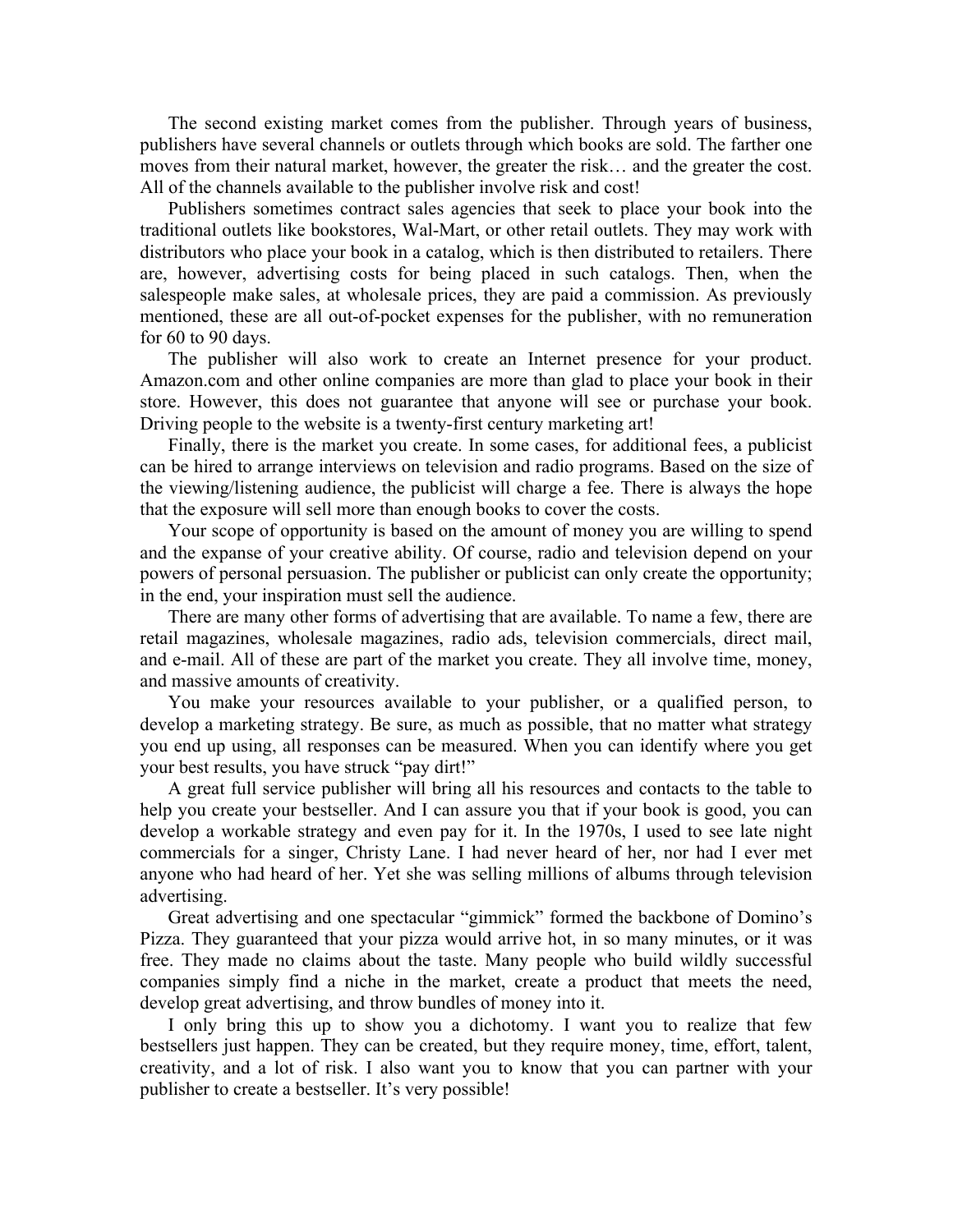But, if you're like most of those who publish, you will take a more methodical, longterm approach to marketing. By combining your natural market and your publishers market it is entirely feasible that you can create the momentum that leads to enormous long term success!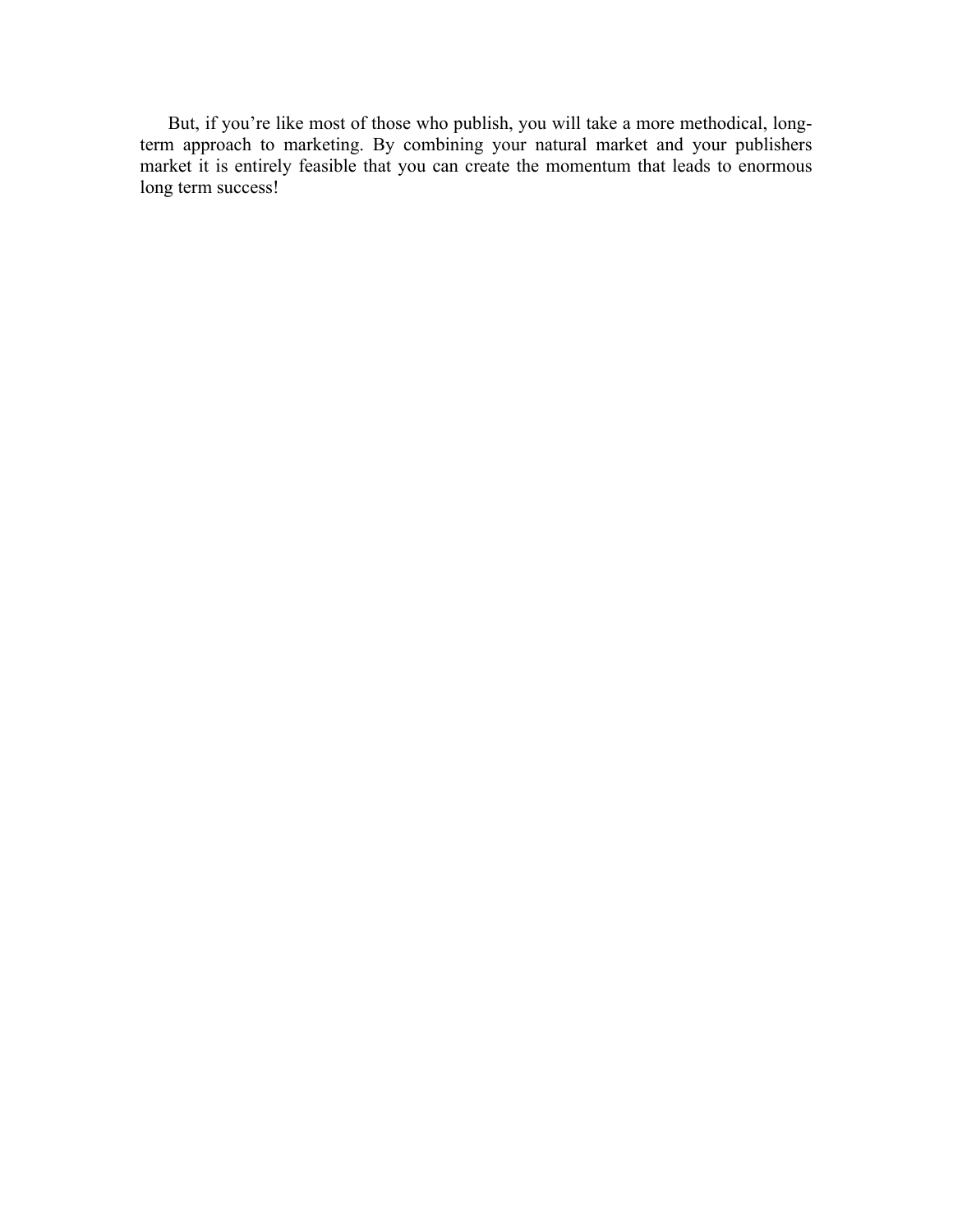In partnership publishing, you are entering into a joint venture with a publisher. Your investment is both intellectual property and capital. By this time, you are aware of the costs, risks, and expenses of the publisher. You should already have a clear understanding of why you must bring funding to the project.

As a writer and former publisher, I have to ask any author, "If you don't believe in this project enough to invest in it, why should anyone else?" You are providing a manuscript or an idea. The publisher is wisely spending the money you bring to create a brilliant and desirable finished product… and, in the beginning stages, makes very little money for his or her efforts.

Your intellectual property is the manuscript or idea. The publisher's intellectual property is everything it takes to make your work a success. The financial investment made by both you and the publisher is what it takes to create a new market for your material.

Many writers balk at the idea of spending thousands of dollars for their project, but what they fail to see is how quickly they are able to recover their investment and make a profit! Let's say you spend \$20,000 in initial publishing fees. Suppose that covers all the costs, plus gets you 3000 books. If you sell those books at an average of \$15 each, you only need to sell is 1334 books to recover your initial investment. But here's the good news: from the remaining 1666 books, you will make a profit of \$24,990.

But wait! It doesn't stop there! There's a factor we call "up sell." Up sell comes from all the additional products and services you now have to offer based on the initial successful transaction. Remember, over 80% of the people who purchase one of my books buys another within 30 days. Between the initial sale and the up sell, you could recover your costs and make \$50,000 to \$100,000 profit in your fist year utilizing up sell!

Now I'm going to give you my #1 secret for recovering your costs really quick! I call it the Prepublications Marketing. If you remember, I told you to write your sales copy before you write your book. You should have a great ad developed just from your initial ideas. This accomplishes two things. First, it insures that you write a book that has market appeal. Second, it means you can start promoting the book before it is even written.

While speaking in a rather large business meeting, I proved this method. Several people asked similar questions about their business. I saw there was a need in this particular group… an opportunity. (This is one way to identify a potential market; find the need and meet it!) So, when I went back to speak for my next session, I announced that if they wanted to pre-purchase my soon-to-be-released program, they could purchase it that day at the prepublication price of \$19.95. All I asked was that they leave me their name and mailing address so that I could send them the first copies when they rolled off the press.

The inspiration for the program I intended to produce came only minutes before I was to speak. In fact, I quickly outlined it on a napkin before I forgot. I was honest in the fact that it had not been published and that I had given them a special price. I delivered the program right on time, just as I had promised, but it did not cost me a cent to produce. The 300-plus prepublication purchases paid for all the production costs!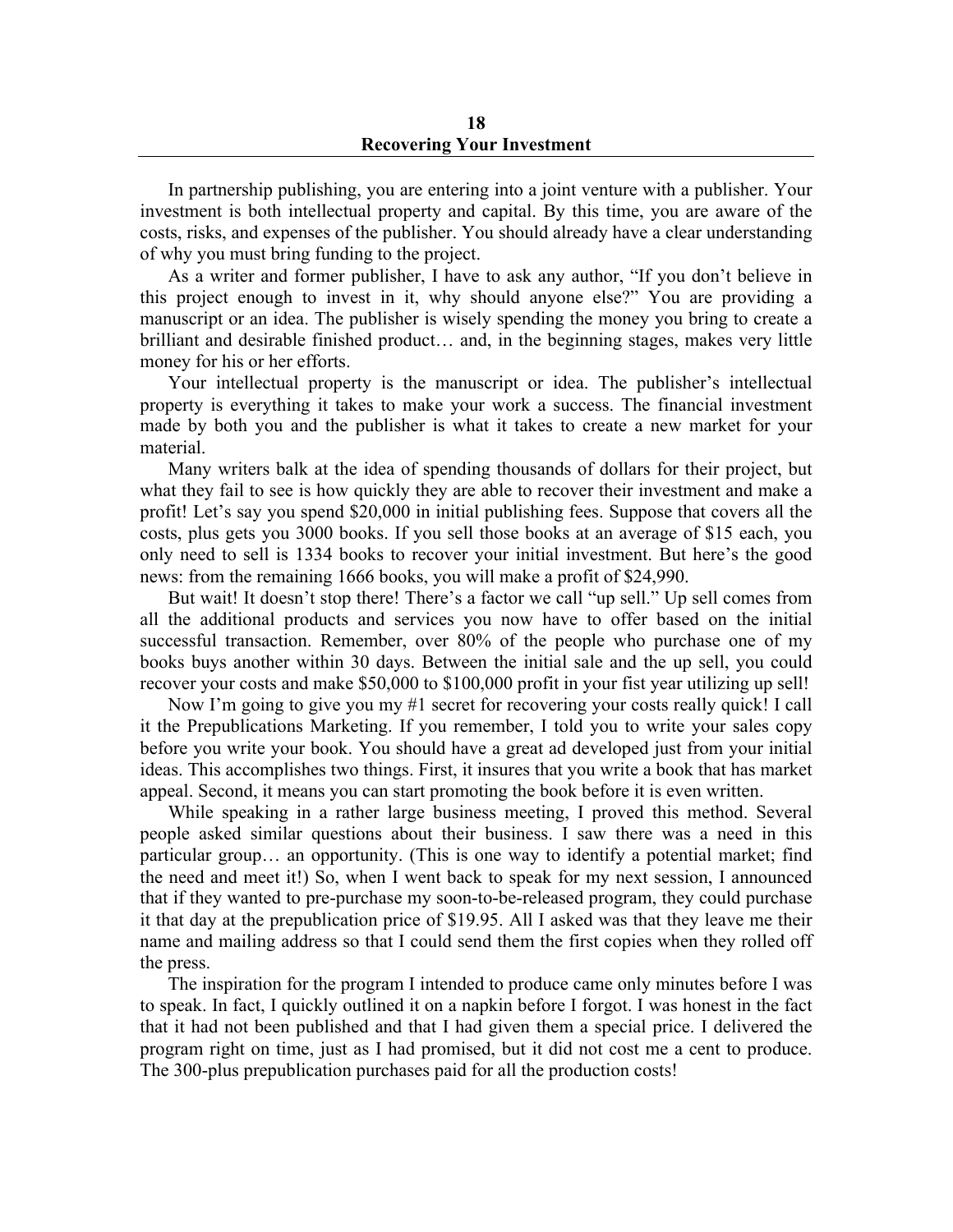Every time I release a new book, I have a prepublication promotion. I write a good ad and get it into as many hands as possible. I use email, direct mail, and special announcements during speaking engagements. I mention it everywhere I go, and it works. Your warm market is a group of people that already know and trust you. They are already interested in what you have to say. The size of your natural/warm market determines how much of your initial cost can be collected before you ever take a dollar from your own pocket! As long as you do not abuse this trust, this will be an unending resource you can use to fund future projects!

This is just one example of how you can use innovation to fund your endeavors. This is also a model of the perfect partner when working with partnership publishers. Your ability to fund projects and recover costs is as vast as your imagination, and your courage!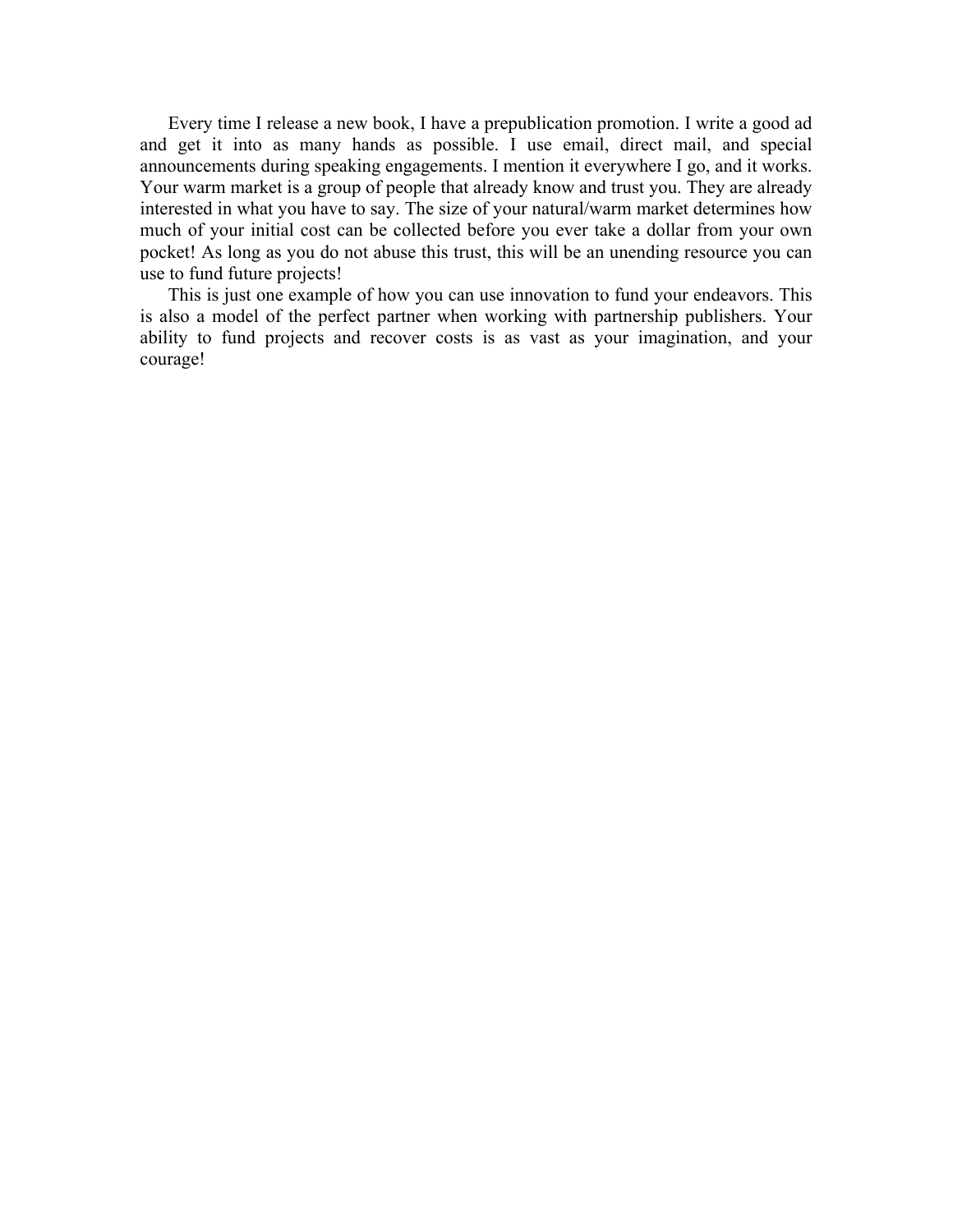Just as you have opportunities unique to your life and occupation, publishers have many natural outlets. By partnering with a publisher, you have immediate open doors that you may otherwise never discover. There are opportunities that are reserved for proven reputable publishers. Self-publishers are turned away at the door unless they have monumental success through their own endeavors, which is rare! Then there are opportunities created through the reputation of your publisher.

I told you how I began my own publishing endeavors. As I previously explained, I would never advise anyone to follow that same process. The opportunities are too vast today to go the self-publishing route. It is much more financially feasible to work with a publisher today than it was in 1984. In those days, there were two big distributors that were impossible to circumvent if you ever hoped to create bookstore sales: Ingram and Spring Arbor. They would not accept any of my early material until I had a level of success that met their criteria.

These are two of the primary sources for most bookstores. If you are not in their catalogs, you will never have nationwide distribution in bookstores. It took years for me to meet the criteria necessary to be placed in their catalog. When you work with a reputable publisher, these criteria are met automatically. Your book is placed in these two distribution companies, along with a host of others that weren't there when I began. What took me years to accomplish can happen for you on your first day.

For instance, your publisher can get your book into the Ingram catalog if it is of secular interest. Alternatively, your publisher can get your book into Spring Arbor or Anchor Distributors, as well as other Christian distributors, if your book is a Christianthemed or inspirational book. He can also negotiate cross promotions between the secular and Christian entities. The publisher may focus the initial marketing thrust through Christian-based distributors such as Spring Arbor, Anchor, or STL Appalachian, depending on which of those is most compatible with your ideology. These distributors open the door to Barnes & Noble, Books-a-Million, Amazon.com, and all the national chains. Spring Arbor and Anchor place you in national and foreign religious markets.

The next automatic step in the process is to begin negotiating placement for your book with the "dot-coms." Amazon, Barnes & Noble, Books-a-Million, and Christian Book Distributors can lend you a worldwide presence. A full service publisher will have relationships with *Internet marketers* who can help create your online presence. This involves the use of YouTube, Facebook, MySpace, GodTube, and plenty of other mainstream sites where you can present your product or message.

Some publishers have special relationships with Wal-Mart, Sam's Club, Costco, Walgreen's, or other major chains. When all the factors are right, they can sometimes make special arrangements with these companies regarding your book.

There are also magazine and catalog promotions. As we will discuss in an upcoming chapter, there are ads designed to get retailers to buy your product and there are end-user ads that work to persuade the man on the street to buy from the retailer. A full service publisher can do market research to determine the effectiveness of all of these efforts. Fortunately, a good publisher has years of previous marketing programs on which to build your marketing plan. Every author who has worked with your publisher has paid a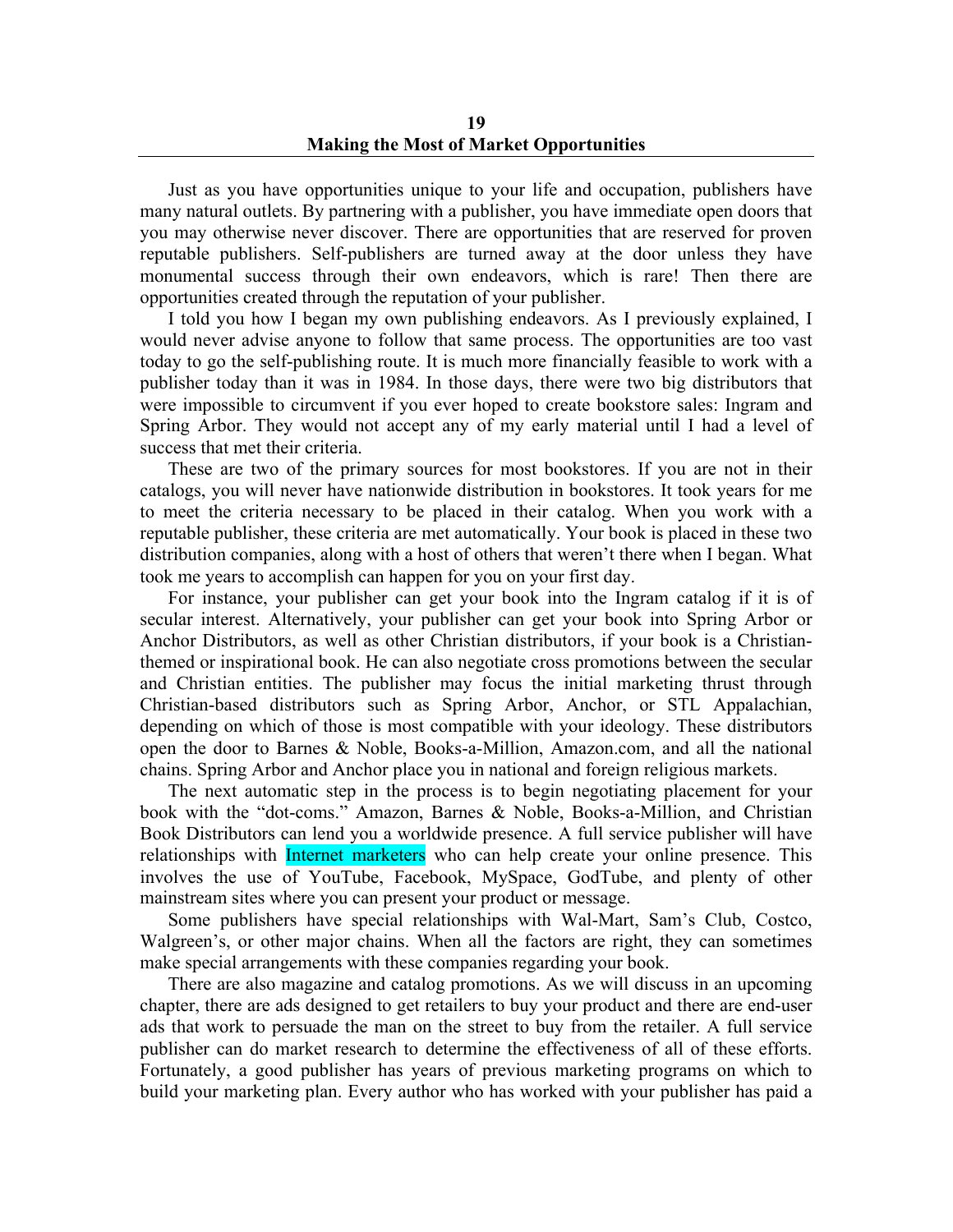price to prevent your failure. But more important, they have laid the groundwork for your success!

This is by no means an exhaustive list of what a full service publisher can accomplish, but it does cover most of the basics. Be sure when you determine the publishing package that best meets your needs that you determine which of these services are available.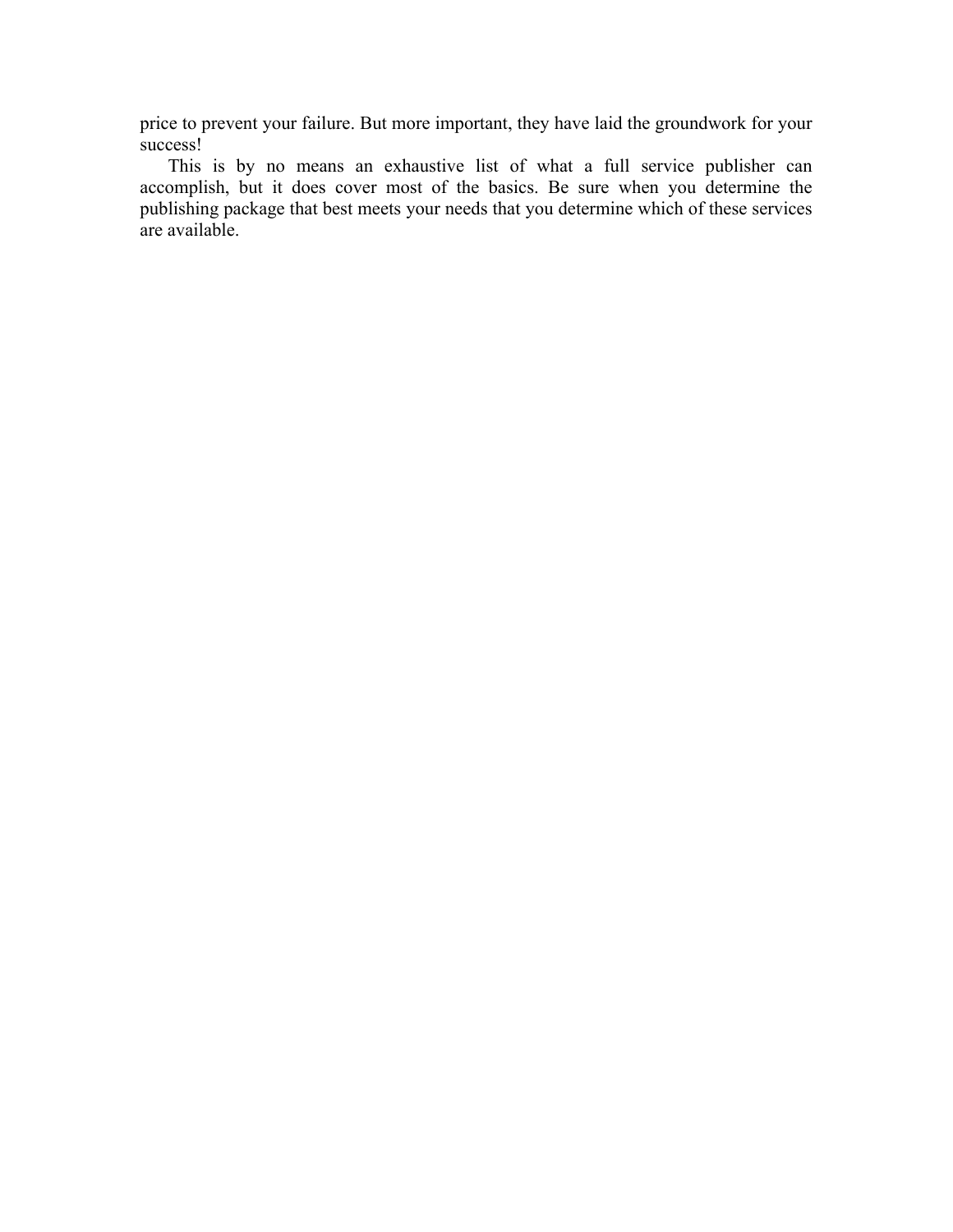**20 Building an Internet Presence**

One of the major dynamics that has changed to create new market opportunities is the emergence of the Internet. The Internet offers you potential access to the entire world with the click of a button. It can be a low-budget and highly effective means of reaching the masses. When used wisely, the Internet can be one of the best end-user marketing resources available. However, like all things, there are costs and risks.

Through the Internet, you have the opportunity to create a larger than life presence. Just like the artwork on your book cover, though, it can make you look better… or it can make you look worse. I have seen good businesses host websites that hurt their image. On the flip side, I have seen small and relatively insignificant businesses create an online presence so compelling that they soon fulfill the virtual identity that once existed only in the mind of the creator!

Because you have chosen to invest in your future by reading *How to Write, Publish, and Market your own Bestseller*, you have given yourself the opportunity to get on the inside track and have your Internet needs evaluated by an innovative internet marketer.

The Internet, like any form of marketing, requires the implementation of knowledgeable strategies and specific skills. Having a website or a video on YouTube doesn't mean anyone will see it. There are a host of tactics you can employ to support sites and products you place online.

Whether designing a book cover or a website, there is one essential mindset that must drive the entire process… marketing! I have worked with dozens of graphic artists who thought an attractive book cover was enough to sell a book. Because they focused solely on "appearance," and not marketing in a larger sense, they totally missed the point.

The marketing mindset must steer the hand of the person developing your Internet presence. It is more than a look. There are dozens of "marketing keys" that make the difference between someone logging on to your website and purchasing your product!

In fact, there is a science behind Internet marketing. Each additional click of the mouse reduces the probability that a purchase will be made. In this visually driven world, video sometimes sells better than text. True Internet marketers understand the mindset of people who purchase online. They design websites and Internet ads that are compelling to this specific segment of society. Opening the door to the Internet is an adventure in marketing. On the day I launched my web store, my first order came from Singapore, for over \$1000! I knew I had struck the "mother lode."

What follows next are some suggestions to help you optimize your opportunities to take your book to a global market.

- Each book should have its own website or Internet TV Channel. CyberTV out of Orlando, Florida has created incredibly affordable Internet television sites. An Internet television site makes it possible to combine text and video to optimize your purchase appeal.
- The book's title should be considered for the website's URL. Never make it hard for people to find your site. This is why it's so important for the URL to be the book title; it keeps it simple. You can create a link from your personal website if you want. But to do so, your book title would be buried deep inside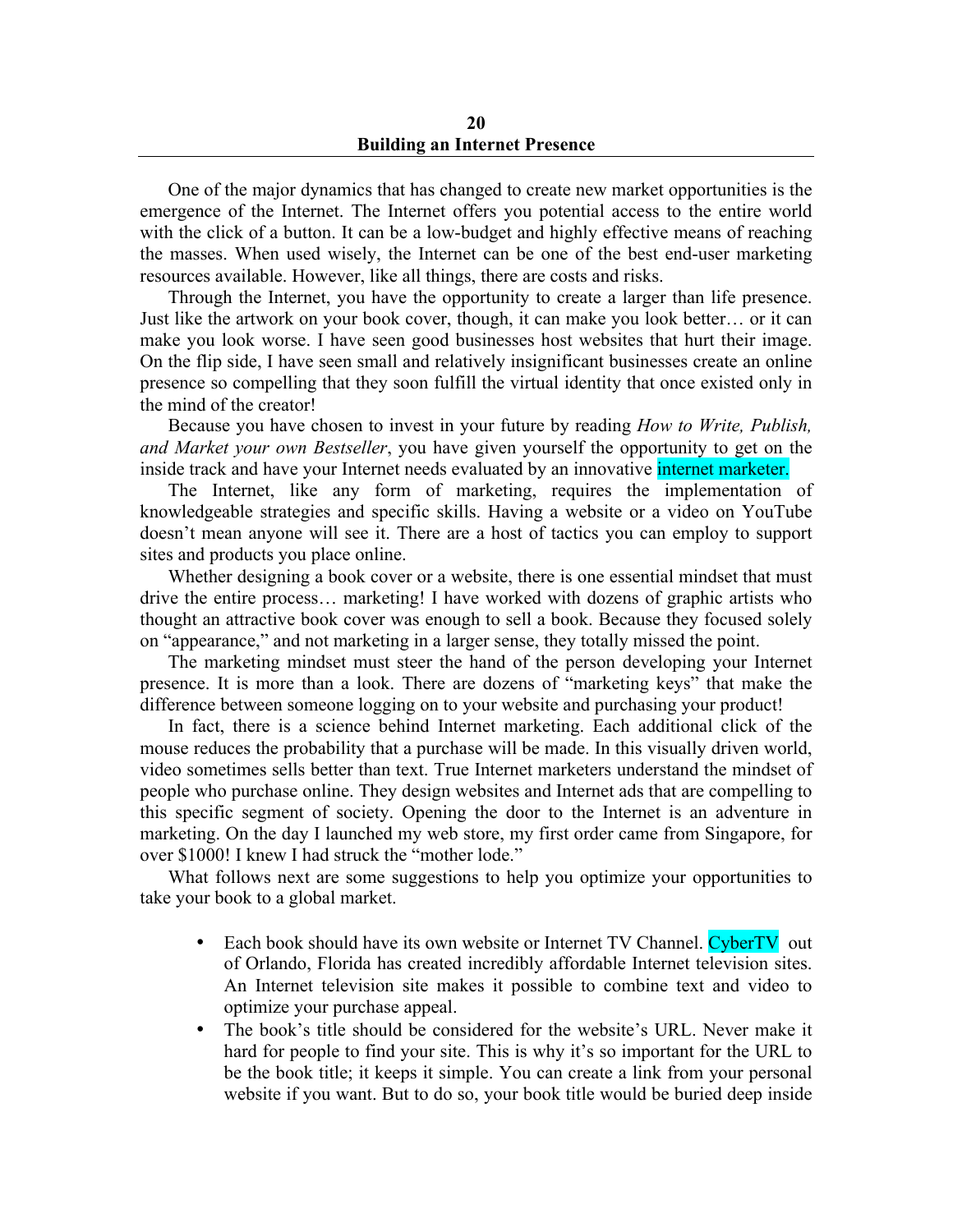another site. This makes it very difficult to find; you cannot fail to optimize the resources that drive purchasers to your site.

- Your site should contain excerpts from the book. This gives people a chance to get a preview of what they are purchasing. Great marketers are famous for pulling out teasers that whet the appetite and compel people to make the purchase.
- Videos or audio from the author is a great tool, especially when the author can create passion for the book. Having direct communication from the author not only promotes the book; it helps to connect the user with the author in a personal way.
- Testimonials or positive comments from readers have incredible influence. There are few marketing tools more powerful than a satisfied customer.
- You must have one-click purchasing capabilities available in as many places on your site as possible without being obtrusive. People are impulse purchasers. The impulse can disappear with one too many clicks.
- Create SEO Search Engine Optimization. The book's site should be submitted to *all* search engines. One keyword on any search engine should take inquirers directly to your site. Everything you do, every promotion, should drive people to your site!
- Determine what Internet promotions would work best for you. You can use eblasts, PPC (pay-per-click) campaigns, or ad banners, but all of these must be strategically planned or they will be expensive and non-productive.
- Use the Internet to stay in touch with your reading audience. Blogs, chat rooms, bulletin boards, and even online conferences are among the many online possibilities at your disposal.

An Internet marketer is to a web designer what a publisher is to a printer. While one encompasses the other, they are far from the same thing. Utilizing the experience of an Internet marketer will make the difference between strategic planning or throwing your money to the wind and hoping for the best! An Internet marketer will show you how to use e-letters, press releases, mailing lists, chat rooms, and all the other resources available on the Internet. The key is: knowing what to do, where to spend the money, and what is proven to get results.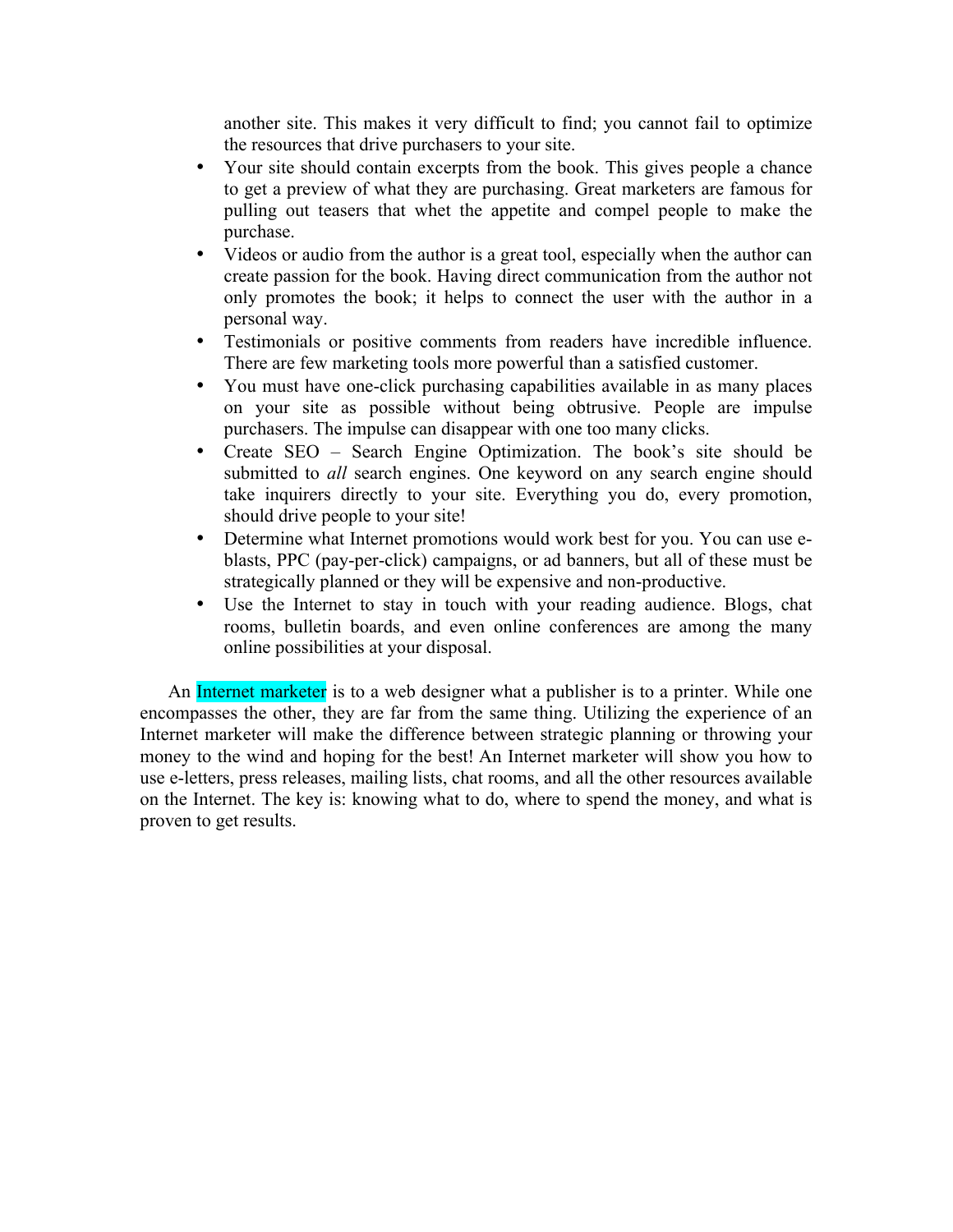In an entrepreneurial partnership, performance drives incentive! Both parties become inspired and motivated by the performance of the other. When two parties are being asked to invest time and money, they want to know their efforts are reciprocal. They want it to work. They have entered into this relationship with the intention of making investments for the purpose of shared success. But they want to see meaningful effort by their partner!

The more effort you put into this project, the more confidence your publisher will have. The more confidence he has, the more time, effort, and resources he will bring to the project. If you have learned any lesson from this book, you will have rejected the idea that the publisher will "make it happen" apart from you. By now, you know what to do to create a synergistic effort for ultimate success.

When determining what you can do to partner in the marketing process, know that it is not a black and white issue. There are many different levels of possible involvement, and some of them are overlapping. It's not a straight line. It's more a continuum than a linear series of efforts. Whatever you do, it should be done as a partnership with your publisher, with as much planning as possible.

When the two of you are planning your efforts jointly, there is an immense opportunity for synergistic success. For example, if you have the opportunity to speak or make some type of public appearance in a certain area, the publisher can sometimes work through his connections there to multiply the results. If you make an appearance on a television or radio program, the publisher may be able to get a local bookstore to have a book signing or run additional advertising. The number of ways to partner in your marketing efforts is unlimited. There are no boundaries. The main thing is, work together!

If you have an unlimited budget, the list of considerations for promotion is endless. As we previously discussed, there can be publicity, advertising, and promotion in a variety of media outlets, including magazine ads, special placement in catalogs, and other promotional material. In some cases, the publisher can co-op with a bookstore chain to launch special promotions throughout the entire chain. Occasionally, an influential publisher can get your books placed on end-caps or front tables in retail outlets. They can even arrange to have your book placed on the front or back cover of their respective catalogs.

If your budget is not limitless, which is far more likely, you can still strategically plan how to get the biggest bang for your buck. There are so many variables in planning a marketing strategy that it's difficult to address them all. Less creative publishers have a one-size-fits-all approach. They will provide the same services for every author based on the amount of money he or she is able to spend.

Your warm market (or natural market), personal skills, and vocation should all be considered when developing your marketing strategy. Some people simply have more natural opportunities than others. If you are a motivational speaker or a preacher, you have people who come to hear you speak. You have venues through which you can work. The joint efforts of your publishers will make each of those opportunities greater!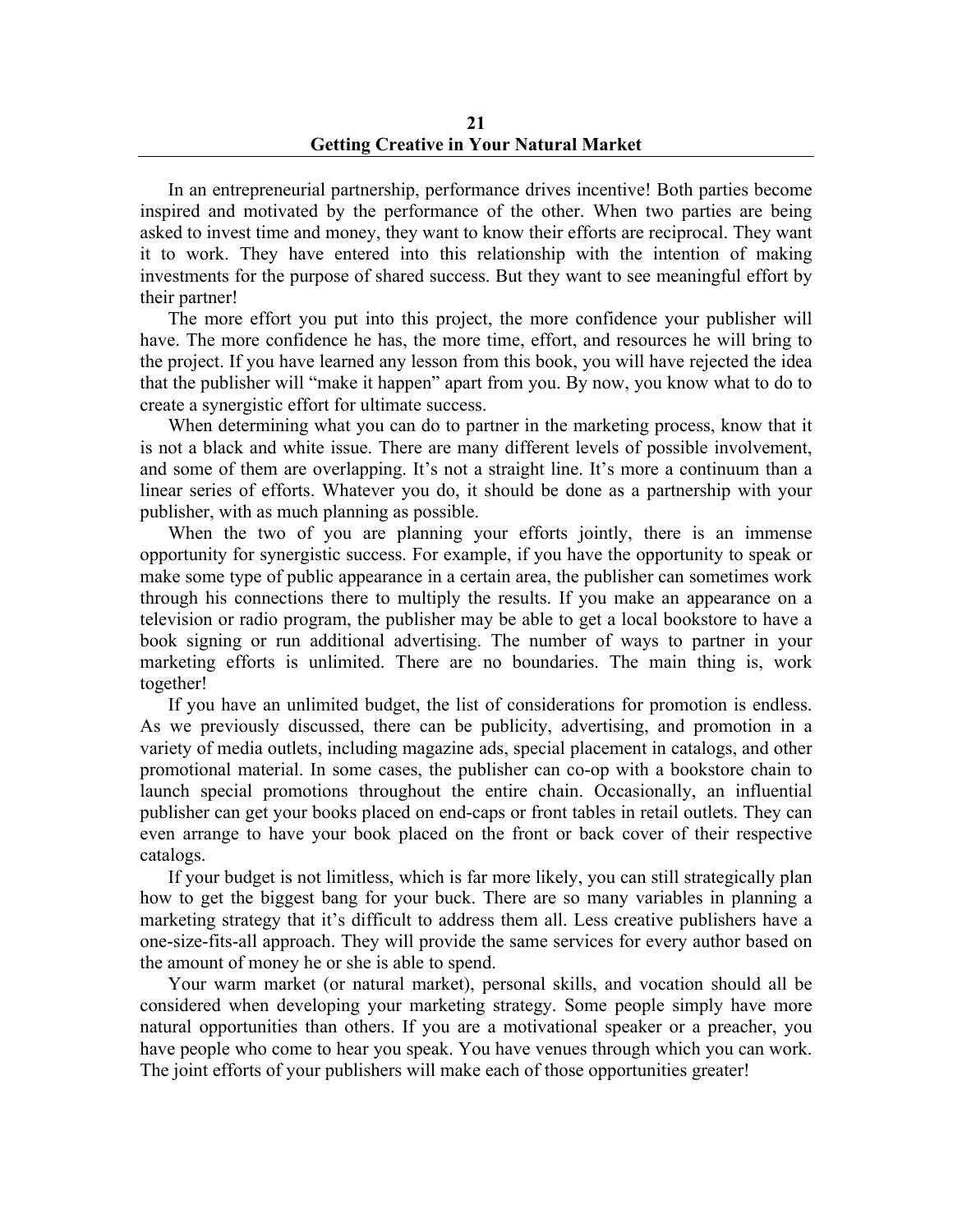Because many of the available options for moderate to lavish budgets have already been discussed, we will focus more on things you can do when funds are very limited. These are the efforts that require the greatest amount of creativity. However, they can have surprising results.

Co-op or partner with groups that have similar interests. The theme of your book will help you identify groups, clubs, churches, or businesses that share your passion. It brings credibility to their cause when a published author endorses them. A five-minute "pitch" for your idea can stir a lot of interest in a group that already embraces your ideology or interest.

There may be certain events or times of year when there is more awareness for your topic or story. Find ways to seize the moment. I once worked with a publisher for a special effort on a relationship book I had written. The publisher provided display boxes. I placed the book in nail salons, tanning salons, beauty shops, and any other place I could that catered to women. The fact that Valentine's Day was just around the corner capitalized on the mindset of customers who frequented these shops. This translates into sales.

There are a number of special events that create opportunities. A fellow author, who was relatively unknown, wrote a short self-help book. Since he had no inroads into the bookstore market, he got creative. Many conferences pay their overhead by renting booths or tables to individuals with products. For over a year, he had a table at every conference I attended. Any time he knew I was speaking, in any sized venue, he requested to set up a table.

By selling books on tables at conferences, he not only created a bestseller, he made incredible amounts of money. Within a couple of years, he had sold so many copies that he was approached by a distributor who offered him a lucrative distribution deal! This is just one example of people I know who created their own bestseller with nothing but passion, creative imagination, and diligence!

Book clubs represent another respectable way to sell a lot of books. Some years ago, one of my staff members had the idea that we start book clubs. We promoted them on the Internet, and they took off! We sold directly to the book club online. This meant that we made a retail profit instead of wholesale on each book. It also meant that most orders were for five to eight books instead of one. In addition to that, there was the up sell of support materials we developed to assist book clubs to be more successful.

After your book is released, you can sometimes create a strong local interest: *Hometown writer makes good.* That's newsworthy in many cities. A great press release, an interview on the morning shows, and a book signing party at a local bookstore can be a great launching pad.

Before the Internet existed, I wrote a spiritually-based self-help book, but had no outlet to take it to the marketplace. Because I didn't meet the criteria, I could not get it picked up by the major distributors. Once again, I got creative. I would drive to Atlanta every week and search the Yellow Pages on microfilm for nondenominational and interdenominational churches. I would copy the pages, bring them home, and give them to a direct market telephone team. They would use a script I had written and make cold calls. We averaged shipping one hundred books per day, with very few returns.

I have often been inspired by musicians who cut albums or CDs and literally went from nightclub to nightclub, selling them out of their trunk. Many times, the major labels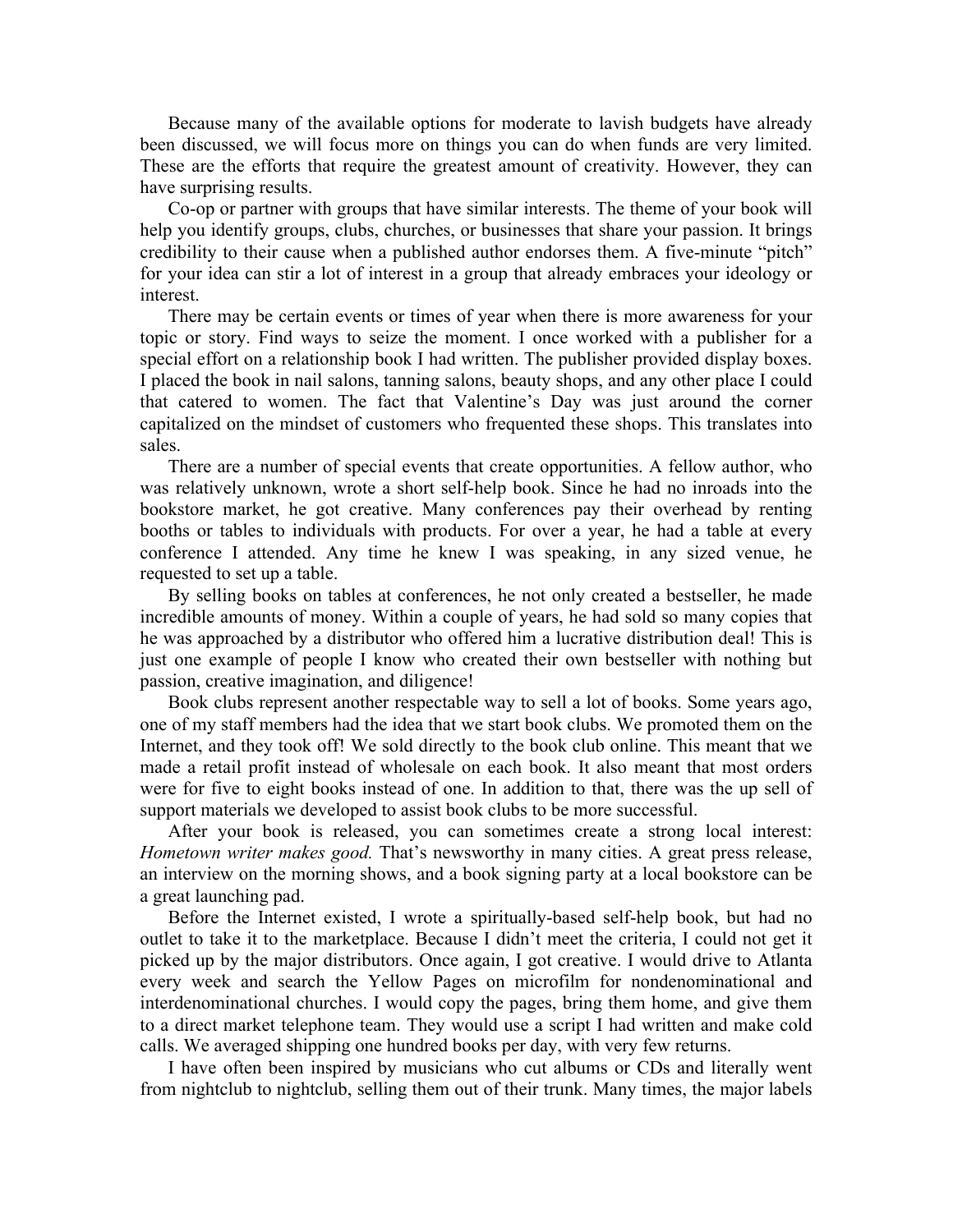couldn't find a way to get the product to the people, and yet stars were made by selling CDs from the trunk. In today's world, there have been numerous musicians discovered by placing videos online. People who want it bad enough find a way to make it happen!

Whatever you do, do something! And remember, your publisher has a world of experience. He has worked with hundreds of authors. He probably has hundreds of ideas you could try. Never forget that performance drives incentive. The more you try, the more the publisher will try!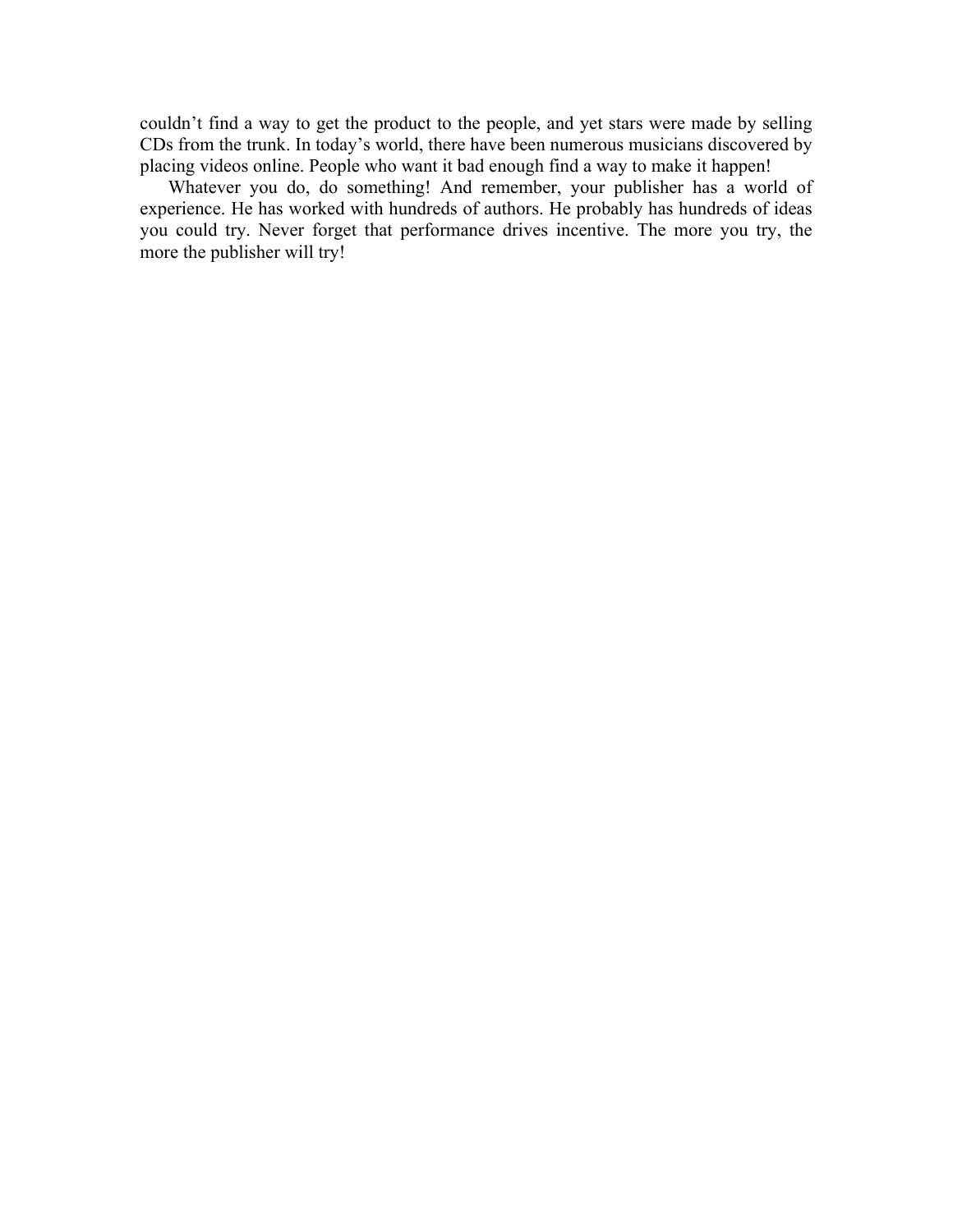#### **22 End-User Advertising**

For several reasons, I've saved this topic for last. End-user advertising is one more topic where I want to drive home the need for you, the writer, to become strategic about your role in developing your market.

There are two primary types of advertising in publishing. There is advertising aimed at retailers, and then there is end-user advertising. Advertising aimed at the retailer gets books *into* bookstores. End-user advertising gets books *out* of the bookstores. The former motivates the retail outlet to purchase the book for resale, while the latter motivates the reader to purchase your book from an outlet.

There must be a balance of these two types of influence, or you create the most dreaded scenario in publishing… returns! Just imagine, for a moment, the incredible amount of money your publisher invests in trade magazines, book shows, and retail outlets. Perhaps he does such a good job that 20,000 of your books are purchased by these retail outlets. In fact, he has done so much better than originally expected that he must now invest in a second printing.

But suppose the end-user, the person who purchases from retail outlets, neither knows who you are or knows about your book. Those books will sit on the shelves for a few weeks and collect dust. When it is time to pay the bill, 60-90 days later, they will simply send them back to the publisher. Now all the money your publisher has allotted for promotion has been spent. You're dead in the water! There is no budget left to market your book!

You have to do all the things we mentioned in the last chapter, and more, to influence the end-user! You must create an image and continuously proclaim your message to the end-user while the publisher is cultivating the wholesale market.

Timing is everything in advertising. One of the greatest books I have read on the subject of advertising discusses the need to create momentum. The author explained that it is better to do enough things consistently for a few weeks than it is to dole out a little at a time over a long period. Create and sustain momentum!

Besides the money you spend with the publisher, you may want to use your own profits to fuel the fire. I have personally used direct mail, email, media, events, holidays, telemarketing, magazine ads, and articles to create and fuel end-user awareness for my products. Submit articles to magazines that tend to cater to your particular interest. Very often, if you are advertising in a magazine, they will publish your article. When people read your article and see your ad for the book, they will either purchase directly or start searching the bookstores.

I once had a small newspaper run a weekly health column I wrote. It helped their paper and it was free publicity for my project. What started out as a single article lasted for more than a year! That's more than fifty free ads that would have cost over \$500 each! That's \$25,000 worth of free advertising. While working on a similar project, I offered community health services to youth and teens. Over a period of a few months, all three local television stations and the local newspaper wrote stories about what I was doing.

Some publicity directly supports your book, while other strategies create and develop name recognition. Name recognition, when based on a consistent type of service or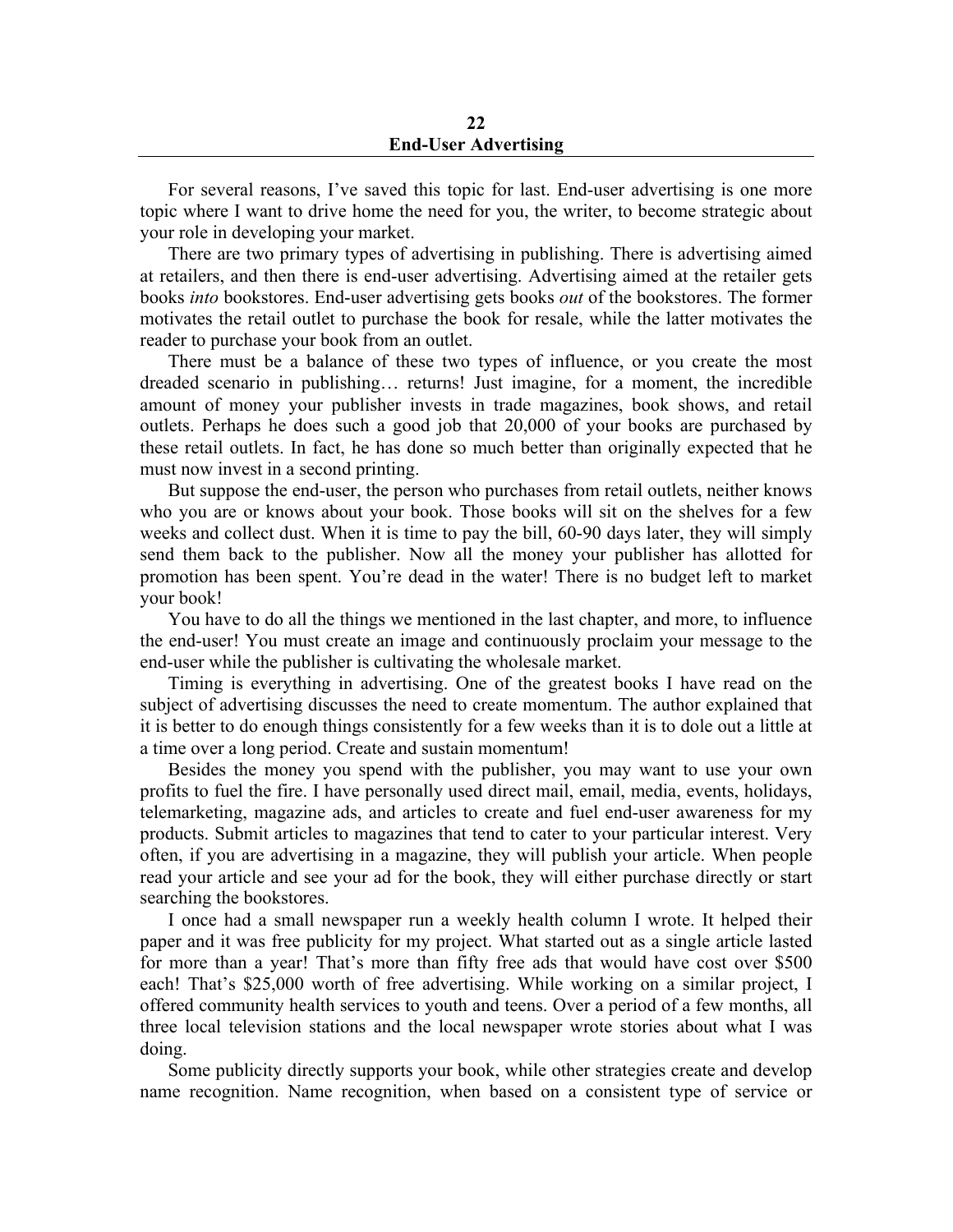behavior, is powerful. If your name becomes synonymous with health, people will want to read your health book. If your name is synonymous with success, readers will rush to the bookstore to purchase your success book.

While your publisher is working to create a wholesale customer base, you should do everything possible to influence the end-user. Do anything that sells you or the book to those people who will rush into the bookstore and purchase your book!